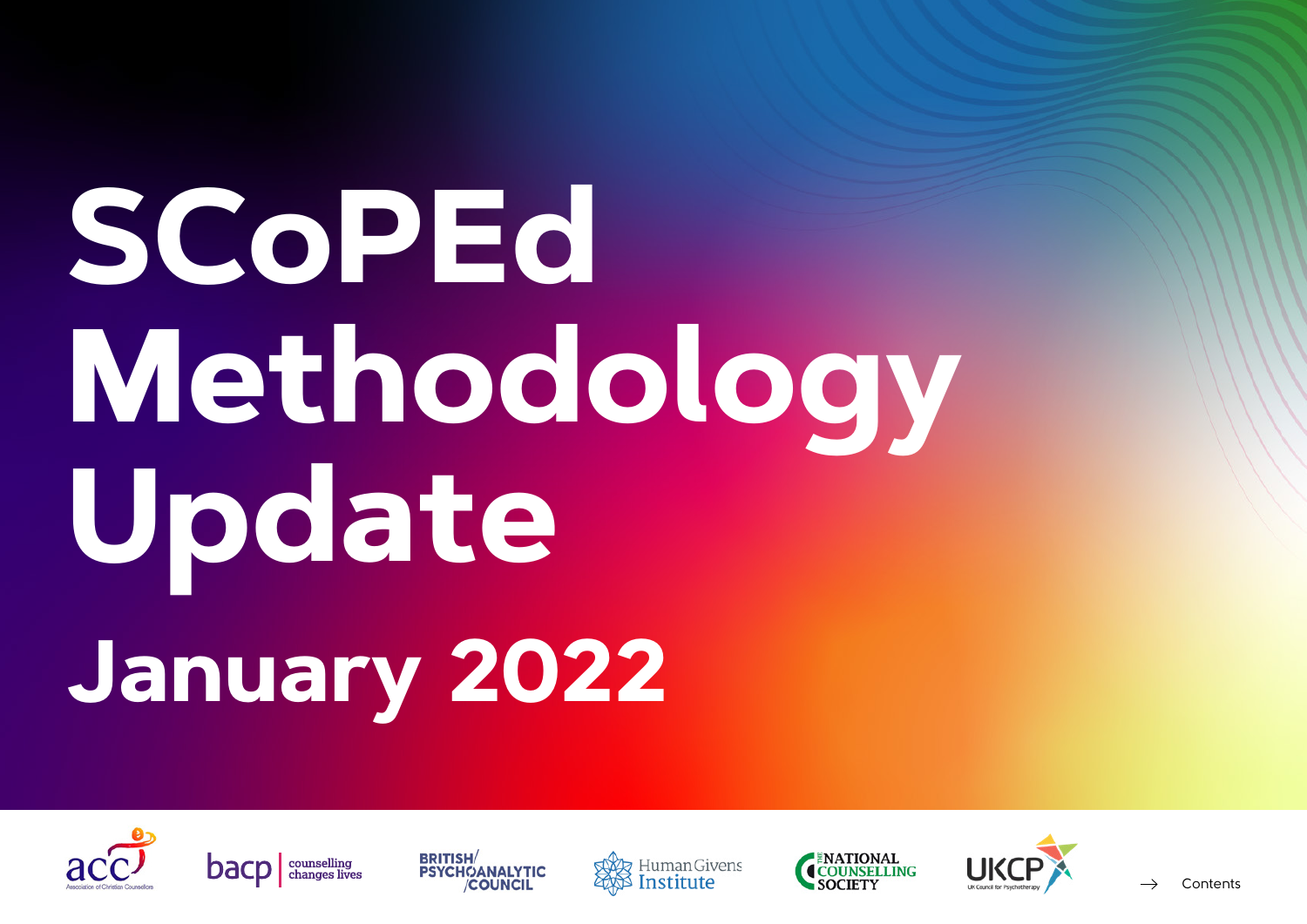## **Contents**

| 1.0 | <b>Introduction</b>          |                                                                               |    |
|-----|------------------------------|-------------------------------------------------------------------------------|----|
| 2.0 | <b>Feedback from members</b> |                                                                               | 3  |
|     | 2.1                          | Independent questionnaire to members in<br>response to revised framework      | 3  |
|     | 2.2                          | Members' questionnaire                                                        | 3  |
|     | 2.3                          | Questionnaire findings                                                        | 5  |
|     | 2.4                          | Bulletin board: recruitment and composition                                   | 5  |
|     | 2.5                          | Bulletin board themes and findings                                            | 7  |
| 3.0 | <b>Context</b>               |                                                                               | 8  |
|     | 3.1                          | Widening the partnership                                                      | 8  |
|     | 3.2                          | Facilitating the work                                                         | 8  |
| 4.0 |                              | <b>Undertaking the work</b>                                                   | 9  |
|     | 4.1                          | Work of the expanded Technical Group and the<br><b>Expert Reference Group</b> | 9  |
|     | 4.2                          | <b>Ethical considerations</b>                                                 | 9  |
|     | 4.3                          | Collaborative working                                                         | 9  |
| 5.0 |                              | <b>Final agreement and publication</b>                                        | 10 |

|  | <b>Appendix 1:</b> Summary of methods and stages from<br>the first two methodology documents,<br>October 2016-July 2020 | 11 |
|--|-------------------------------------------------------------------------------------------------------------------------|----|
|  | Appendix 2: Full list of sources, stages one and two,<br>October 2016-July 2020                                         | 12 |
|  | <b>Appendix 3:</b> Combined questionnaire findings -<br>quantitative questions                                          | 13 |
|  | <b>Appendix 4:</b> Membership of Technical Group and<br>Expert Reference Group, and Experts by<br>Experience            | 15 |
|  | <b>Appendix 5: Additional sources consulted</b>                                                                         | 18 |
|  | <b>Appendix 6:</b> Summary of feedback and decisions                                                                    | 19 |
|  | <b>Appendix 7:</b> List of sources consulted by the<br>Information Analyst                                              | 53 |
|  | <b>Appendix 8:</b> Changes to the framework                                                                             | 56 |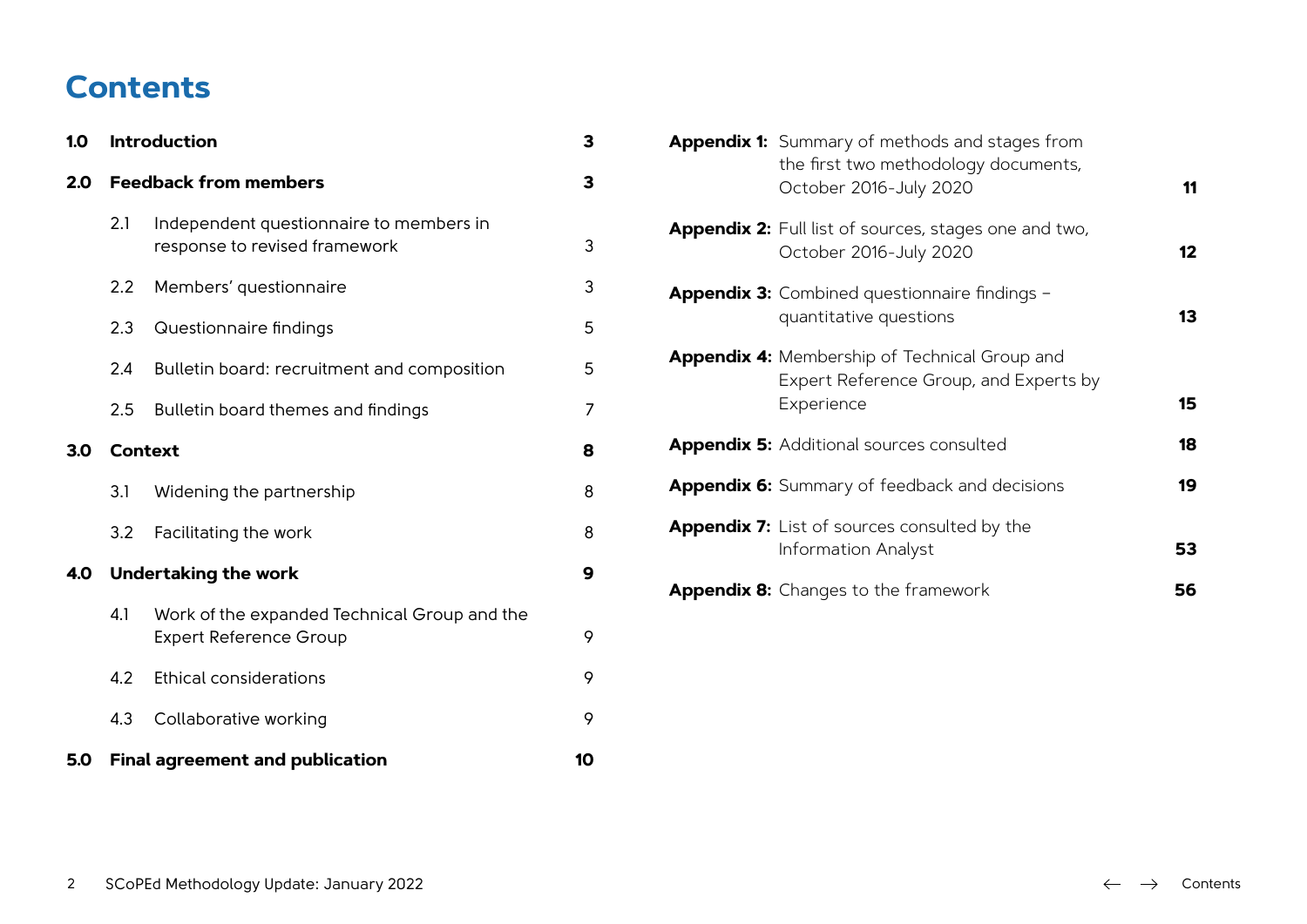## <span id="page-2-0"></span>**1.0 Introduction**

This document sets out the methodological process to develop the January 2022 version of the Scope of Practice and Education (SCoPEd) framework. It describes the process used to consider responses to feedback from members of the original three partners (BACP, BPC and UKCP) on the *SCoPEd Framework July 2020* and also the work undertaken as part of widening the partnership to address challenges and feedback raised by the new partners. It should be read in conjunction with the first two methodology documents – *SCoPEd Methodology 2018* and *SCoPEd Methodology Update July 2020* – which detail the process prior to this stage. A brief summary of stages of the work covered by these two previous methodology documents is given at Appendix 1 with a full list of evidence sources consulted during these two stages given at Appendix 2.

## **2.0 Feedback from members**

#### 2.1 Independent questionnaire to members in response to revised framework

The revised SCoPEd framework was published in July 2020 and shortly afterwards a questionnaire to draw out views and feedback about the revised framework was sent to all members of the British Association for Counselling and Psychotherapy (BACP), British Psychoanalytic Council (BPC) and United Kingdom Council for Psychotherapy (UKCP). An independent market research company, *Critical Research*, was commissioned, having conducted the previous SCoPEd member consultation.

The feedback process consisted of two stages:

- i) A questionnaire sent to all members to gather a general understanding of members' thoughts on the July 2020 version of the draft framework and the project itself, and to seek participants for the next stage of the feedback process
- ii) A facilitated and moderated bulletin board online discussion forum to explore in depth a range of members' views about SCoPEd and particularly those with neutral or unsupportive views of SCoPEd in order to better understand their concerns

Each stage of the feedback process is presented in turn.

## 2.2 Members' questionnaire

A quantitative survey was developed which included sentiment statements and a five-point Likert scale (a response scale for people to specify their level of agreement with each statement) to help assess views about the framework. The question, statements and rating scale were as follows:

Could you please indicate the extent to which you agree or disagree with each of the following statements:

- I am familiar with the updated SCoPEd framework
- I understand the aims of the SCoPEd project
- I feel supportive of the SCoPEd project aims
- I can see where I'd fit within the SCoPEd framework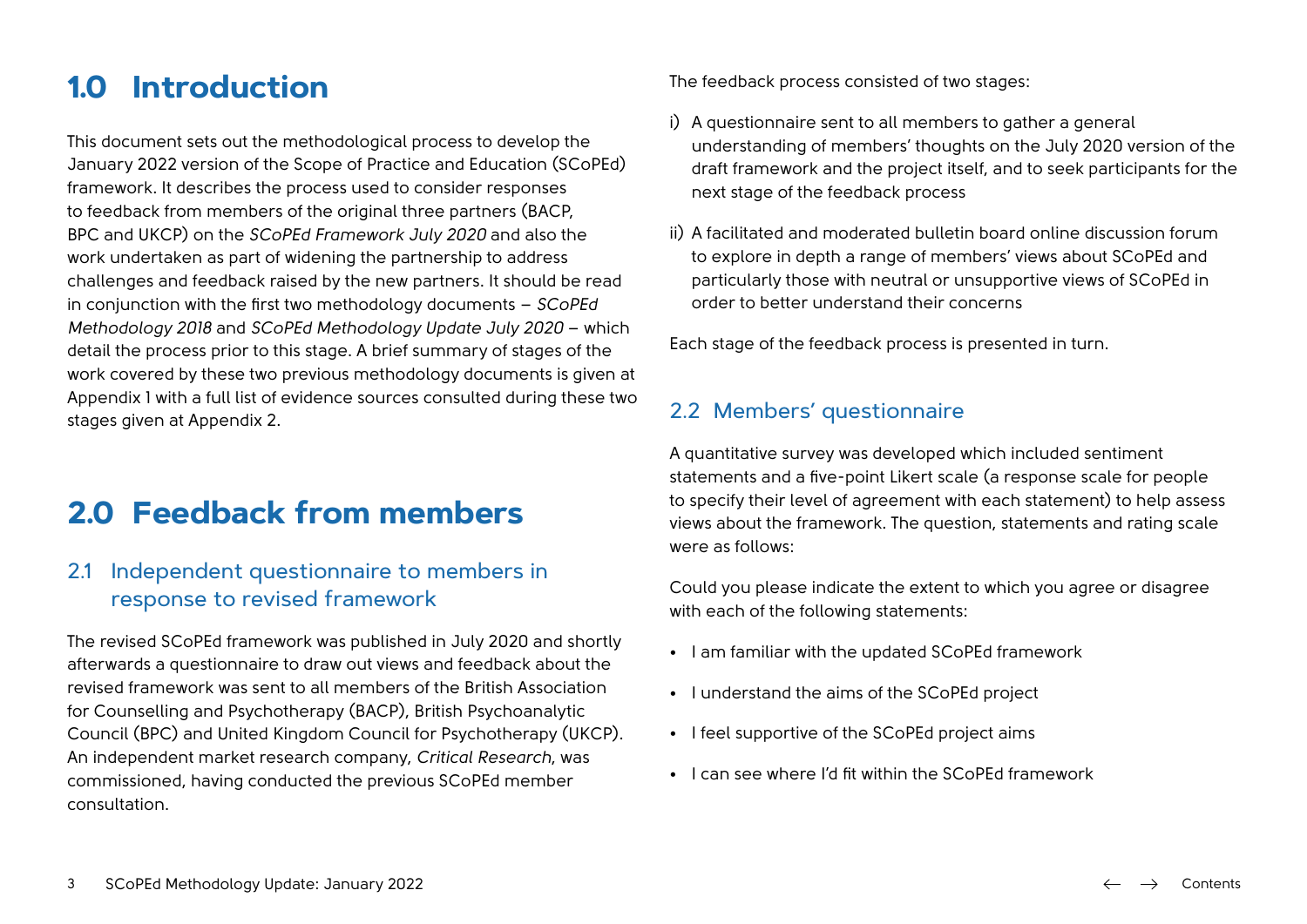- I feel positive about the SCoPEd project being able to deliver on its aims
- In its current format I would support this iteration of the SCoPEd framework as a structure for the future of the profession

Statements were rated by respondents on a five-point Likert scale:

- Strongly disagree
- Disagree
- Neither agree nor disagree
- Agree
- Strongly agree

Specific demographic questions were asked to assist with recruitment to the bulletin board stage. These were:

- Professional body or bodies they belong to (could indicate multiple)
- If a BACP member, which membership category
- Career stage ranging from student or trainee to 10+ years qualified
- Country of residence
- Practice setting(s)
- Employed, self-employed, voluntary status
- Title(s) used in practice

The questionnaire also asked a question about willingness in principle to participate in the bulletin board and three open response questions:

- What are your views on the SCoPEd framework so far? Are there any aspects of the framework so far that you particularly welcome?
- Are there any aspects about the SCoPEd framework so far that you are particularly concerned about?
- In your opinion, what impact would the SCoPEd framework have on your work in the profession, and on the wider profession as a whole, if adopted as a structure for the future?

The questionnaire was launched on 27 July 2020 and was open until 31 August 2020. Each of the three partners sent emails to their members and registrants containing a link to the questionnaire (see Table 1), a total of 60,057 members and registrants. Feedback on the previous consultation had suggested that an individual survey link within an email from the independent research company had resulted in many emails going into junk folders. In order to support greater participation and engagement for this questionnaire, a single link was circulated instead to members and registrants of each organisation directly from the organisations themselves.

A limitation of this approach was that the single open link could have potentially resulted in some members completing the survey more than once. However, to ensure the integrity of the data, all responses were checked by the independent research agency and any duplicate responses removed without being included in the analysis.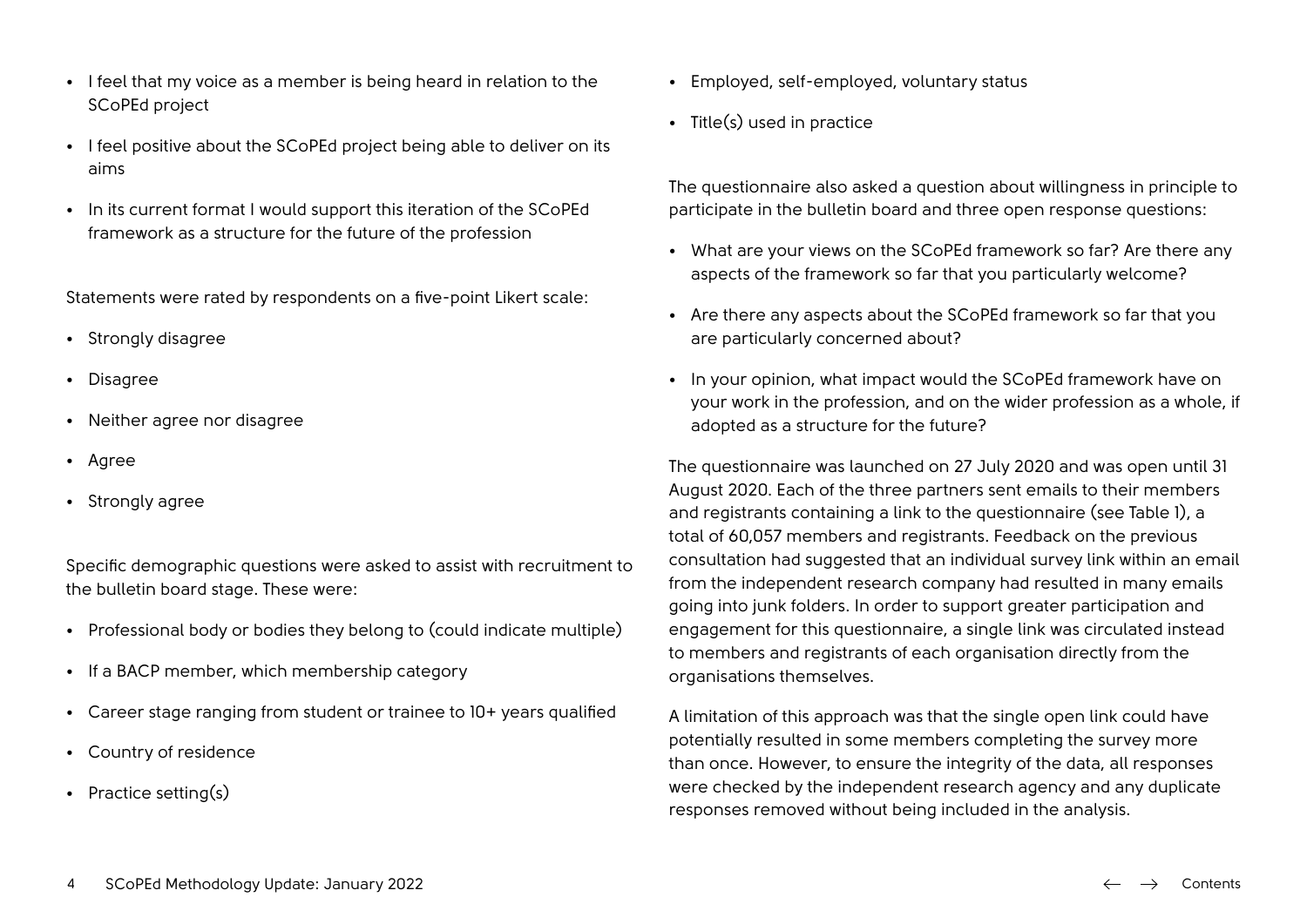#### <span id="page-4-0"></span>**Table 1: Email circulation of questionnaire link**

|                                                    | <b>BACP</b>                                                                                        | <b>BPC</b>                       | <b>UKCP</b>            |
|----------------------------------------------------|----------------------------------------------------------------------------------------------------|----------------------------------|------------------------|
| Total number of members and<br>registrants emailed | 49,511 (number excludes organisational members,<br>blocked emails and those who have unsubscribed) | 1,677                            | 8,869                  |
| <b>Undelivered</b>                                 | 13                                                                                                 |                                  | 13                     |
| <b>Reminders and publicity to</b><br>members       | Email reminders 12.8.20 and 25.8.20<br>E-bulletin reminder 21.8.20                                 | E-newsletter reminder<br>30.7.20 | Email reminder 20.8.20 |

## 2.3 Questionnaire findings

Findings from the questionnaire were used to support recruitment to the bulletin board stage of the feedback process. The independent market research agency running the bulletin board used responses to both scale questions (strongly agree to strongly disagree) and the three open comment questions to select a wide range of participants. The bulletin board could only accommodate a limited number of participants, so the aim was to select a cross section of members that was broadly representative of the full membership and which facilitated discussion of a range of opinions on SCoPEd.

Details of findings relating to the scaled questions can be found at Appendix 3.

## 2.4 Bulletin board: recruitment and composition

The independent research agency ensured bulletin board participants were a representative sample of the broad range of BACP, BPC and UKCP members, by selecting participants anonymously based upon various demographics such as geographical location, length of experience and practice settings (see Table 2).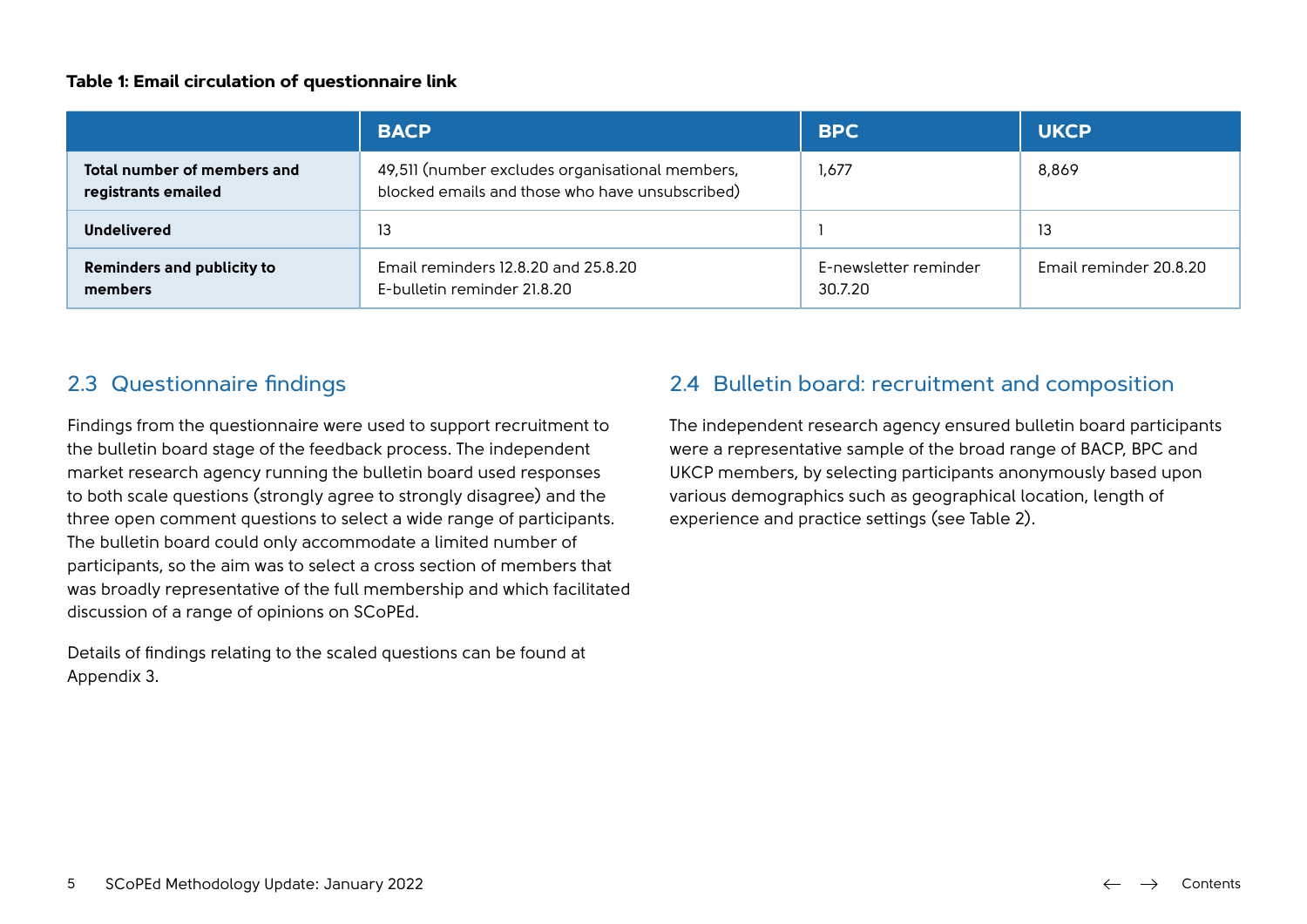## **Table 2: Demographic composition of bulletin board participants**

| <b>Total participants</b>    | 45                                                                                                                                                                                 |
|------------------------------|------------------------------------------------------------------------------------------------------------------------------------------------------------------------------------|
| Professional membership body | <b>BACP: 42</b><br>BPC: 4<br><b>UKCP: 10</b><br>(total is more than 45 as some participants were members of more than one membership body)                                         |
| <b>Career stage</b>          | Student or trainee or newly qualified: 6<br>Qualified 1-10 years: 20<br>Qualified over 10 years: 19                                                                                |
| <b>Practice setting</b>      | Private practice: 35<br>Charity sector: 19<br>Education: 12<br>NHS: 8<br>Other settings: 6<br>(total is more than 45 as some participants worked in more than one setting)         |
| <b>Country of residence</b>  | England: 38<br>Scotland: 4<br>Wales: 2<br>Outside the UK: 1                                                                                                                        |
| <b>Views about SCoPEd</b>    | Supportive: 12<br>Neutral: 13<br>Not supportive: 20<br>(participants were weighted towards those unsupportive or neutral to better understand the views of those with<br>concerns) |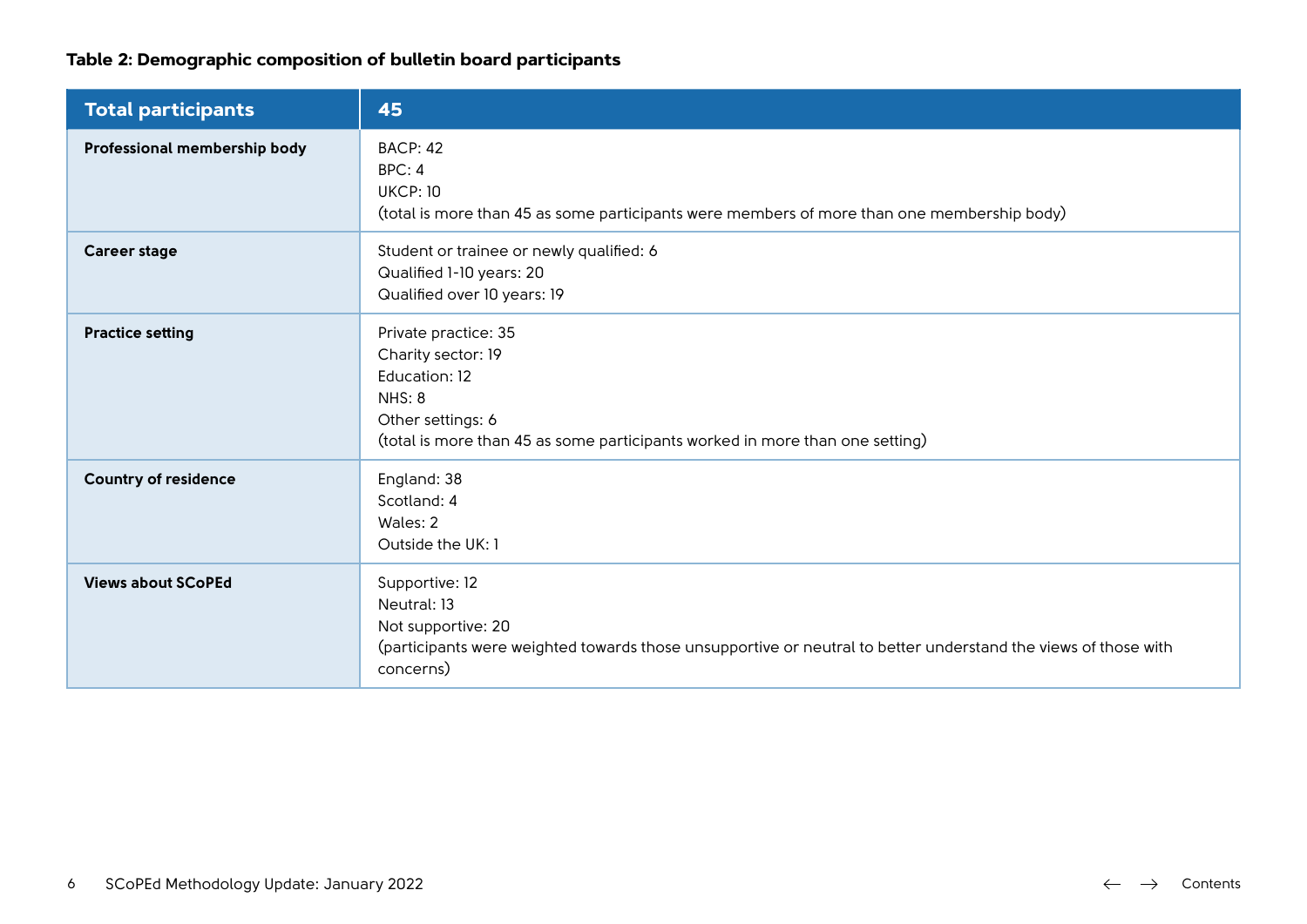<span id="page-6-0"></span>The bulletin board was an online forum, open for two weeks in autumn 2020, facilitated and moderated by the independent market research agency. Discussion points were posted by the research agency and participants were invited to comment and discuss these with each other. Discussion points were chosen to examine participants' views on:

- whether the framework had incorporated feedback from the previous draft iteration of the framework
- themes which developed from comments received in the member questionnaire

## 2.5 Bulletin board themes and findings

Findings from the bulletin board discussions covered the following themes:

**The need for SCoPEd:** Those who agreed there was a need for SCoPEd (or something like it) generally felt that the profession needs greater clarity and status. They felt that commissioners and employers don't understand the differentiation within the profession currently. Participants who didn't agree with a need for SCoPEd questioned why it was needed as there are already professional standards in existence. They also questioned why membership bodies weren't focusing on other issues, which felt more important to them. Some participants felt conflicted in their views as they were supportive of the concept but feared the implications of a framework.

**Inclusive language:** While some participants felt the language had changed to be more inclusive, others felt the changes in language hadn't gone far enough. Questions were raised around whether the language was the reason some therapists felt excluded or devalued, or whether the reasons behind this were much bigger. Several participants felt that the language within the draft framework was not useful for clients, patients or commissioners.

#### **Gateways, mechanisms and recognition of prior learning and**

**experience:** Participants generally felt that gateways were a good idea, but many participants raised concerns over the lack of detail around this, leading to confusion and difficulty commenting on whether they are a positive or negative addition to the framework. Some participants voiced concerns around the impact of the framework, accessibility and rigour of any mechanisms created. Discussions around this theme led to a wider discussion around participants' lack of knowledge of the professional landscape before and during their initial training.

**Hierarchy:** Discussions often came back to hierarchy within the draft framework, leading in turn to further discussion about the perceived value of one modality over another and the structure of the framework. Some participants discussed privilege within the profession and felt the framework exacerbated and encouraged this. Other participants had opposing views and talked around whether differentiation of training and experience can, or should, enable all therapists to be represented as the 'same'.

Findings from the open comments on the questionnaire, along with the themes of the bulletin board were presented to the Steering Group (SG) and Technical Group (TG) for consideration. Where the feedback met the criteria for challenging framework content this was added to the TG feedback audit process (see section 4.3 below for details).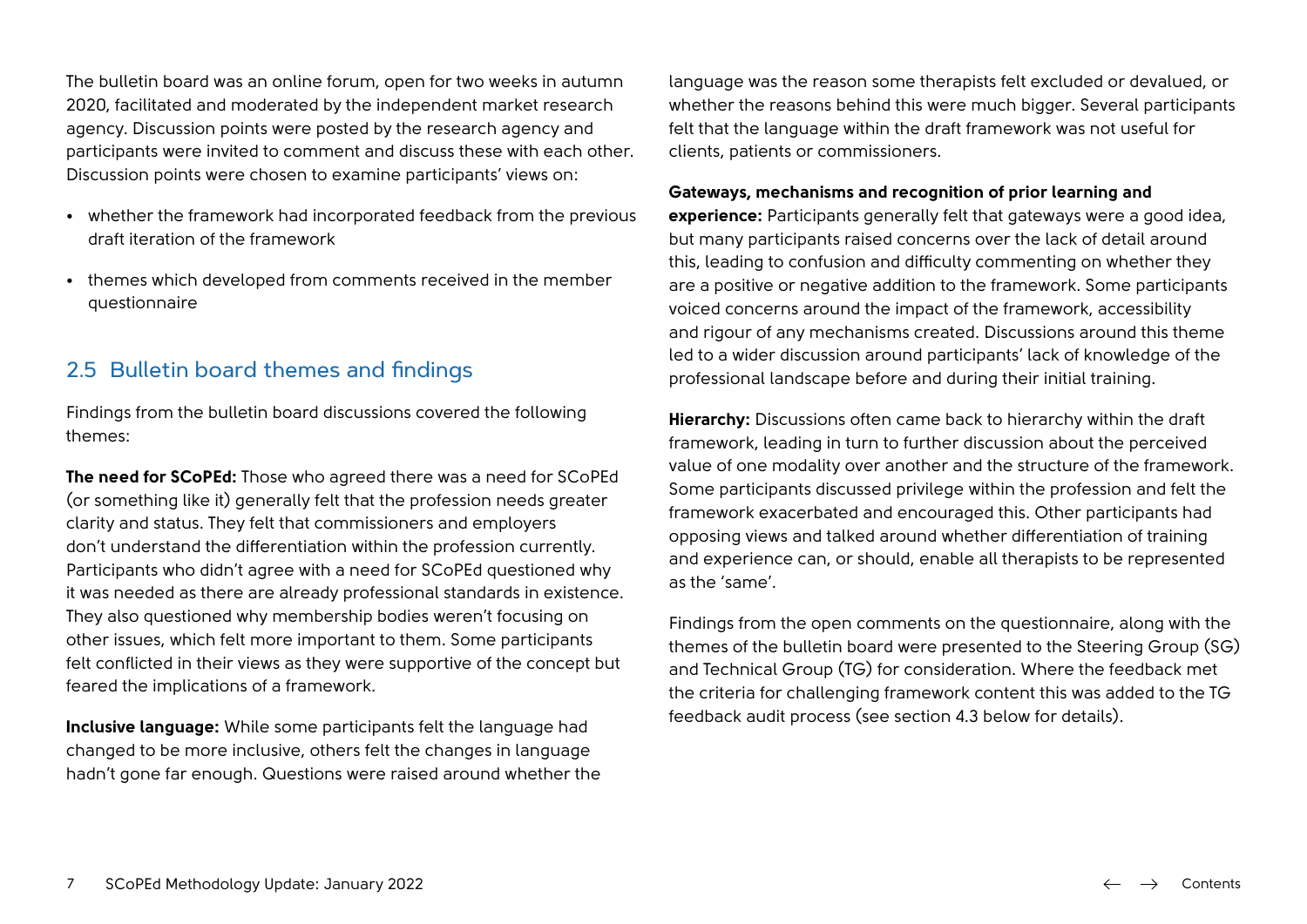# <span id="page-7-0"></span>**3.0 Context**

## 3.1 Widening the partnership

In July 2020 the original three SCoPEd partners invited professional bodies with a Professional Standards Authority (PSA) accredited register for counselling, psychotherapy or both to join a round table discussion to explore interest and willingness in joining SCoPEd to continue the work towards agreeing a shared framework. Two meetings were held and were independently facilitated to explore what might be possible and agreement was reached to undertake work together. Four additional membership bodies agreed to explore whether it would be possible to work together as part of SCoPEd.

The new partners at this stage were:

- Association of Christian Counsellors (ACC)
- Association of Child Psychotherapists (ACP)
- Human Givens Institute (HGI)
- National Counselling Society (NCS)

A third meeting took place to explore draft Terms of Reference for the group and to agree a new governance structure for the work. At this point it was agreed that the Technical Group (TG) would be expanded to include representatives from every participating organisation. Additionally, the Steering Group which had oversight of the previous stages of SCoPEd was disbanded and a new governance group, the SCoPEd Oversight Committee (SOC) was formed, consisting of CEOs of the partners, plus members of the TG.

As the collaborative work progressed, ACP reviewed its role in the partnership and in October 2021 decided to step aside from the process because the framework is focused on work with adults and therefore much of the specialist training and practice of ACP registrants falls outside the scope of this work. ACP agreed to continue in the capacity of observer to support the ongoing work of the SCoPEd partnership.

## 3.2 Facilitating the work

To facilitate and support the work between partners, it was agreed that an independent chair should be recruited to the SOC. An external recruitment agency was commissioned to seek applications for this role and interviews were conducted by members of the SOC before an appointment was made in spring 2021.

Additionally, at this stage it was agreed that the involvement of Experts by Experience (EbEs) would be beneficial in order to gain first-hand representation of the views of a diverse range of clients or patients and potential clients and patients, as well as providing a layperson's viewpoint on technical discussions.

Applications were sought to include two EbEs and applicants were interviewed by members of the SOC. In the event, four EbEs were recruited, though one has since been unable to participate. Brief biographical details of the EbEs can be found in Appendix 4. EbEs have participated in the work of the SOC, the TG (and associated small working groups) and the ERG.

The Professional Standards Authority, which is the body that accredits the registers held by each of the participating partners, was invited to attend SOC meetings as an independent observer.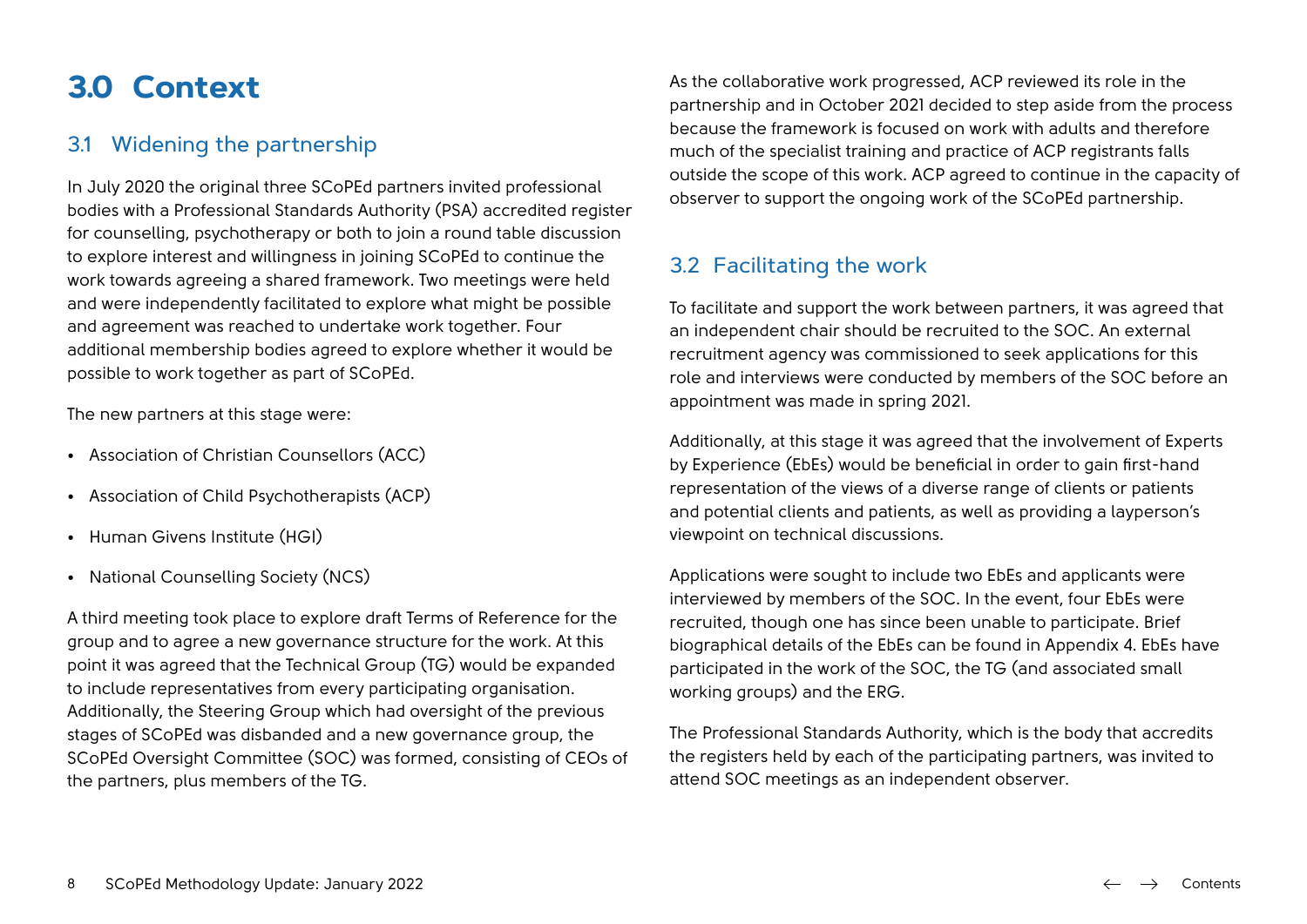## <span id="page-8-0"></span>**4.0 Undertaking the work**

## 4.1 Work of the expanded Technical Group and the Expert Reference Group

From November 2020 the expanded Technical Group (TG) began working together.

#### 4.2 Ethical considerations

Throughout its work, SCoPEd has been conducted in accordance with the ethical requirements of each of the collaborating bodies, and with reference to the *Ethical Guidelines for Research in the Counselling Professions* (BACP, 2019). Formal ethical review of the project is not required since it does not involve data collection from human subjects but instead comprises documentary research looking systematically at sources available within the public domain. Details of the professional body affiliations and theoretical orientation of both TG and Expert Reference Group (ERG) members are listed in Appendix 4. Their professional backgrounds were declared and scrutinised as part of recruitment to the project. Conflicts of interest are asked for at the start of every meeting and none have been declared.

#### 4.3 Collaborative working

Each of the new partners shared practice standards that apply to their own organisation and these were incorporated into the collected standards. Any areas of variance or inconsistency were discussed within the full group before agreeing a final version of the practice standards document.

Additionally, new partners to the TG were asked to formally indicate which aspects of the framework needed additional consideration. including details of specific competences (or gaps) and supplying evidence from their own standards or other sources within scope (see previous methodology documents for details of scope) to support discussion and consideration. Appendix 5 shows additional sources provided for consideration by new partners as well as further additional sources that became available during this time. The TG also made use of the existing sources that had previously been consulted when considering the questions and challenges raised (the full list of previous sources is shown at Appendix 2). This represented a considerable amount of work, and was supported by members of the TG (including some EbEs) in small working groups outside formal TG meetings in order to discuss and consider evidence prior to presenting to the full group. Every challenge was discussed in the full group, and outcome decisions are summarised in Appendix 6. Any recommended changes that were agreed were prepared for consideration by the Expert Reference Group (ERG).

After ACP's decision to step aside from active involvement in SCoPEd, the TG discussed and reviewed the challenges they had raised to consider whether any decisions and recommendations made in response to these challenges were still relevant to the development of the framework. After reviewing, it was agreed that the recommendations from their challenges would be retained as they were relevant to the framework, within scope and supported by appropriate evidence.

In addition to challenges brought by the new partners, feedback was collated via open text comments from the questionnaire, bulletin board, open letters, events and emails. Every item of feedback was read to assess whether it was in scope for consideration by the TG. Where possible, feedback comments were examined in full by the TG, though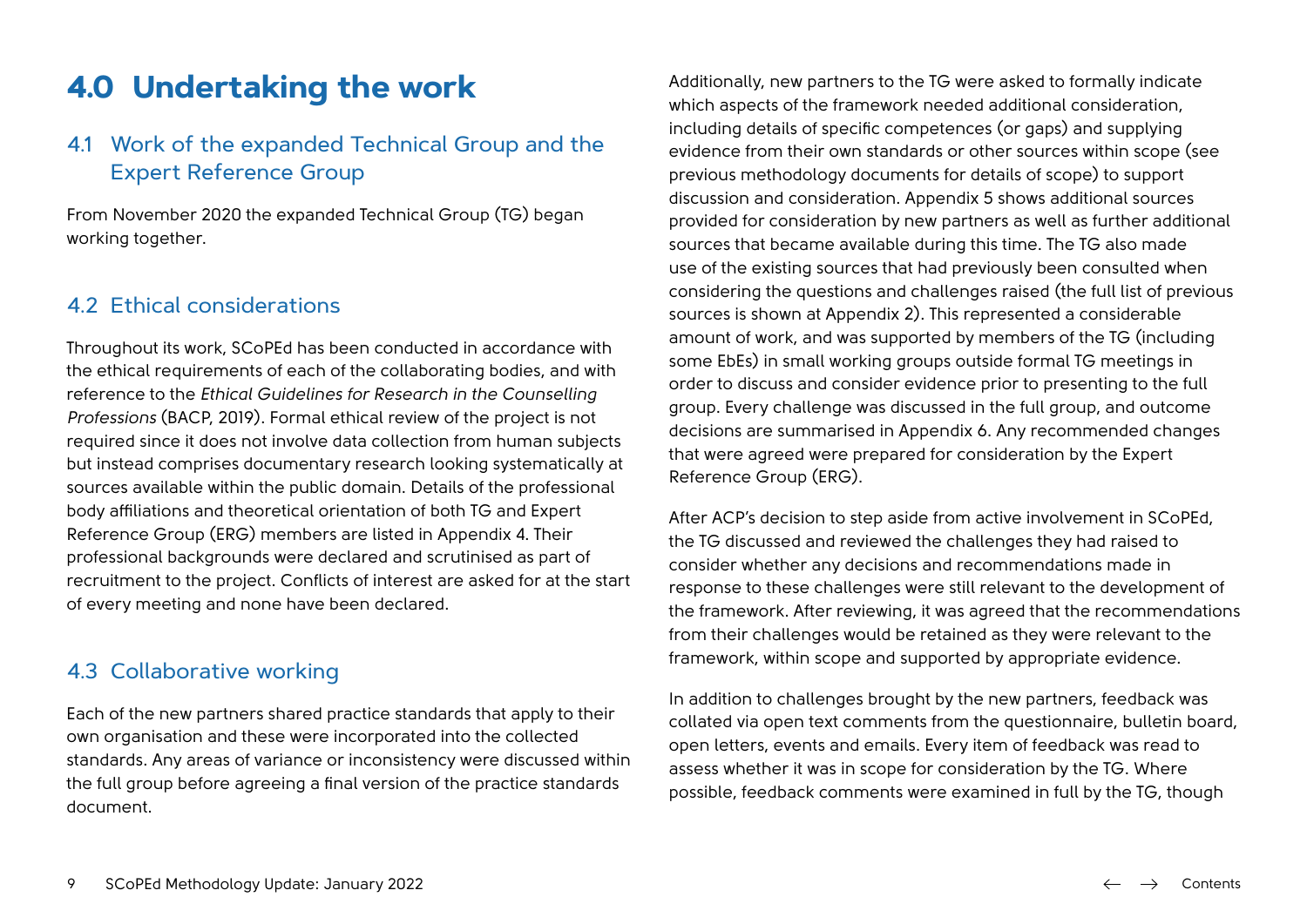<span id="page-9-0"></span>the volume of feedback from different sources meant that additional work was undertaken to compile feedback into themes for consideration and discussion within the TG (see Appendix 6).

Two particular areas of feedback required exploration of additional evidence, relating to the therapeutic relationship and to competences relating to working with trauma. In order to address these areas the independent Information Analyst (IA) was tasked with searching relevant evidence to bring back to the group for consideration. Additional evidence sources examined by the IA are given at Appendix 7. TG discussion of the feedback audit and of additional evidence consulted by the IA, as well as outcomes and decisions from the discussions are summarised in Appendix 6.

Recommendations from the TG for any potential changes were presented to the reconvened ERG for consideration. Details of discussion and decisions are summarised in Appendix 6. Based on decisions agreed, amendments and changes made to the previous version of the framework have been mapped and are documented in Appendix 8.

# **5.0 Final agreement and publication**

Upon completion of these steps, the latest version of the framework was ratified by the Expert Reference Group before final sign off by the SCoPEd Oversight Committee and preparation for publication.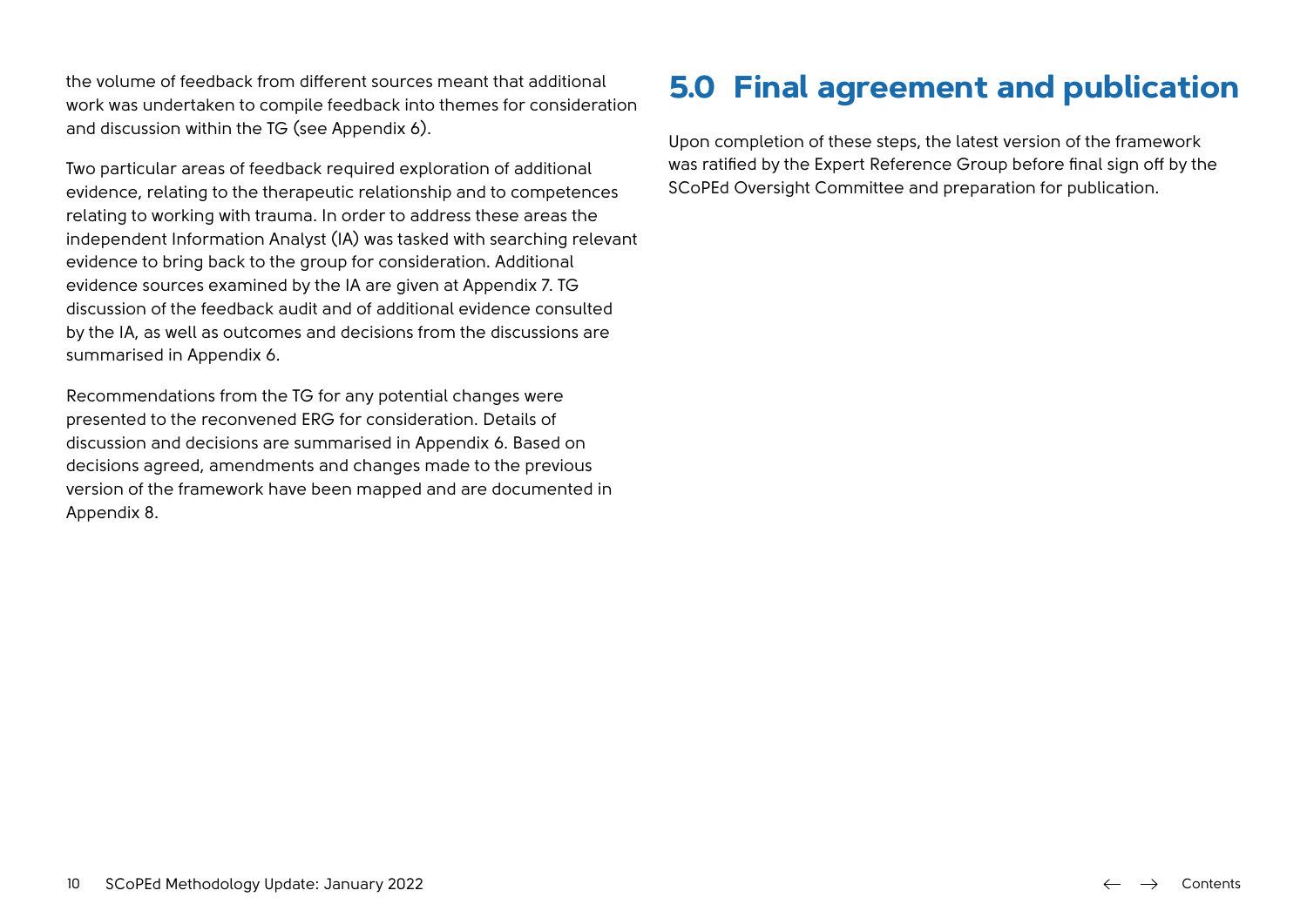# <span id="page-10-0"></span>**Appendix 1: Summary of methods and stages from the first two methodology documents, October 2016-July 2020**

[Full details can be found in the *SCoPEd Methodology 2018* and *SCoPEd Methodology Update July 2020* documents]

- Agreement to base the work on Roth and Pilling methodology (Roth, A.D. and Pilling, S. (2008) Using an Evidence-Based Methodology to Identify the Competences Required to Deliver Effective Cognitive and Behavioural Therapy for Depression and Anxiety Disorders. *Behavioural and Cognitive Psychotherapy* 36: 2: 129-147), adapted to include evidence sources from published competence frameworks and other sources from grey literature such as textbooks, curricula and codes of ethics
- Systematic scoping and mapping of sources
- Initial organisation of evidence into working header themes followed by a group summary analysis process, informed by thematic analysis and nominal group technique. The Technical Group (TG) produces an initial consensus summary from this analysis. Sign off by the Steering Group (SG) ready for presentation to the Expert Reference Group (ERG) and further analysis
- Recruitment and formation of the ERG. Initial consensus summary presented to the ERG for consideration. Eleven additional areas for research highlighted by the ERG with recommendations for additional evidence sources to search. Literature searching within these areas was undertaken by an Information Analyst. Results of searching considered by both the TG and ERG and any recommendations agreed incorporated into the framework
- All competences drafted into the working header themes then given a thematic sort in order to develop a more appropriate structure to present the framework. Competences then analysed thematically into these themes. Additional data search to cover any outstanding gaps or questions. TG completes framework for agreement, ratified by the ERG
- Framework and first methodology document published by partners (January 2019)
- A four-week consultation process for members of all three organisations launched with the framework by an independently commissioned research agency, consisting of a quantitative survey focussed on members' views of the potential impact of the framework, and an open-ended question asking for views on gaps or omissions in the framework and any other comments
- Analysis of responses. Themes from the qualitative analysis presented to the TG and ERG. ERG membership expanded and concerns about methodological limitations revisited in light of feedback received
- Additional themes from feedback systematically considered by the TG and ERG to further develop the framework. Wider and more comprehensive mapping of practice standards undertaken. Revised framework and practice standards mapping agreed, ratified by the ERG
- Small group clarity check of the framework and practice standards by critical readers identified by each of the partners. Final revisions made from this feedback to improve clarity and formatting, and agreed by the TG; ratified by the ERG and SG
- Revised framework published (July 2020)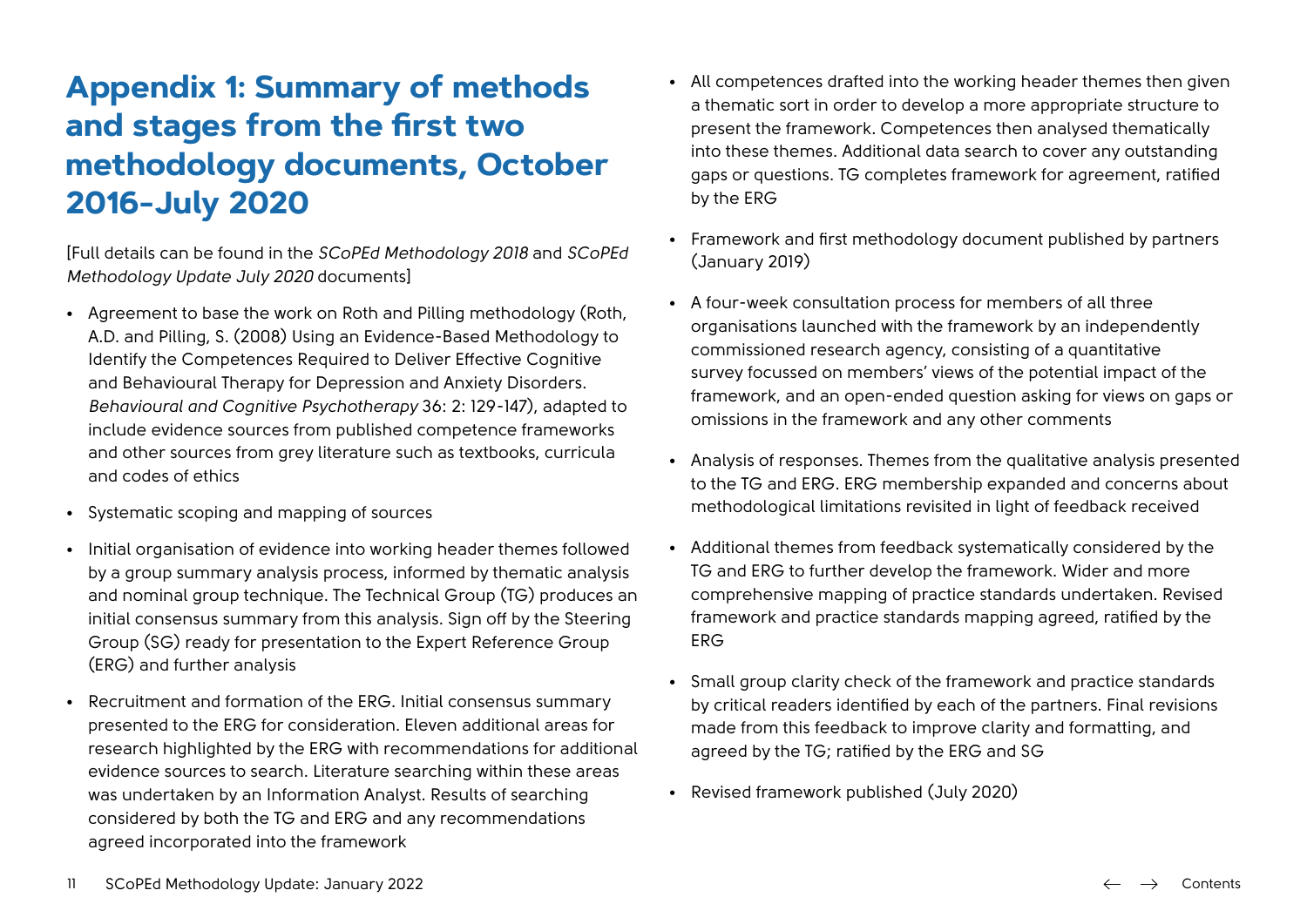# <span id="page-11-0"></span>**Appendix 2: Full list of sources, stages one and two, October 2016- July 2020**

ABC Awards Level 4 Diploma in Therapeutic Counselling: Unit Title: Self-awareness for Counsellors

ABC Level 4 Diploma in Therapeutic Counselling: Counselling in a Diverse Society

Agenda4Change: Profile – Level 5, 6 and 7 Counsellor

AIM Awards Level 4 Diploma in Counselling Practice

AIM Awards Level 4 Diploma in Counselling Practice: Unit Title: Counselling: Embarking on Practice

BACP Accreditation of Training Courses: Criteria for BACP Course Accreditation

BACP Competences – working online and by telephone

BACP Core Generic Competencies for Counselling and Psychotherapy

BACP Course Accreditation Criteria ('Gold Book')

BACP Ethical Framework for the Counselling Professions

BPC Standards

BPC Training criteria: Psychoanalytic psychotherapy, psychoanalytic and Jungian analytic trainings

BPC Training criteria: Psychodynamic Counselling

BPC Training criteria: Psychodynamic psychotherapy trainings and Jungian psychotherapy trainings

COSCA Counselling Skills Certificate Course Module 1: Advanced Communication Skills Module 3 – Review & Reflection

CPCAB Level 4 Diploma in Therapeutic Counselling

CPCAB Level 5 Diploma in Psychotherapeutic Counselling

European Association for Counselling (EAC), Training Standards (2013)

European Association for Psychotherapy (EAP): The Professional Competencies of a European Psychotherapist

IAPT Band 7 CBT Therapist role profile

Level 4 and Level 5 counselling courses: learning outcomes – (CPCAB), (AIM Awards), (ABC), (OCN), (BTEC)

National Occupational Standards (NOS) Framework (counselling and mental health), particularly:

- NOS SFHMH100 Establish and maintain the therapeutic relationship
- NOS SFHMH97 Identify models of personality and mind development in relation to the client in counselling and develop appropriate intervention
- NOS LSICLG8 Demonstrate equality and diversity awareness when working in counselling

NCS Training Standards

Open College Network Level 4 Diploma in Counselling: Unit Title: Personal Development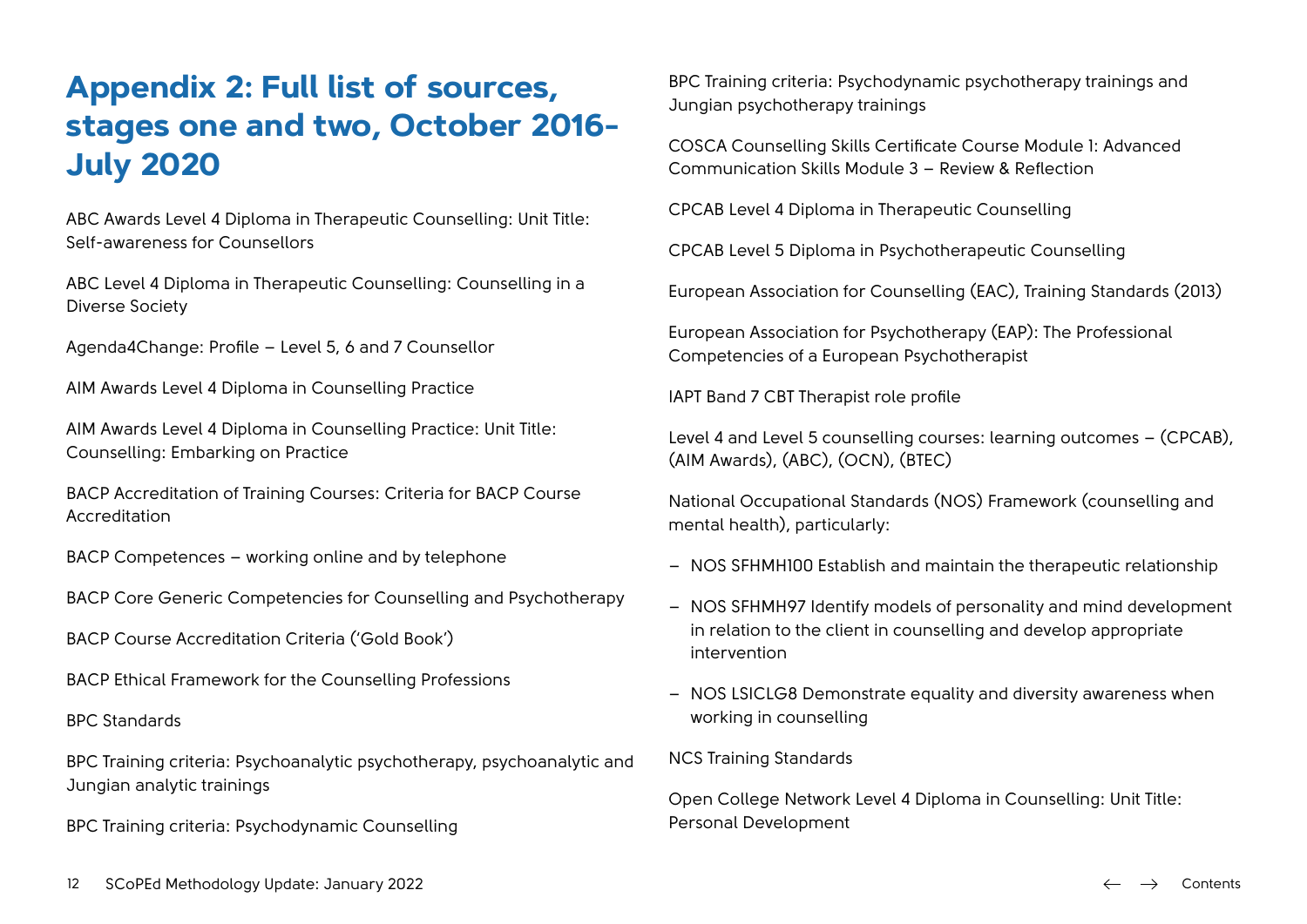<span id="page-12-0"></span>Open College Network PS1/4/NQ/013 Professional, Ethical and Legal Issues in Counselling

QAA Subject Benchmark Statement Counselling and Psychotherapy

Revised Cognitive Therapy Scale (CTSR) Manual

University College London competence frameworks:

- Cognitive and Behavioural Therapy
- Counselling for Depression
- Couples Therapy for Depression
- Dynamic Interpersonal Therapy
- Humanistic Therapy
- Interpersonal Psychotherapy
- Psychoanalytic/Psychodynamic Therapy
- Systemic Therapy

UKCP Ethical Principles and Code of Professional Conduct (2009)

UKCP Guidelines for Mental Health Familiarisation

UKCP Professional Occupational Standards

UKCP Standards of Education and Training

# **Appendix 3: Combined questionnaire findings – quantitative questions**

A total of 8,364 members responded to the July 2020 questionnaire, a response rate of 14% across the three partners.

#### **I am familiar with the updated SCoPEd framework:**

- 60% strongly agreed or agreed (6% strongly agreed, 54% agreed)
- 23% were neutral
- 16% disagreed or strongly disagreed (12% disagreed, 4% strongly disagreed)

#### **I understand the aims of the SCoPEd project:**

- 66% strongly agreed or agreed (7% strongly agreed, 59% agreed)
- 18% were neutral
- 14% disagreed or strongly disagreed (10% disagreed, 4% strongly disagreed)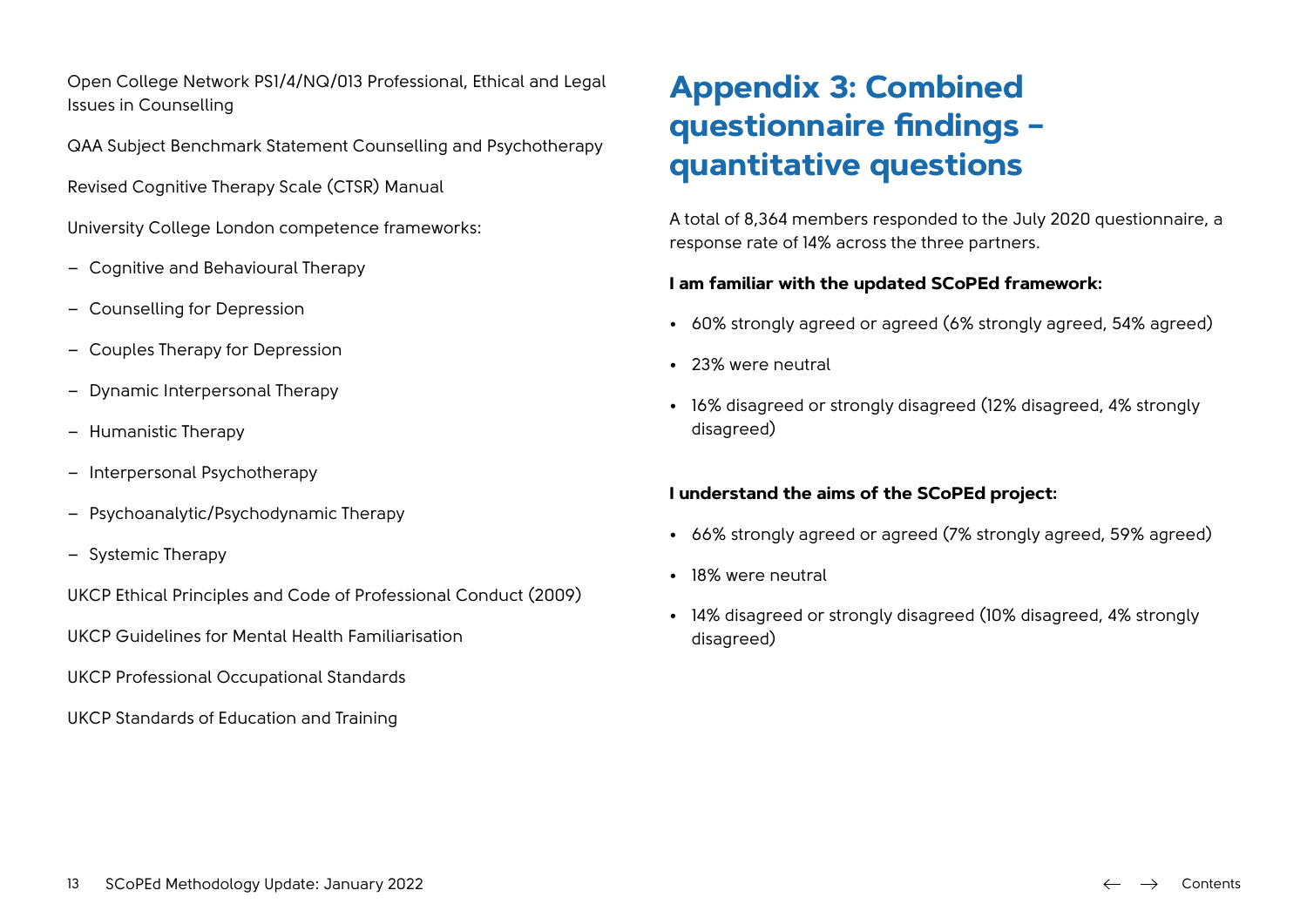#### **I feel supportive of the SCoPEd project aims:**

- 46% strongly agreed or agreed (8% strongly agreed, 38% agreed)
- 31% were neutral
- 22% disagreed or strongly disagreed (13% disagreed, 9% strongly disagreed)

#### **I can see where I'd fit within the SCoPEd framework:**

- 48% strongly agreed or agreed (7% strongly agreed, 41% agreed)
- 27% were neutral
- 24% disagreed or strongly disagreed (17% disagreed, 7% strongly disagreed)

#### **I feel that my voice as a member is being heard in relation to the SCoPEd project:**

- 30% strongly agreed or agreed (3% strongly agreed, 27% agreed)
- 39% were neutral
- 26% disagreed or strongly disagreed (14% disagreed, 12% strongly disagreed)

#### **I feel positive about the SCoPEd project being able to deliver on its aims:**

- 31% strongly agreed or agreed (3% strongly agreed, 28% agreed)
- 39% were neutral
- 28% disagreed or strongly disagreed (16% disagreed, 12% strongly disagreed)

#### **In its current format I would support this iteration of the SCoPEd framework as a structure for the future of the profession:**

- 34% strongly agreed or agreed (4% strongly agreed, 30% agreed)
- 31% were neutral
- 31% disagreed or strongly disagreed (16% disagreed, 15% strongly disagreed)

Percentages do not add up to 100% as the 'Do not wish to respond' option has not been included.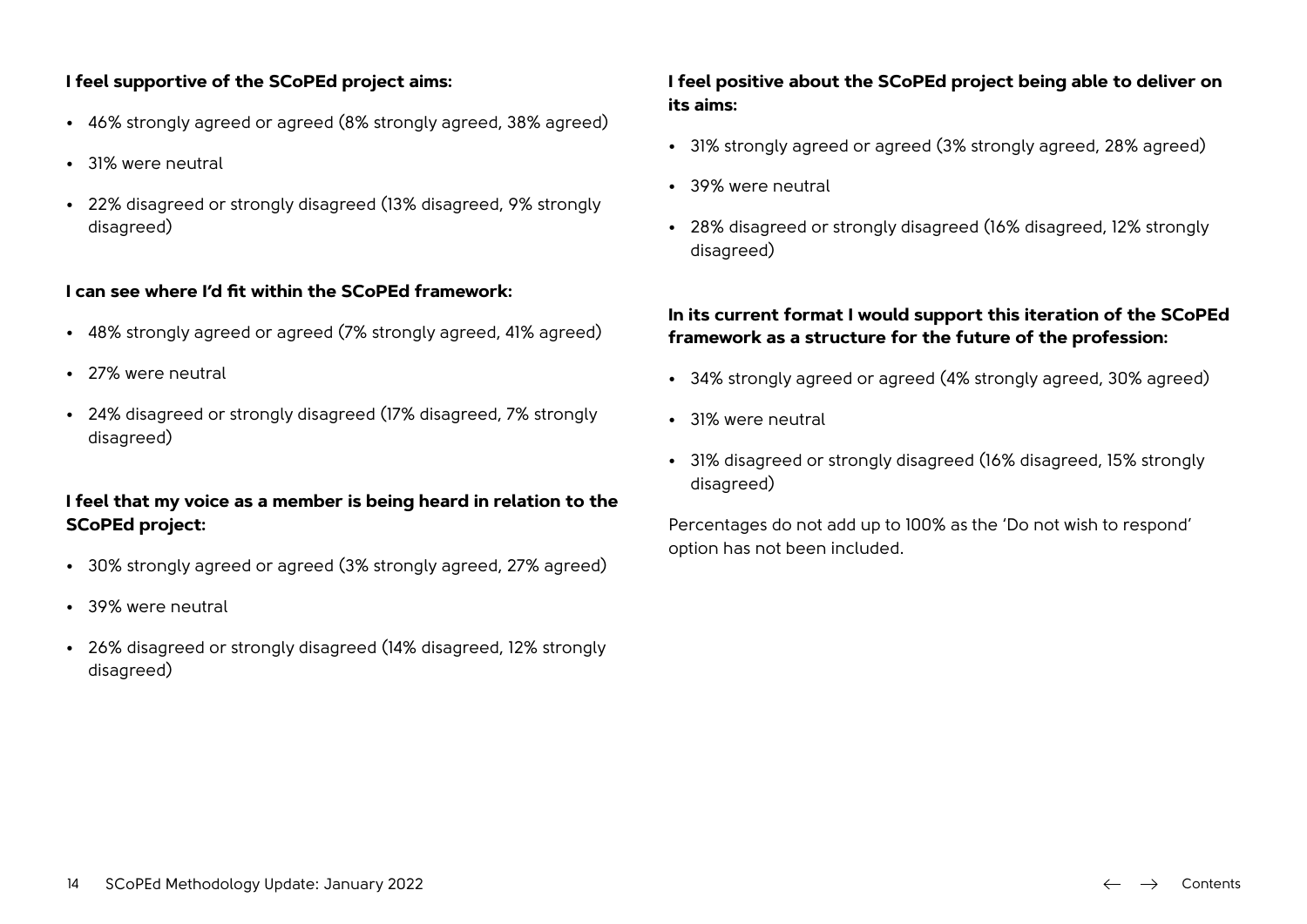# <span id="page-14-0"></span>**Appendix 4: Membership of Technical Group and Expert Reference Group, and Experts by Experience**

| <b>Name</b>                          | <b>Theoretical</b><br>orientation                             | <b>Membership body</b>                                                        | <b>Role or group</b><br>membership | <b>Representative of</b><br><b>SCoPEd for which</b><br>membership body |
|--------------------------------------|---------------------------------------------------------------|-------------------------------------------------------------------------------|------------------------------------|------------------------------------------------------------------------|
| Independent roles                    |                                                               |                                                                               |                                    |                                                                        |
| <b>Professor Alessandra</b><br>Lemma | Psychoanalytic                                                | BPC, Institute of<br>Psychoanalysis                                           | Independent Chair of ERG           |                                                                        |
| <b>Dr Alan Dunnett</b>               | Humanistic Integrative                                        | <b>BACP</b>                                                                   | <b>Information Analyst</b>         |                                                                        |
|                                      | Expert Reference Group (ERG) and Technical Group (TG) Members |                                                                               |                                    |                                                                        |
| <b>Dr Heather Churchill</b>          | Integrative                                                   | ACC, BACP                                                                     | ERG, TG                            | <b>ACC</b>                                                             |
| <b>Fiona Ballantine Dykes</b>        | Humanistic Integrative                                        | <b>BACP</b>                                                                   | ERG, TG                            | <b>BACP</b>                                                            |
| Dr Sally Beeken                      | Psychoanalytic                                                | <b>BPC</b>                                                                    | ERG, TG                            | <b>BPC</b>                                                             |
| <b>Ms Fiona Biddle</b>               | Hypno-psychotherapy                                           | <b>UKCP</b>                                                                   | ERG, TG                            | <b>UKCP</b>                                                            |
| <b>Lindsay Cooper</b>                | Humanistic                                                    | <b>NCS</b>                                                                    | ERG, TG                            | <b>NCS</b>                                                             |
| Ms Ani de la Prida                   | Person-Centred and<br>Pluralistic                             | <b>BACP</b>                                                                   | <b>ERG</b>                         | [None - recruited<br>subsequently as additional<br><b>ERG</b> member]  |
| <b>Ms Maxine Dennis</b>              | Psychodynamic,<br>Psychoanalytic                              | BPC, Tavistock Society of<br>Psychotherapists, Institute<br>of Psychoanalysis | <b>ERG</b>                         | <b>BPC</b>                                                             |
| <b>Professor Lynne Gabriel</b>       | Pluralistic                                                   | <b>BACP</b>                                                                   | <b>ERG</b>                         | <b>BACP</b>                                                            |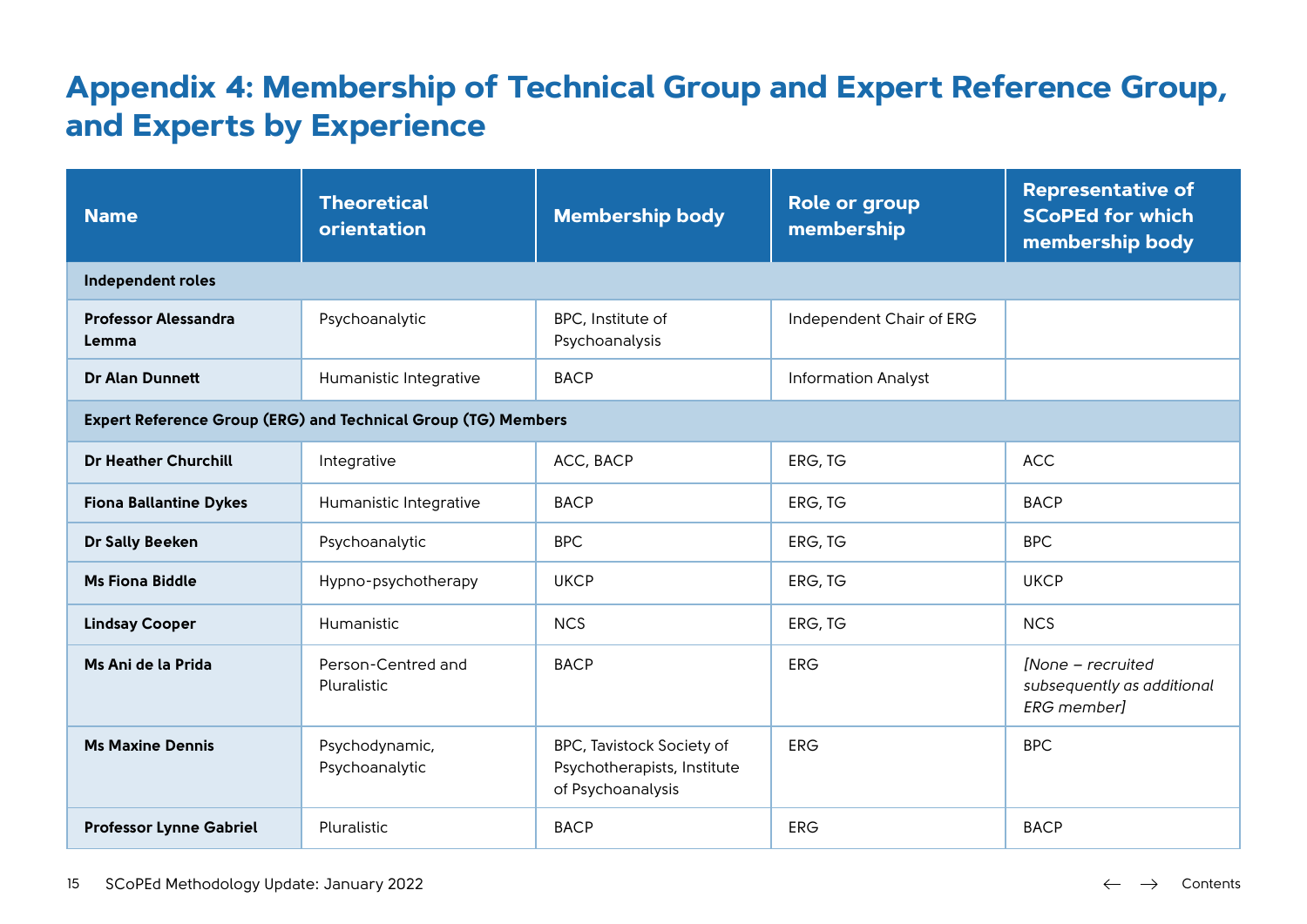| <b>Name</b>                    | <b>Theoretical</b><br>orientation | <b>Membership body</b> | <b>Role or group</b><br>membership                                | <b>Representative of</b><br><b>SCoPEd for which</b><br>membership body |
|--------------------------------|-----------------------------------|------------------------|-------------------------------------------------------------------|------------------------------------------------------------------------|
| Dr Jan McGregor Hepburn        | Psychoanalytic                    | <b>BPC</b>             | ERG, TG                                                           | <b>BPC</b>                                                             |
| <b>Claire Hopkins</b>          | Psychodynamic                     | <b>ACP</b>             | ERG, TG [until October 2021<br>after which took observer<br>role] | <b>ACP</b>                                                             |
| Keri Johnson                   | Humanistic Integrative            | <b>BACP</b>            | ERG, TG                                                           | <b>BACP</b>                                                            |
| <b>Kathryn Marlow</b>          | <b>HG</b> practitioner            | HGI, NCS               | ERG, TG                                                           | <b>HGI</b>                                                             |
| <b>Professor John Nuttall</b>  | Integrative                       | <b>UKCP, BACP</b>      | <b>ERG</b>                                                        | <b>UKCP</b>                                                            |
| <b>Ms Katy Rose</b>            | Psychodynamic                     | <b>UKCP</b>            | ERG, TG                                                           | <b>UKCP</b>                                                            |
| <b>Professor Alistair Ross</b> | Psychodynamic                     | <b>BACP</b>            | <b>ERG</b>                                                        | <b>BACP</b>                                                            |
| <b>Kathy Spooner</b>           | Integrative                       | ACC, BACP              | ERG, TG                                                           | <b>ACC</b>                                                             |
| <b>Dr Clare Symons</b>         | Psychodynamic                     | <b>BACP</b>            | ERG, TG                                                           | <b>BACP</b>                                                            |
| <b>Dr David Vincent</b>        | Freudian, Foulksian               | BPF (BPC), IGA         | <b>ERG</b>                                                        | <b>BPC</b>                                                             |
| <b>Dr Brinley Yare</b>         | Psychoanalytic                    | <b>UKCP</b>            | ERG [Resigned from ERG<br>effective from 18.10.21]                | [None - recruited<br>subsequently as additional<br><b>ERG</b> member]  |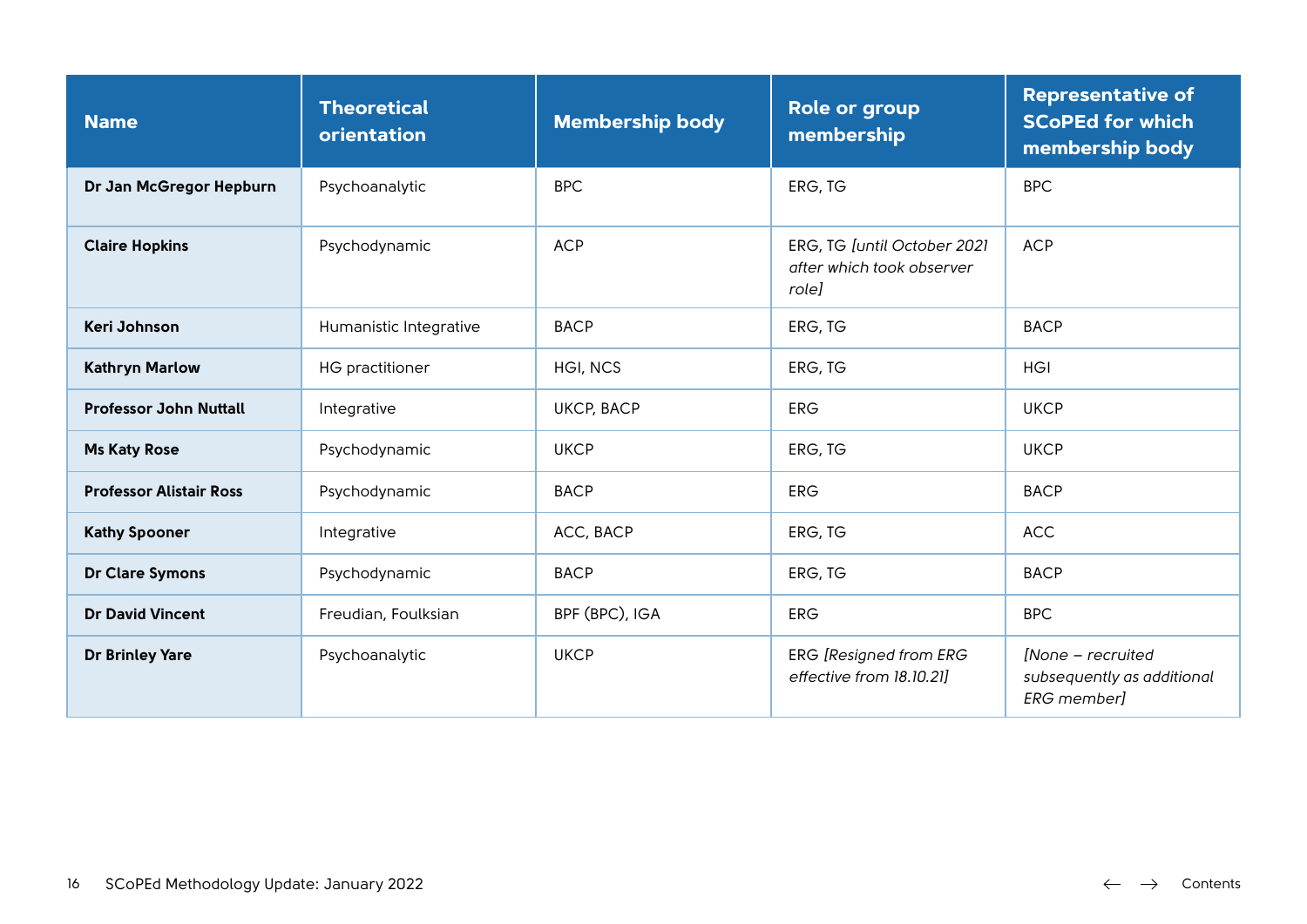| Experts by Experience (membership of SOC, ERG and TG):<br>SCoPEd's Experts by Experience have consented to sharing their first names and brief biographical details that they have each written. |                                                                                                                                                                                                                                                                                                                                                                                                                                                                                                                                                                                                                                                                                                                                                                                                                                                                                    |  |  |
|--------------------------------------------------------------------------------------------------------------------------------------------------------------------------------------------------|------------------------------------------------------------------------------------------------------------------------------------------------------------------------------------------------------------------------------------------------------------------------------------------------------------------------------------------------------------------------------------------------------------------------------------------------------------------------------------------------------------------------------------------------------------------------------------------------------------------------------------------------------------------------------------------------------------------------------------------------------------------------------------------------------------------------------------------------------------------------------------|--|--|
| <b>Alex</b>                                                                                                                                                                                      | Alex is new to the lived experience field, having been encouraged by peer support in London. He hopes to see geographical<br>disparities in publicly-funded talking therapies addressed, particularly for LGBT+ communities. A service user for 19 years,<br>Alex combines his life experience with an academic interest in the field.                                                                                                                                                                                                                                                                                                                                                                                                                                                                                                                                             |  |  |
| <b>Emily</b>                                                                                                                                                                                     | Emily is a long-time service user and survivor who has experienced mental distress since her teenage years. She currently<br>works full time in the user-led mental health world, and is deeply passionate about social justice, involvement, and the<br>political nature of mental health.<br>She has been a client or patient in a number of different settings. She has had Dialectical Behaviour Therapy (DBT) and<br>Cognitive Behavioural Therapy (CBT) on the NHS, seen counsellors, and was in analysis for several years. She brings with her<br>both a passion about the benefits of psychotherapy and counselling and an academic interest in the subject.                                                                                                                                                                                                              |  |  |
| <b>Julian</b>                                                                                                                                                                                    | Based in Leicester, Julian works both as a freelance Equality and Diversity Consultant and in mental health – his diagnosis<br>is clinical depression, OCD and Anxiety Disorder - for various projects and areas of work that require a lived experience<br>perspective. The latter involves work with universities, within the NHS and for mental health organisations locally and<br>nationally. He is also an author and has published three books - on rugby league, on the Holocaust and on living with mental<br>illness.<br>He has had a number of experiences of different forms of counselling and psychotherapy - as an individual and in groups<br>- and has found every single context and type of work to be beneficial and, in some cases, inspirational. The opportunity to<br>work at such close hand with professionals is so valuable in mental health recovery. |  |  |

## **Administrative support:**

Miss Debbie Delves, Project Manager (BACP) Ms Kathy Roe, Senior Administrator (BACP)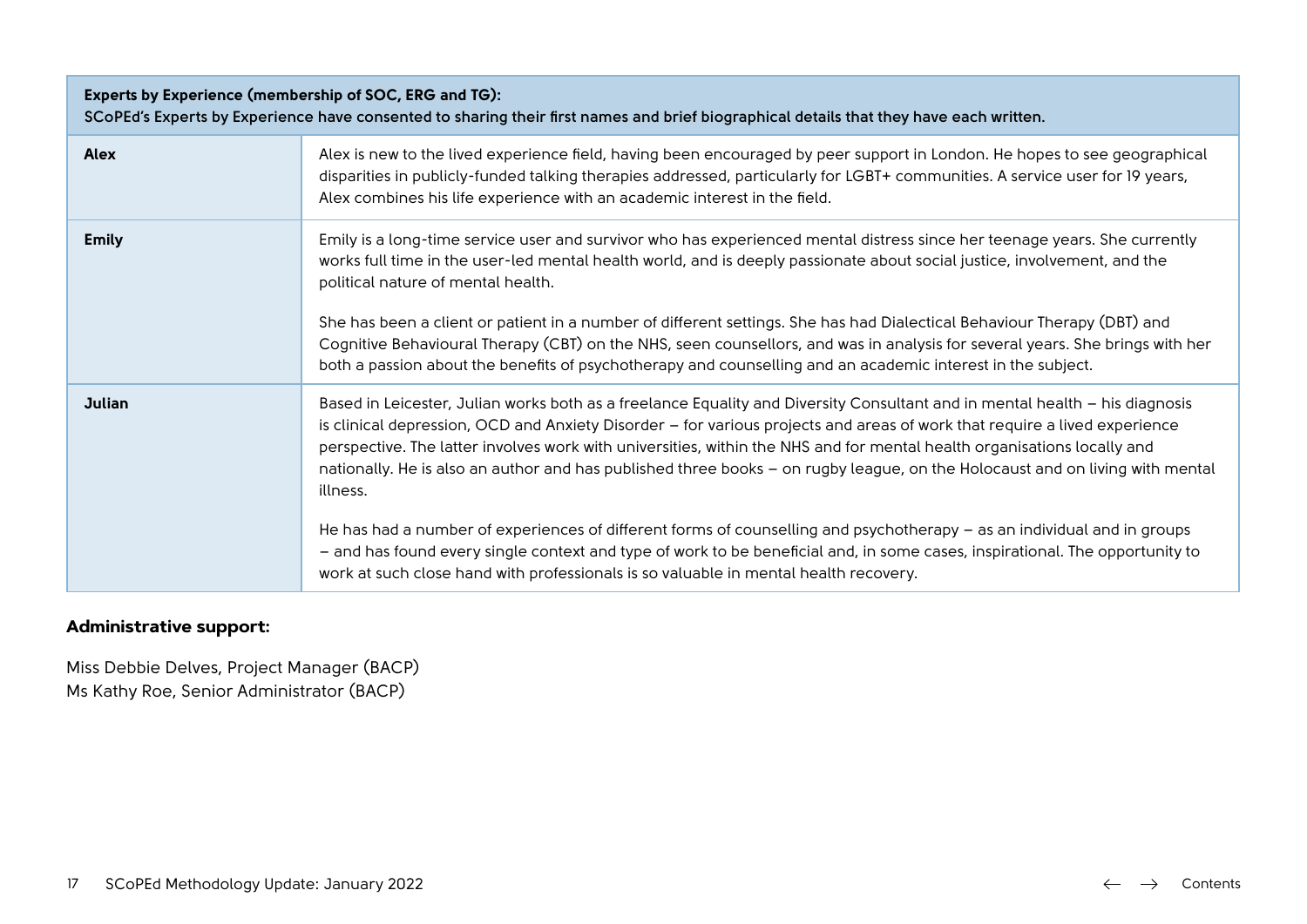# <span id="page-17-0"></span>**Appendix 5: Additional sources consulted**

APPG prescribed drug dependence: Guidance for Psychological Therapists. Enabling conversations with clients taking or withdrawing from prescribed psychiatric drugs (revised 2021)

ACC application for the Christian Content Recognition of a Counselling Training Course by ACC

ACC Waverley BA curriculum

ACC London School of Theology, Theology & Counselling Programme Handbook 2020-2021

ACC Level 5 Diploma in Integrative Therapeutic Counselling; mental and spiritual health content

ACC The Churchill Framework (2021)

ACP Competence map for Child and Adolescent Psychotherapists at the point of qualification (revised, 2020)

ACP Quality Assurance Framework for Training in Child and Adolescent Psychoanalytic Psychotherapy

BACP Online and phone therapy (OPT) competence framework (2021)

BACP Supervision competence framework (2021)

BACP Workplace counselling competence framework (2021)

HGI Ethics and Conduct Policy

HGI Observed Therapy Sessions Assessment Criteria

Human Givens Diploma Guidance for students

Human Givens Diploma Supervisors' Handbook

NCS Standards for Education and Training for accredited Courses 2020 with addendum

NCS accreditation full application form

QAA leaflet Qualifications can Cross Boundaries. A guide to comparing qualifications in the UK and Ireland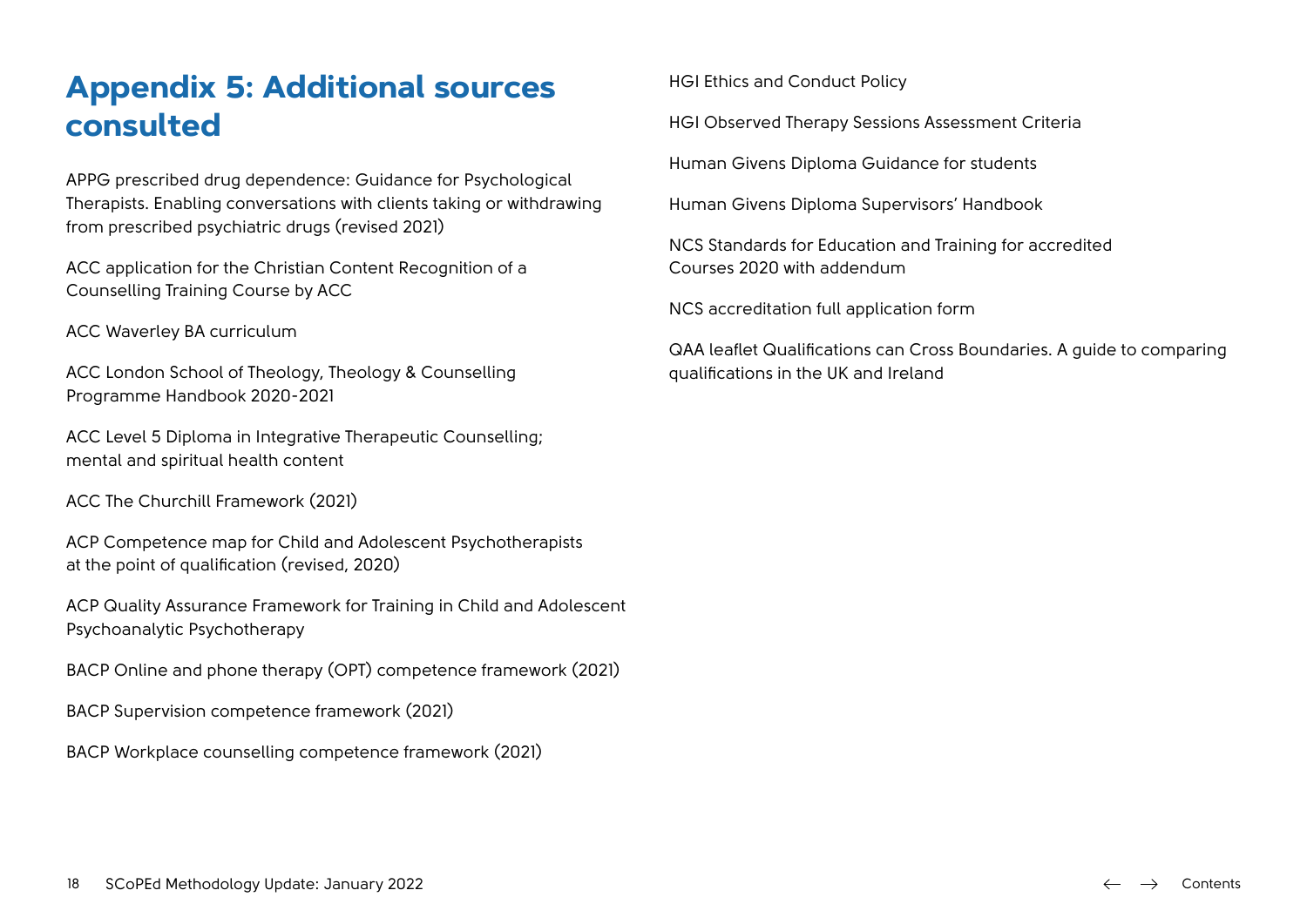# <span id="page-18-0"></span>**Appendix 6: Summary of feedback and decisions**

| <b>Feedback</b>                                                                                                                                                                                      | <b>Action taken</b>                                                                                                                                                                                                                                                                                                                                                                                                                                                                                                                                                                                                                                    | <b>Rationale</b>                                                                                                                                                                                                                                                                                                                                                                                                                                                                                                         |
|------------------------------------------------------------------------------------------------------------------------------------------------------------------------------------------------------|--------------------------------------------------------------------------------------------------------------------------------------------------------------------------------------------------------------------------------------------------------------------------------------------------------------------------------------------------------------------------------------------------------------------------------------------------------------------------------------------------------------------------------------------------------------------------------------------------------------------------------------------------------|--------------------------------------------------------------------------------------------------------------------------------------------------------------------------------------------------------------------------------------------------------------------------------------------------------------------------------------------------------------------------------------------------------------------------------------------------------------------------------------------------------------------------|
| The definition of 'worldview' is not broad enough<br>with regard to spirituality                                                                                                                     | Framework definition of 'worldview' extended.<br>See glossary                                                                                                                                                                                                                                                                                                                                                                                                                                                                                                                                                                                          | Evidence established precedent for use of<br>religion and spirituality - TG accepted that<br>spirituality was not included and (or) was implied<br>to be understood within 'religion'                                                                                                                                                                                                                                                                                                                                    |
| The framework competences surrounding<br>mental health should be revisited with regard<br>to differentiated competence of column A and<br>B therapists and to ensure consistency over<br>terminology | Competence 2.1 column B wording enhanced<br>$\bullet$<br>Competence 2.2 column B removed, with<br>$\bullet$<br>2.2 column A enhanced to reflect therapists'<br>ability to work within appropriate limitations<br>Competence 2.4 column A wording enhanced<br>$\bullet$<br>to mirror appropriate content in column B<br>(psychological distress an understanding of<br>cultural norms)<br>Competence 2.4 column B wording enhanced<br>to mirror appropriate content in column A<br>(mental health problems)<br>Mental health problems used as a singular<br>$\bullet$<br>term in place of various others (common,<br>chronic, enduring, conditions etc) | Evidence suggests differentiation is in the<br>$\bullet$<br>ongoing strategy that is coherent, consistent,<br>in-depth with theoretical approach<br>Revisiting the evidence to refine the criteria<br>$\bullet$<br>resulted in further lack of differentiation.<br>Autonomy and therapist limitations can be<br>addressed within one criterion<br>Mirroring language showed differentiation<br>more clearly<br>Glossary work picked up inconsistencies<br>within the use of terms and variable<br>understanding of terms |
| Ability to establish and maintain emotional<br>contact with those worked with not represented<br>in column A                                                                                         | Technical Group (TG) discussed and felt this was<br>covered implicitly<br>No further action                                                                                                                                                                                                                                                                                                                                                                                                                                                                                                                                                            | Evidence of implied competence found in<br>primary source                                                                                                                                                                                                                                                                                                                                                                                                                                                                |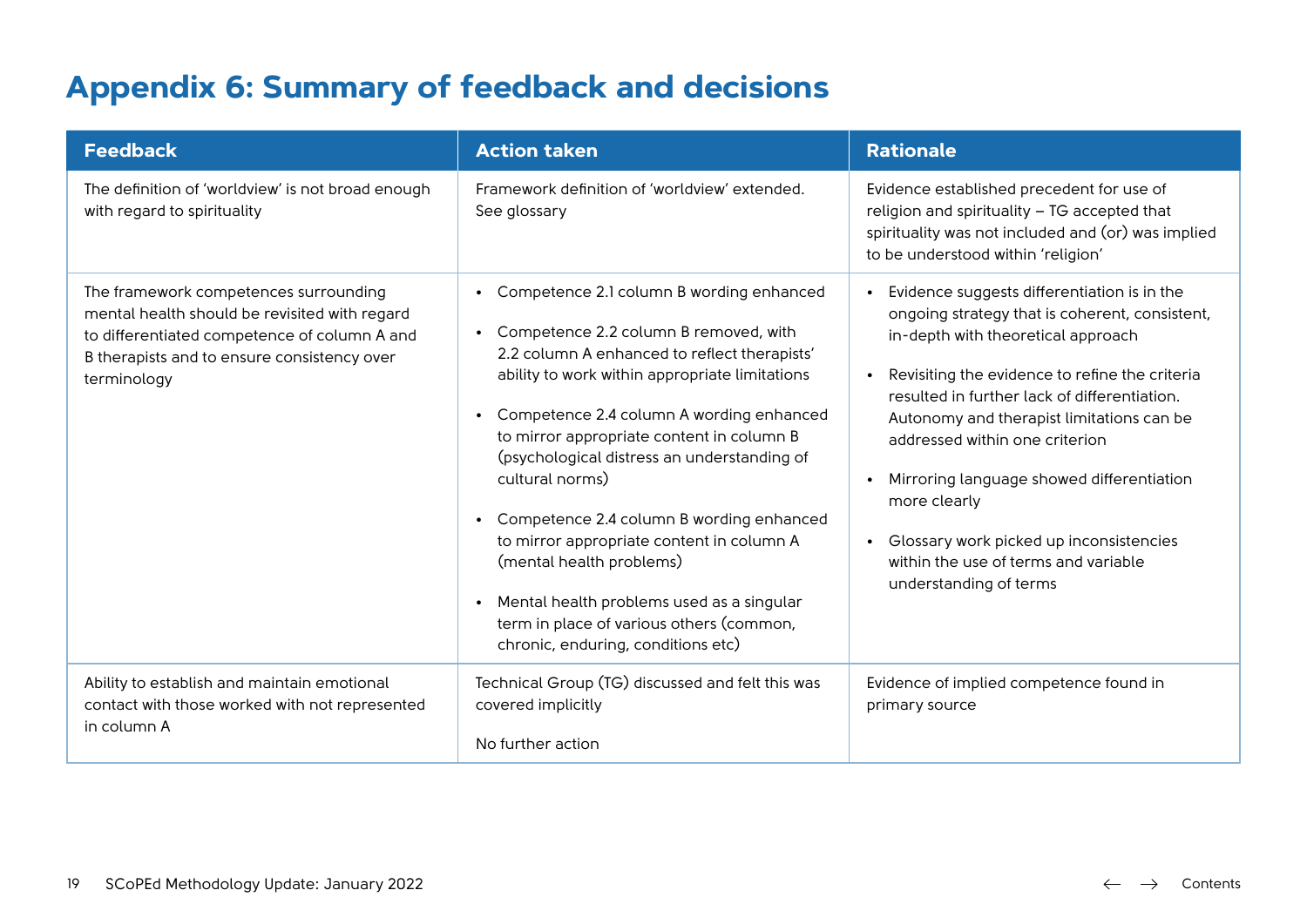| <b>Feedback</b>                                                                                                                                                                                                                                                                                        | <b>Action taken</b>                                                                                                                                                                                                                                | <b>Rationale</b>                                                                                                                                                                                                                                                                         |  |
|--------------------------------------------------------------------------------------------------------------------------------------------------------------------------------------------------------------------------------------------------------------------------------------------------------|----------------------------------------------------------------------------------------------------------------------------------------------------------------------------------------------------------------------------------------------------|------------------------------------------------------------------------------------------------------------------------------------------------------------------------------------------------------------------------------------------------------------------------------------------|--|
| Ability to draw on knowledge that enactments are<br>inevitable and will require the therapist to work to<br>regain a reflective stance to be added to column<br>B and (or) C                                                                                                                           | TG considered definitions of enactments<br>No further action                                                                                                                                                                                       | Speaks to themes already covered in 3.12<br>columns B and C                                                                                                                                                                                                                              |  |
| Ability to be aware of, and respond to, emotional<br>shifts occurring in each session, with the aim<br>of maintaining an optimal level of emotional<br>arousal (i.e. ensuring that the patient is neither<br>remote from nor overwhelmed by his or her<br>feelings) to be added to column B and (or) C | Competence 3.9 column B had a further<br>competence added                                                                                                                                                                                          | TG discussed and agreed that this wasn't about<br>what therapists do, but what was assessed within<br>training and the evidence was found to be in<br>column B<br>Wording of optimal and arousal were amended<br>due to variable understanding                                           |  |
| Ability to distinguish countertransference feelings<br>from feelings with other origins, and to identify<br>and make use of the countertransference as a<br>source of information and understanding to be<br>added to column C                                                                         | No further action                                                                                                                                                                                                                                  | Speaks to themes already covered in those<br>referencing 'unconscious' or 'out of awareness'<br>processes and within applying your own model as<br>outlined in 4.2                                                                                                                       |  |
| When discussing assessment does the framework<br>mean just initial or ongoing monitoring?                                                                                                                                                                                                              | TG discussed potential for expanding the<br>definition of assessment within the footnote<br>(footnotes now housed in glossary for<br>accessibility purposes)<br>• TG recommend 'initial and ongoing' be added<br>to competences 2.1, 2.7, and 2.10 | Amending wording of specific criteria was<br>more suitable than overall definition due to<br>other competences already containing similar<br>language                                                                                                                                    |  |
| Ability to be aware of possible transference<br>responses and meanings for the patient if the<br>therapist takes external action, to be added to<br>column B and (or) C                                                                                                                                | TG discussed with regard to competences<br>referencing both suicide and unconscious<br>processes<br>• An additional bullet point added to existing<br>competence 3.14 in column A                                                                  | Group agreed that this was something that spoke<br>to all modalities when removing the concept of<br>transference, that all practitioners would discuss<br>what it means to break confidentiality, and that<br>it fell more thematically within the relationship<br>suite of competences |  |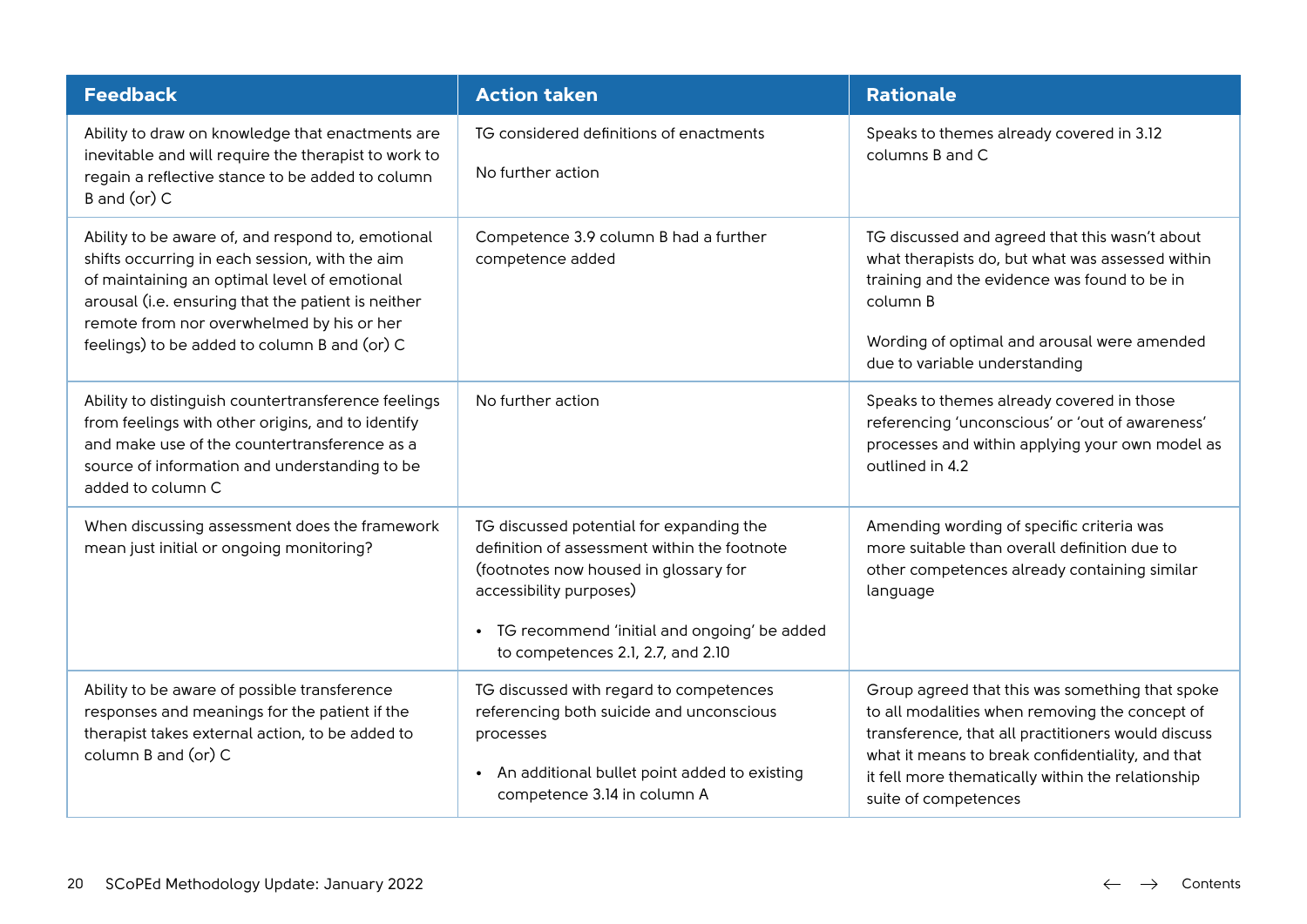| <b>Feedback</b>                                                                                                                                                                                                                                                                                                                           | <b>Action taken</b>                                                                                                                                                                                                                                                                    | <b>Rationale</b>                                                                                                                                                                                                                                                                        |
|-------------------------------------------------------------------------------------------------------------------------------------------------------------------------------------------------------------------------------------------------------------------------------------------------------------------------------------------|----------------------------------------------------------------------------------------------------------------------------------------------------------------------------------------------------------------------------------------------------------------------------------------|-----------------------------------------------------------------------------------------------------------------------------------------------------------------------------------------------------------------------------------------------------------------------------------------|
| Addition to column A: Ability to follow legal,<br>organisational, local, and professional guidelines<br>and procedures in relation to the assessment,<br>management and monitoring of risk                                                                                                                                                | TG discussed this within a safeguarding<br>perspective as it was raised by those working with<br>children<br>No further action                                                                                                                                                         | Group agreed unnecessary to specify range of<br>relevant sources for safeguarding as in challenge<br>as existing 2.7 states: comply with safeguarding<br>guidance, appropriate to the therapy setting                                                                                   |
| Addition to column B: Ability to make balanced<br>and informed judgments and decisions about<br>when matters of risk can safely be managed<br>and contained within the therapeutic frame and<br>relationship, and when they require discussion,<br>consultation or action involving colleagues, other<br>professionals, or other agencies | TG discussed whether evidence existed as to<br>ability to 'do' something before or instead of<br>referral<br>No further action                                                                                                                                                         | Evidence was not specific enough to warrant<br>'more' or 'different' than expressed in enhanced<br>2.7 (column A) and NEW 2.7 column $C$ - see<br>below                                                                                                                                 |
| Does 2.7 sufficiently cover depth and complexity<br>of risk?                                                                                                                                                                                                                                                                              | TG discussed depth and complexity of risk<br>associated with different level therapists and<br>management of high-risk clients or patients<br>generally<br>• Competence 2.7 column A enhanced to<br>reference therapist's level of competence<br>• Competence 2.7 added in column C to | Need to capture working with high-risk clients<br>or patients generally, as it is already noted<br>specifically within technologically mediated<br>context<br>Capturing the elements of ongoing work<br>and appropriate action was needed for<br>differentiated column C via EAP source |
|                                                                                                                                                                                                                                                                                                                                           | reference ongoing work with high-risk and<br>complex clients or patients                                                                                                                                                                                                               | evidence                                                                                                                                                                                                                                                                                |
| Addition to column C: Ability to draw on<br>countertransference as a source of information<br>about risk                                                                                                                                                                                                                                  | TG discussed whether there was evidence for<br>something more or more specific than already<br>covered that wasn't modality or setting-specific                                                                                                                                        | Themes already covered by 'unconscious' or<br>'out of awareness' process and general ability to<br>make risk assessments (e.g. 4.3, 2.7)                                                                                                                                                |
|                                                                                                                                                                                                                                                                                                                                           | No further action                                                                                                                                                                                                                                                                      |                                                                                                                                                                                                                                                                                         |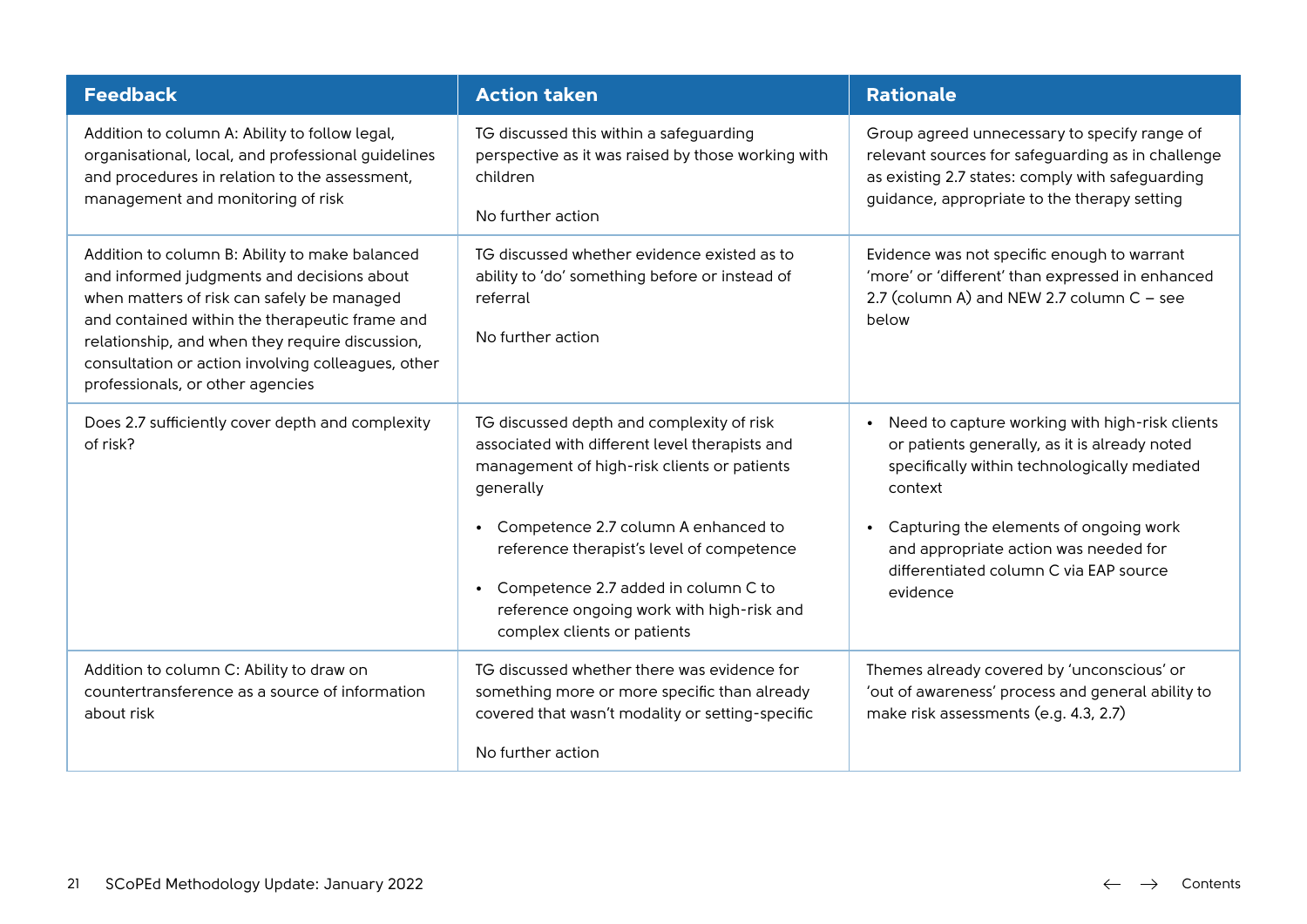| <b>Feedback</b>                                                                                                                                                                                                   | <b>Action taken</b>                                                                                                                                                                             | <b>Rationale</b>                                                                                                                                                                                                          |
|-------------------------------------------------------------------------------------------------------------------------------------------------------------------------------------------------------------------|-------------------------------------------------------------------------------------------------------------------------------------------------------------------------------------------------|---------------------------------------------------------------------------------------------------------------------------------------------------------------------------------------------------------------------------|
| Addition to column B: Ability to draw on<br>knowledge of methods for monitoring change<br>resulting from treatment, with the aim of<br>identifying the impact (positive or negative) of an<br>intervention        | TG discussed whether and how well the<br>framework captures ongoing evaluation as<br>opposed to just end outcomes<br>• Competence 4.4 enhanced                                                  | Process of change is implied throughout therapy<br>and not just outcomes. However, framework<br>could be strengthened by explicitly noting the<br>ability to 'track change' as part of therapeutic<br>process in column A |
| Addition column C: Ability to draw on one's own<br>countertransference experiences for assessment                                                                                                                 | TG discussed with regard to ongoing and ending<br>assessments<br>• Competence 5.1 column C enhanced                                                                                             | The use of 'therapeutic process' in 5.1c could<br>more sufficiently cover assessment and endings<br>by adding the word 'throughout' for clarity                                                                           |
| Addition column B: Ability to identify changes<br>within the psychotherapy that have generalised<br>to other settings and contexts                                                                                | TG discussed with regard to whether a marker of<br>change or progress is a generic competence and<br>whether the theme of the feedback was already<br>sufficiently covered<br>No further action | Sufficiently covered by enhancement of 4.4<br>'tracking' change                                                                                                                                                           |
| Addition column A: Ability to draw on knowledge<br>of other psychological therapies as a basis for<br>considering more suitable alternatives or choices<br>for the patient                                        | TG discussed with regard to purpose of initial<br>assessment<br>• Competence 2.1 enhanced                                                                                                       | Group consensus that initial assessment is not<br>just about suitability for therapy but for that<br>specific therapy                                                                                                     |
| Addition to column C: Ability to draw upon<br>conscious and unconscious communications that<br>the process of referral and assessment conveys<br>about the supportive environment in deciding<br>upon an approach | TG discussed with regard to generic support<br>structures and whether already sufficiently<br>covered in the framework<br>No further action                                                     | Group consensus that theme already covered by<br>competence 3.4                                                                                                                                                           |
| Addition column C: Ability to help the patient to<br>be aware of, and where possible reflect on, his<br>or her conscious and unconscious experience of<br>the assessment                                          | TG discussed with regard to differentiated<br>competences 3.6 and 4.7<br>No further action                                                                                                      | Group consensus that themes already covered<br>by competences reacting to unconscious<br>processes throughout therapy including<br>assessment                                                                             |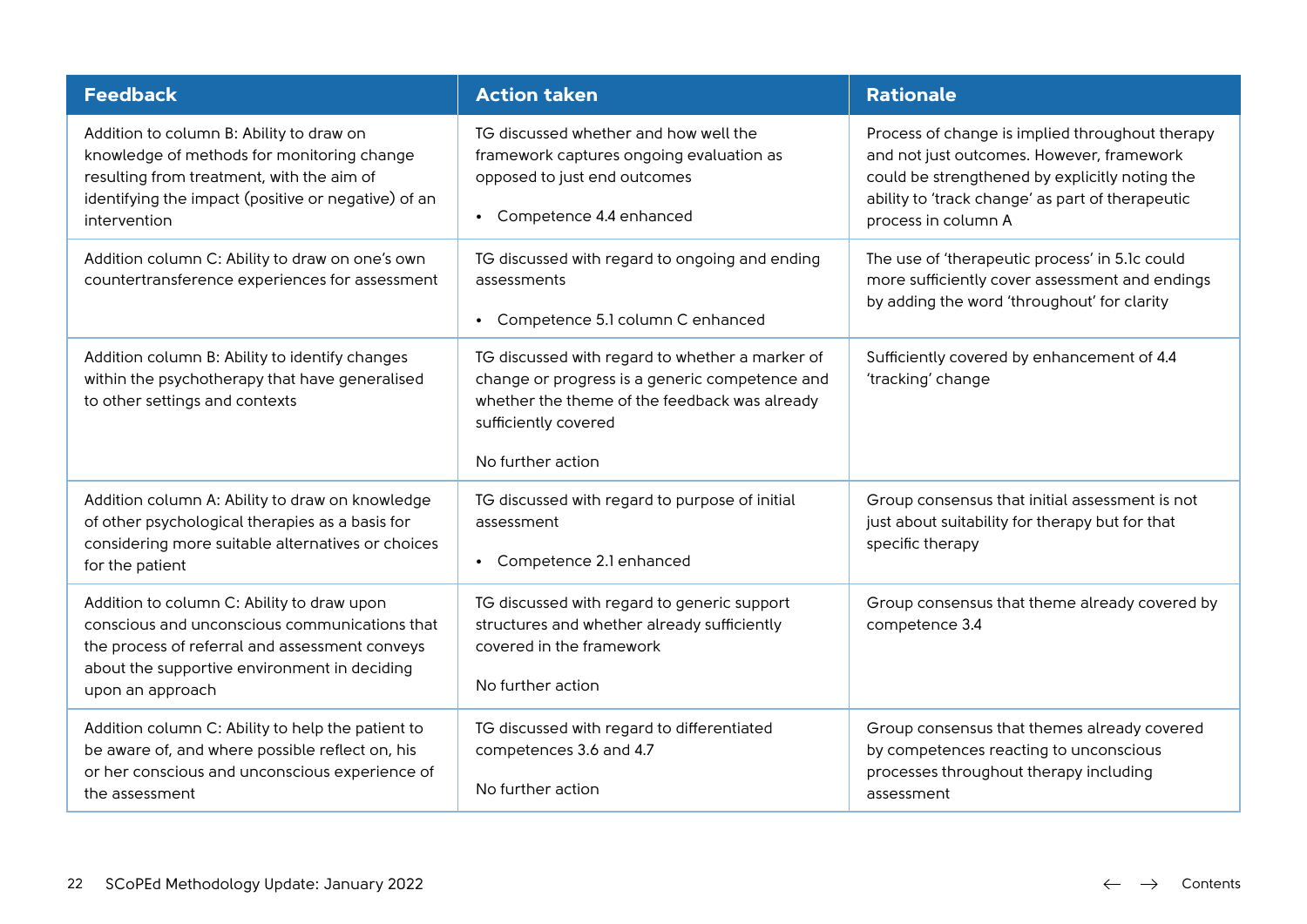| <b>Feedback</b>                                                                                                                                                                                                                                                                                                                 | <b>Action taken</b>                                                                                                                                                                                 | <b>Rationale</b>                                                                                                                                                                                                                                                       |
|---------------------------------------------------------------------------------------------------------------------------------------------------------------------------------------------------------------------------------------------------------------------------------------------------------------------------------|-----------------------------------------------------------------------------------------------------------------------------------------------------------------------------------------------------|------------------------------------------------------------------------------------------------------------------------------------------------------------------------------------------------------------------------------------------------------------------------|
| Addition column C: Using knowledge of client's<br>external systems and (or) dynamics to inform<br>thinking                                                                                                                                                                                                                      | TG discussed in line with earlier challenge<br>on 'supportive environments' and also with<br>relevance to professional communities and<br>multiagency working etc.<br>No further action             | Group consensus that themes already covered in<br>competences 3.4 and 1.12                                                                                                                                                                                             |
| Addition column C: Ability to apply the<br>formulation of internal dynamics to an<br>assessment of risk with regard to: Acting out and<br>self-harm; Suicide; Vulnerability to abuse or<br>neglect or injury; Danger to others                                                                                                  | TG discussed with regard to assessment,<br>unconscious processes and working within own<br>therapeutic model<br>No further action                                                                   | Group consensus that themes already covered in<br>competence 4.2                                                                                                                                                                                                       |
| Addition column B: Ability to communicate<br>the formulation to others in a coherent and<br>appropriate language and manner, both verbally<br>and in writing, taking into account: Who it is<br>addressed to, the purpose of the assessment,<br>issues of consent, confidentiality, risk and child<br>and (or) adult protection | TG discussed with regard to whether specifics of<br>formulation were required and (or) covered<br>No further action                                                                                 | Previous TG discussions were referenced around<br>lack of agreement across approaches for<br>'formulation' and that evidence suggested this<br>was sufficiently covered by 'conceptualise'<br>Group consensus that theme already covered in<br>competences 2.1 and 2.2 |
| Addition column B and (or) C: Ability to<br>distinguish between factors of severity, chronicity,<br>complexity, and comorbidity that may have<br>implications for treatment duration and intensity                                                                                                                              | TG discussed with regard to whether this was<br>more than determining whether a client or<br>patient was right for therapy at this time and (or)<br>this therapy being offered<br>No further action | Group consensus that this was sufficiently<br>covered by enhancement to competence 2.1                                                                                                                                                                                 |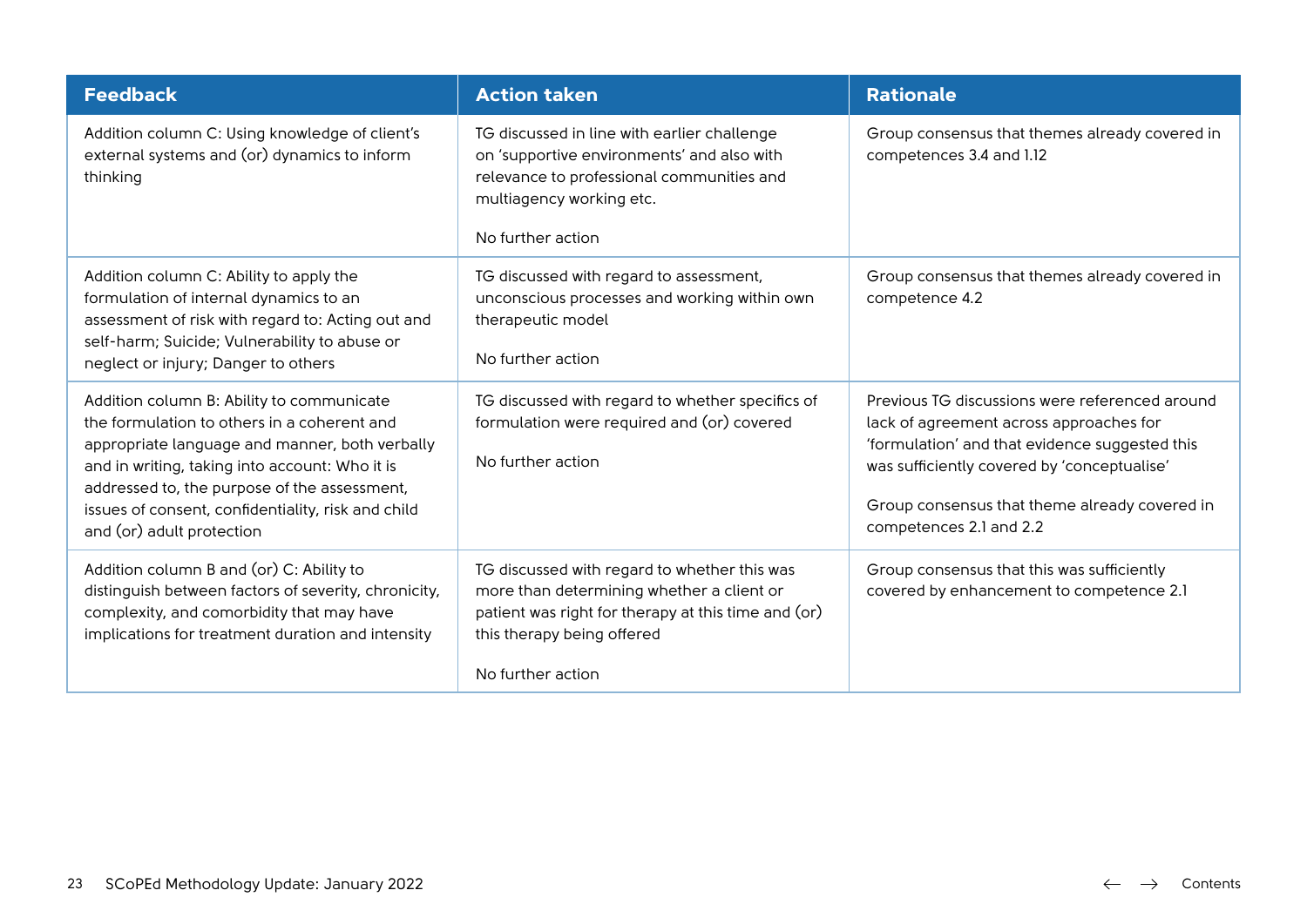| <b>Feedback</b>                                                                       | <b>Action taken</b>                                                                                                                                                                                                                                                                                                                                                                                                                                       | <b>Rationale</b>                                                                                                                                                                                                                                                    |
|---------------------------------------------------------------------------------------|-----------------------------------------------------------------------------------------------------------------------------------------------------------------------------------------------------------------------------------------------------------------------------------------------------------------------------------------------------------------------------------------------------------------------------------------------------------|---------------------------------------------------------------------------------------------------------------------------------------------------------------------------------------------------------------------------------------------------------------------|
| Confusion and (or) ambiguity around what<br>'Levels' mean on practice standards table | TG discussed the difference of Level 4s in Further<br>and Higher Education in terms of diploma and<br>certificate<br>Agreed to add the word 'diploma' to Level 4 in                                                                                                                                                                                                                                                                                       | QAA leaflet: Qualifications can cross boundaries                                                                                                                                                                                                                    |
|                                                                                       | column A of practice standards table to ensure<br>it covers full practitioner trainings not entry<br>certificates                                                                                                                                                                                                                                                                                                                                         |                                                                                                                                                                                                                                                                     |
| Do minimum Guided Learning Hours (GLH) need<br>to be added to practice standards?     | TG discussed this in regard to Total Teaching<br>Hours<br>Definition agreed and added to glossary<br>$\bullet$                                                                                                                                                                                                                                                                                                                                            | Group consensus that terminology and<br>definition needed consideration due to<br>changes to the landscape i.e. following<br>pandemic and move to online                                                                                                            |
|                                                                                       | Total Teaching Hours added to each column<br>within practice standards table                                                                                                                                                                                                                                                                                                                                                                              | Group agreed this was a suitable inclusion<br>given membership bodies have this as a<br>requirement for registration                                                                                                                                                |
| Do new competence frameworks etc. have a<br>place in the framework?                   | TG discussed that though the project is a mapping<br>of what is (as opposed to what might be in the<br>future or what should be), there is a requirement<br>for additions and updates to be taken into<br>consideration as standards change and evolve<br>Agreed members of TG should submit any<br>new or recent frameworks as evidence via the<br>proforma review process to enable discussion<br>within competence mapping items at the TG<br>meetings | Group agreed that standards change and evolve<br>and cited previous evidence of this being taken<br>on board within the SCoPEd framework when the<br>self-harm and suicide prevention framework was<br>looked at in the previous round of feedback and<br>revisions |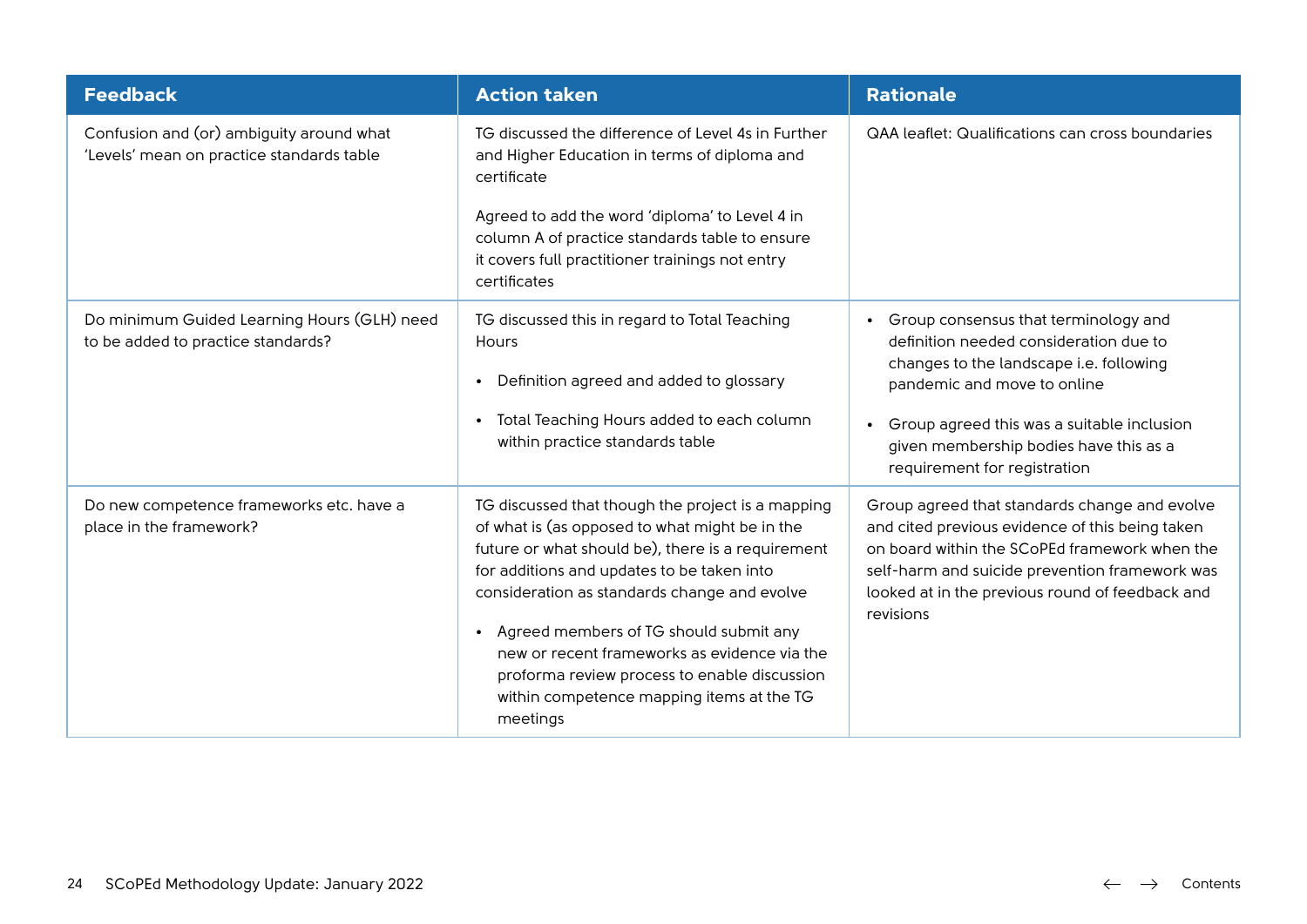| <b>Feedback</b>                                                                                                                                                                                                  | <b>Action taken</b>                                                                                                                                                                                                                                                                                                                                                           | <b>Rationale</b>                                                                                                                                                                                                                                                                                                                                                                                                                                                                                                                                                                                                                                                                                                                                                                                                                   |
|------------------------------------------------------------------------------------------------------------------------------------------------------------------------------------------------------------------|-------------------------------------------------------------------------------------------------------------------------------------------------------------------------------------------------------------------------------------------------------------------------------------------------------------------------------------------------------------------------------|------------------------------------------------------------------------------------------------------------------------------------------------------------------------------------------------------------------------------------------------------------------------------------------------------------------------------------------------------------------------------------------------------------------------------------------------------------------------------------------------------------------------------------------------------------------------------------------------------------------------------------------------------------------------------------------------------------------------------------------------------------------------------------------------------------------------------------|
| The framework should be revisited in line with<br>updates to the Online and phone therapy (OPT)<br>competence framework published in February<br>2021                                                            | TG discussed new evidence source with regard<br>to ways of training and (or) working under the<br>pandemic restrictions<br>Competence 1.11 wording enhanced<br>$\bullet$<br>Competence 2.3 wording enhanced<br>$\bullet$<br>Competence 2.10 wording enhanced<br>$\bullet$<br>Competence 2.10 column B reworded to show<br>$\bullet$<br>differentiated competence more clearly | Group consensus that this source constituted<br>evidence of updated and evolving standards in<br>the current landscape<br>Group considered that current framework<br>$\bullet$<br>criteria reference only 'online' working but the<br>OPT noted more than this via technologically<br>mediated therapy which would encompass<br>e.g. phone, text etc.                                                                                                                                                                                                                                                                                                                                                                                                                                                                              |
| Current wording does not show meaningful<br>differentiation between column A and B with<br>regard to clinical and comprehensive risk<br>assessment, and the wording of 'competent' in<br>column B is problematic | TG discussed with regard to competences 2.1 and<br>2.7<br>Competence 2.1 column B amended<br>$\bullet$<br>Competence 2.7 column A enhanced<br>$\bullet$                                                                                                                                                                                                                       | Group consensus was to remove the word<br>$\bullet$<br>'competent' from column B as numerous<br>pieces of feedback evidenced that readers<br>were interpreting the presence of it in B<br>along with the absence of it in A as implying<br>that column A therapists were not deemed<br>'competent'<br>Group discussed evidence for differentiated<br>competence in item 2.7 and use of term<br>'comprehensive' in column B, and agreed<br>to enhance column A criteria with initial and<br>ongoing, but that the differentiated aspect<br>of the competence held and was in relation<br>to the use of 'strategy' - comprehensive risk<br>assessment strategy relates to the deeper<br>understanding and risk and overall strategy<br>whilst column A evidence is focused on risk<br>associated with a particular client or patient |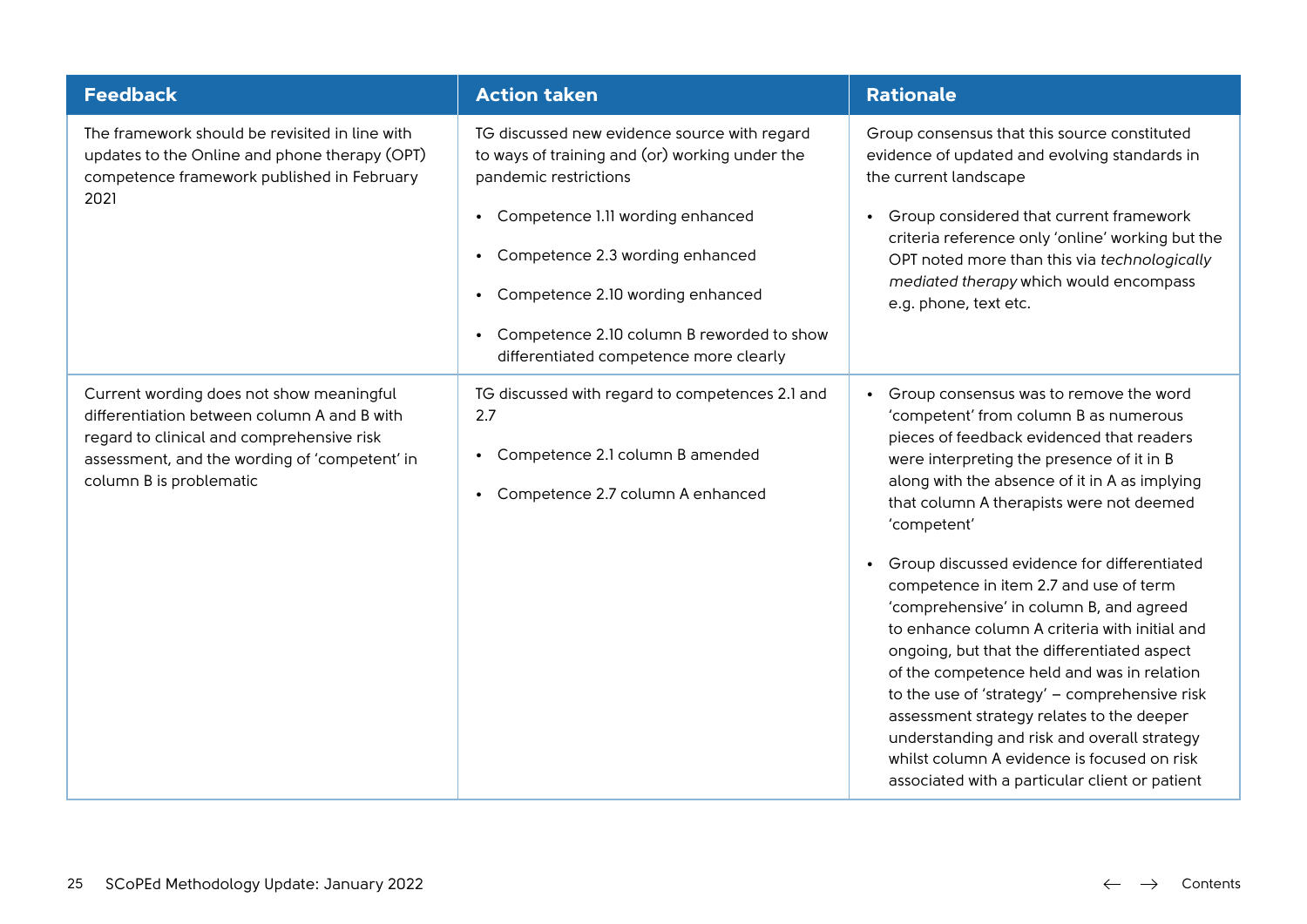| <b>Feedback</b>                                                                                                                                                                                  | <b>Action taken</b>                                              | <b>Rationale</b>                                                                                                                                                                                                                                                                                                                                                                                                                                                                                                                                                                                                                                                                                                                                                                                                                                                                                                                                                                                                                                                                           |
|--------------------------------------------------------------------------------------------------------------------------------------------------------------------------------------------------|------------------------------------------------------------------|--------------------------------------------------------------------------------------------------------------------------------------------------------------------------------------------------------------------------------------------------------------------------------------------------------------------------------------------------------------------------------------------------------------------------------------------------------------------------------------------------------------------------------------------------------------------------------------------------------------------------------------------------------------------------------------------------------------------------------------------------------------------------------------------------------------------------------------------------------------------------------------------------------------------------------------------------------------------------------------------------------------------------------------------------------------------------------------------|
| Current wording does not show meaningful<br>differentiation between column A and B, and<br>the wording of 'interpersonal risk' in column B is<br>problematic                                     | TG discussed with regard to competence 2.10<br>No further action | Group consensus that evidence showed a<br>differentiated competence, but that wording<br>was not currently showing this, had now been<br>addressed after reviewing the competence under<br>the OPT evidence source suite of challenges                                                                                                                                                                                                                                                                                                                                                                                                                                                                                                                                                                                                                                                                                                                                                                                                                                                     |
| Current wording does not show meaningful<br>differentiation between column A and B, and<br>column C appears to be about organisations and<br>(or) not relevant to therapists in private practice | TG discussed with regard to competence 3.6<br>No further action  | Group discussed and agreed that competences<br>found in evidence cannot be removed, that they<br>are additional competences whether or not<br>people do them. Trainings mapped to column<br>C do expect people to apply issues of power<br>dynamics to organisational settings and this is<br>very important in some settings. It may not be<br>relevant to or evidenced by someone who solely<br>works in private practice and did not complete a<br>column C training, but it remains an evidenced<br>additional competence beyond column A and<br>B trainings. Many therapists may have these<br>competences and work in private practice while<br>others may not. The context of therapy is not a<br>feature of the framework<br>Group agreed that shared communications,<br>website FAQs etc. should better address the<br>idea of relevance and training content, onward<br>evidence of further training and experience<br>(where this may be gained) and the idea that not<br>everyone has to evidence meeting criteria or<br>being in a column if it is not relevant to their work |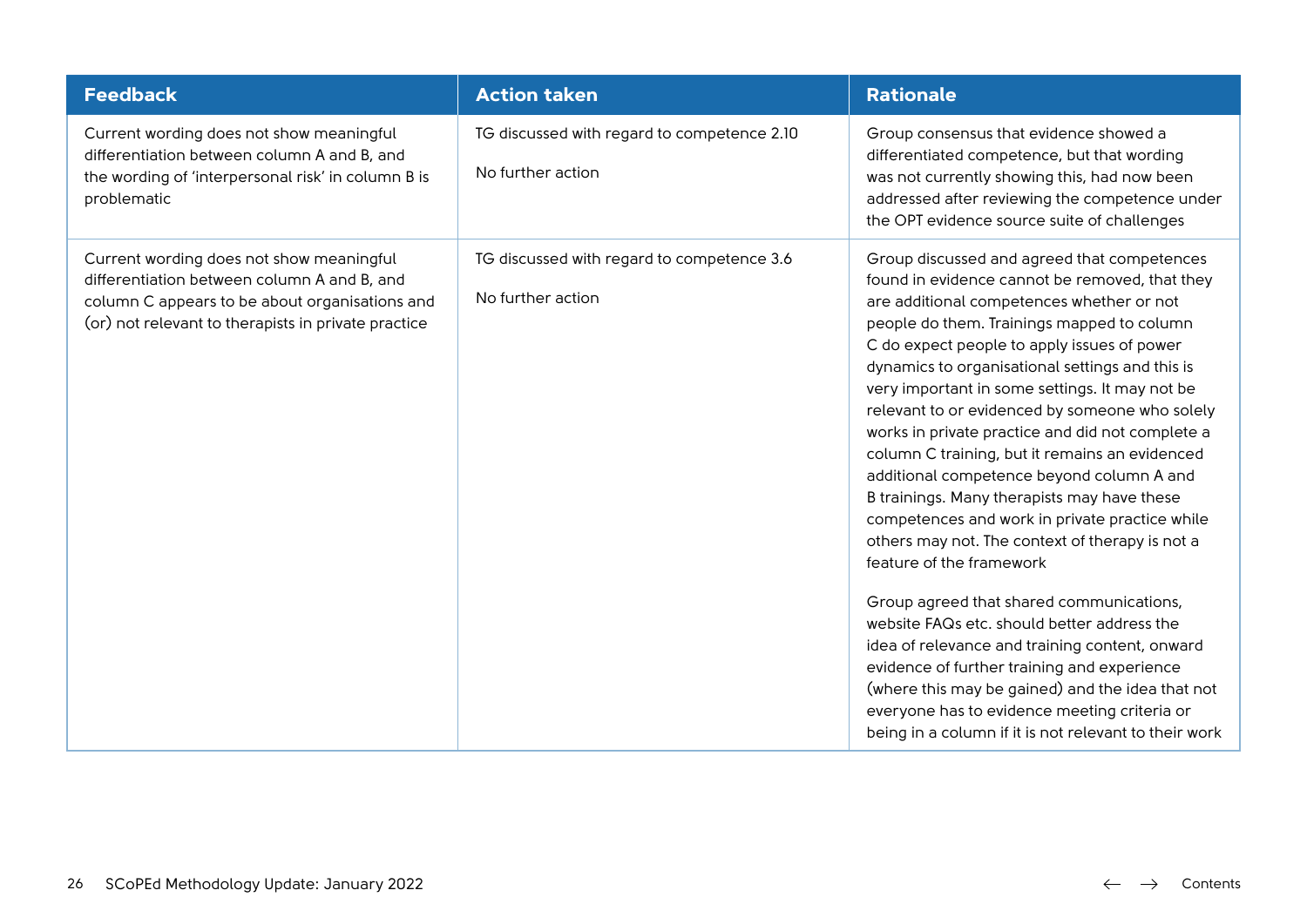| <b>Feedback</b>                                                                                                                                                       | <b>Action taken</b>                                                                                      | <b>Rationale</b>                                                                                                                                                                                                                                                                                                                                                                                                                                                                                                                                                                                                                             |
|-----------------------------------------------------------------------------------------------------------------------------------------------------------------------|----------------------------------------------------------------------------------------------------------|----------------------------------------------------------------------------------------------------------------------------------------------------------------------------------------------------------------------------------------------------------------------------------------------------------------------------------------------------------------------------------------------------------------------------------------------------------------------------------------------------------------------------------------------------------------------------------------------------------------------------------------------|
| Differentiation between column A and B appears<br>limited and more about noting the importance<br>of transference and therefore privilege one<br>modality over others | TG discussed with regard to competence 3.12<br>Competence 3.12 column B wording<br>$\bullet$<br>enhanced | Group discussed original source as being<br>BACP Core Competences, which is degree<br>level training so both higher than Level 4 and<br>not biased towards a psychodynamic modality,<br>however it was noted this issue had been raised<br>in the previous round of feedback<br>Group agreed that the work on evidencing and<br>wording ruptures in column A had perhaps<br>diluted the differentiation in B so the group<br>would reword B to reflect that A is about<br>managing ruptures and B is about using them,<br>understanding the meaning of them, and getting<br>a therapeutic outcome from them<br>UCL source used for rewording |
| Differentiation between column A and B appears<br>limited                                                                                                             | TG discussed with regard to competence 4.6<br>Competence 4.6 column B wording enhanced<br>$\bullet$      | Group considered previous evidence and<br>decision making document to ascertain that<br>it was the modification element that gave the<br>differentiation, and in discussing further noted<br>that the higher order skill was better represented<br>as being about adaptation given it is more<br>responsive to process                                                                                                                                                                                                                                                                                                                       |
| Communicating 'both in writing and verbally' is<br>problematic for therapists with dyslexia, or visual<br>impairments                                                 | TG discussed with regard to 4.13<br>Competence reworded                                                  | Group discussed that there would be accessibility<br>considerations likely covered in the individual<br>interpretation of this competence, and suggested<br>removing the explicit clarification and stipulations                                                                                                                                                                                                                                                                                                                                                                                                                             |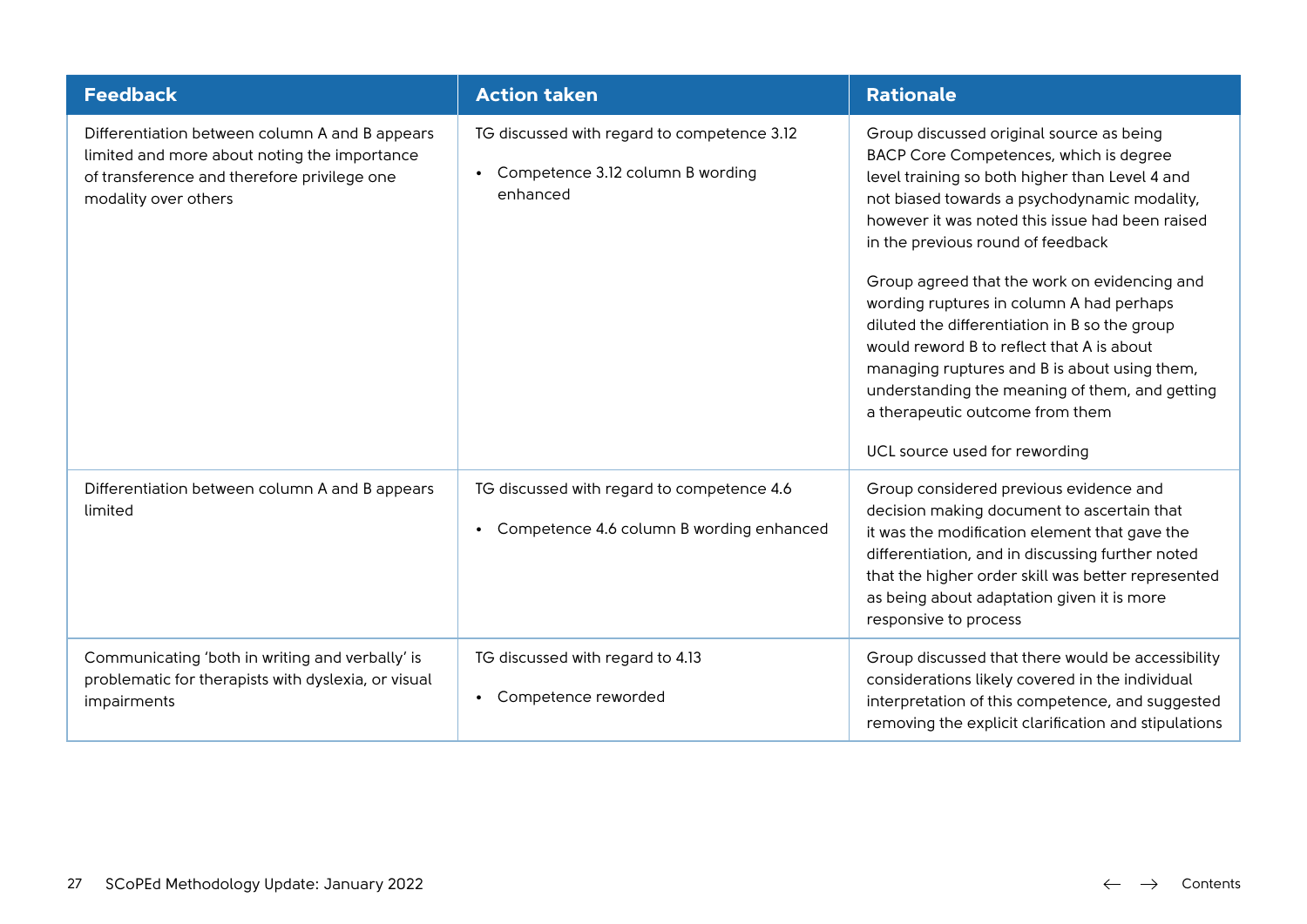| <b>Feedback</b>                                                                                                                                                                                                                                                                                                                                                                                                             | <b>Action taken</b>                                                                                                                            | <b>Rationale</b>                                                                                                                                                                                                                                                                                                                                                                |
|-----------------------------------------------------------------------------------------------------------------------------------------------------------------------------------------------------------------------------------------------------------------------------------------------------------------------------------------------------------------------------------------------------------------------------|------------------------------------------------------------------------------------------------------------------------------------------------|---------------------------------------------------------------------------------------------------------------------------------------------------------------------------------------------------------------------------------------------------------------------------------------------------------------------------------------------------------------------------------|
| Any movement through these columns is a<br>function of experience rather than training or<br>academic achievement. Dividing this spectrum<br>into discrete gradations of competence gives a<br>false impression of the reality of practice. It is<br>also implied that column A therapists are not<br>competent of doing 'potentially taxing work'<br>due to the wording presence in column B and<br>absences from column A | TG discussed with regard to 5.1 and self-<br>awareness generally<br>Competence 5.1 column B reworded<br>$\bullet$                              | Group consensus was that this competence was<br>about self-awareness more specifically and how<br>this increased over time (via longer trainings and<br>(or) experience). Previous decision and evidence<br>documents were consulted which reaffirmed<br>the differentiation, however the point was noted<br>about understanding of 'taxing work' and group<br>agreed to remove |
| Is this not discriminatory in terms of differing<br>levels and degrees of health?                                                                                                                                                                                                                                                                                                                                           | TG discussed with regard to 5.4 and the themes of<br>psychological and physical health, self-care, and<br>wellbeing<br>Competence 5.4 reworded | Group consensus was to reframe to be<br>more inclusive and found evidence of more<br>appropriate wording referencing self-care and<br>wellbeing in key sources                                                                                                                                                                                                                  |
| Differentiation between column A and B appears<br>limited                                                                                                                                                                                                                                                                                                                                                                   | TG discussed with regard to 5.5<br>No further action                                                                                           | Group discussed previous decision-making<br>and evidence documentation and agreed<br>differentiation was in the responsibility for<br>adaptation of supervision. Group consensus<br>was that column B use of supervision was more<br>proactive and referenced higher reflection on<br>needs                                                                                     |
| What does 'maximise therapeutic outcomes'<br>mean?                                                                                                                                                                                                                                                                                                                                                                          | TG discussed with regard to 1.12<br>Competence 1.12 column B amended                                                                           | Group agreed that 'maximise' raised questions<br>as to meaning and quantifiability, and that the<br>context (working in teams) was about enhancing<br>outcomes, so 'enhance' was deemed a more<br>accurate reflection of the competence being<br>described                                                                                                                      |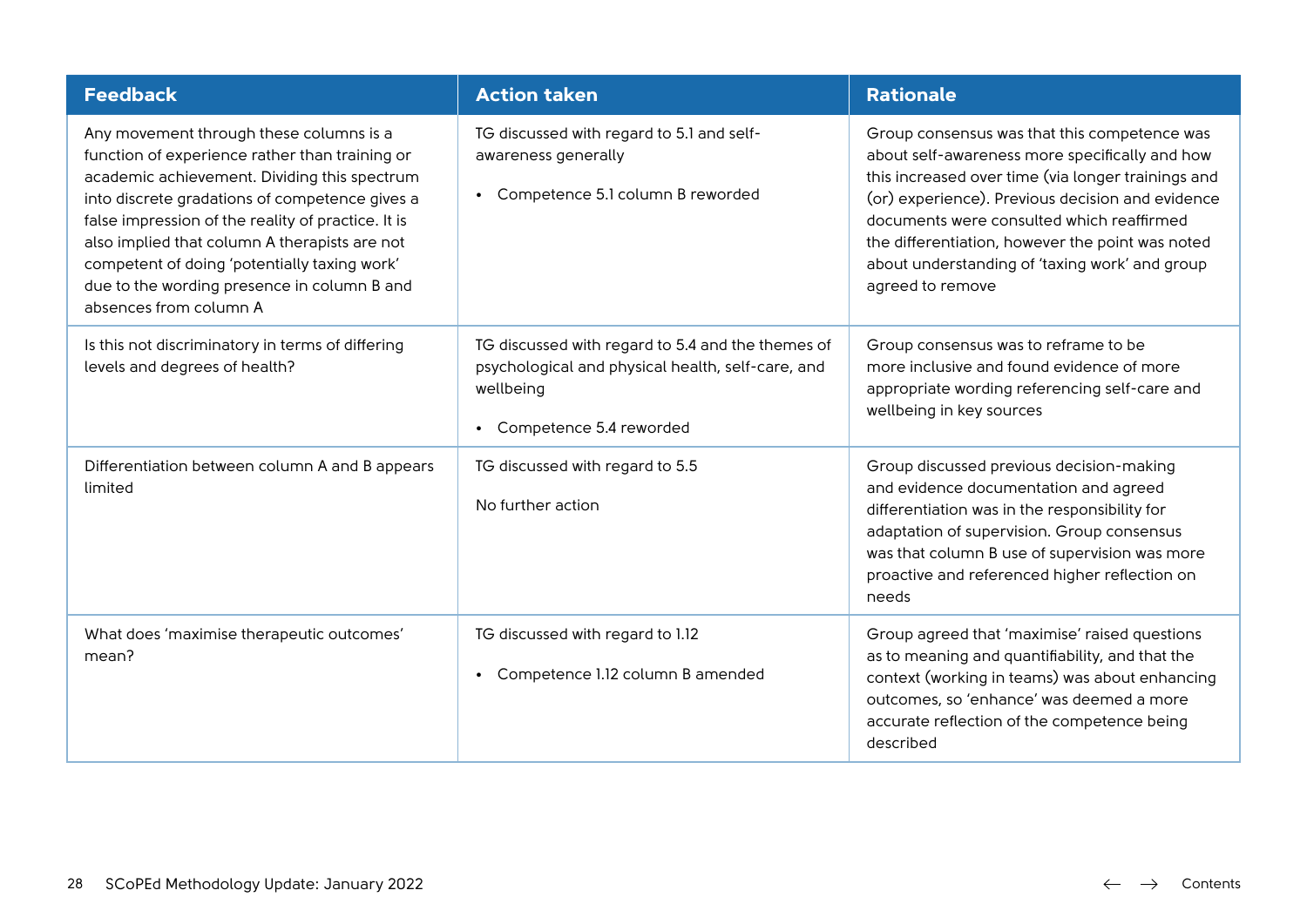| <b>Feedback</b>                                                                                                                                                                                                                                                                                         | <b>Action taken</b>                                                                              | <b>Rationale</b>                                                                                                                                                                                                                                                                                                                                                                                                                                                                                                                                                                                                                                                                     |
|---------------------------------------------------------------------------------------------------------------------------------------------------------------------------------------------------------------------------------------------------------------------------------------------------------|--------------------------------------------------------------------------------------------------|--------------------------------------------------------------------------------------------------------------------------------------------------------------------------------------------------------------------------------------------------------------------------------------------------------------------------------------------------------------------------------------------------------------------------------------------------------------------------------------------------------------------------------------------------------------------------------------------------------------------------------------------------------------------------------------|
| Wording such as 'critically appraise' and<br>'understand discourses' relates to academic<br>criteria rather than vocational competences and<br>isn't relevant to clinical work. Understanding of<br>diagnosis, pathology and mental disorders does<br>not fit with person-centred experiential modality | TG discussed with regard to 2.4<br>Competence 2.4 column B amended                               | Group discussed previous evidence and decision-<br>making documents and - as with challenges<br>relating to organisational power dynamics -<br>evidence showed that training in column C does<br>contain this content, further discussion reached<br>consensus that although some modalities may<br>not need, use or agree with something doesn't<br>mean that it doesn't exist, and a competence is<br>required to be able to understand it in order to<br>work with professionals who do<br>Group however agreed that the wording of<br>'critically appraise' was unhelpful and that the<br>skill was to take account of and hold in mind, so<br>could be reworded to reflect this |
| 3.6b seems relevant only to those in a<br>managerial role                                                                                                                                                                                                                                               | TG discussed 3.6<br>No further action                                                            | As with above and previous on organisational<br>dynamics, this is a competence found within<br>column C trainings so cannot be removed.<br>However, it was noted again that stronger shared<br>communications, website FAQs etc. are needed<br>to deal with understanding issues of relevance<br>and evidence                                                                                                                                                                                                                                                                                                                                                                        |
| Critical awareness is an academic competence<br>rather than vocational                                                                                                                                                                                                                                  | TG discussed with regard to 3.12<br>3.12 column B reworded<br>$\bullet$<br>3.12 column C amended | Group considered previous evidence and<br>decision-making documents as well as other<br>current feedback challenges relevant to themes<br>here. Consensus was reached that evidence for<br>differentiation from A to B existed, but wording<br>could be strengthened to reflect this - using UCL<br>source, and that removing 'critical' in column<br>C left the practical skill whilst removing the<br>implication of academic attainment                                                                                                                                                                                                                                           |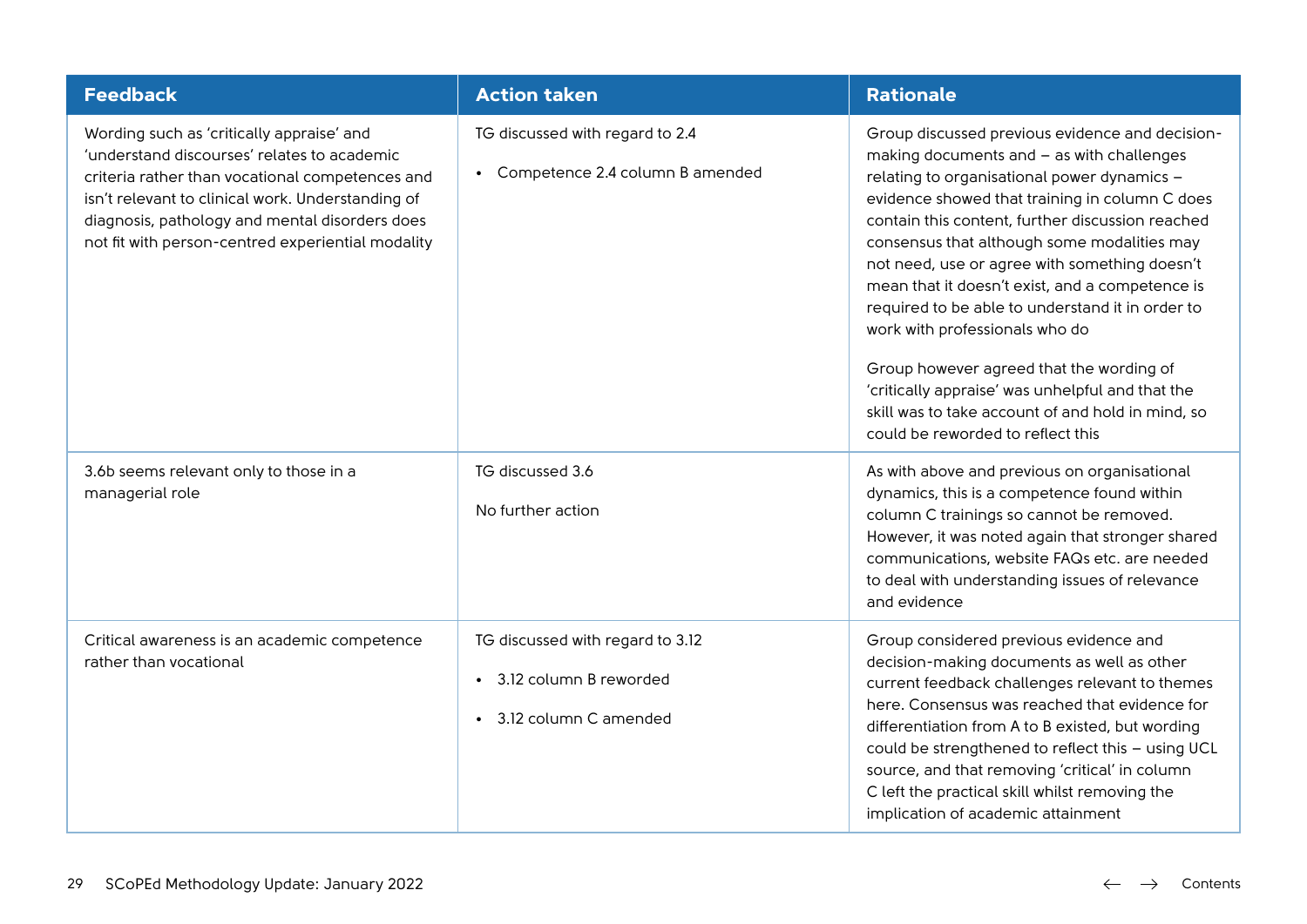| <b>Feedback</b>                                                                                                                                                  | <b>Action taken</b>                                                                                          | <b>Rationale</b>                                                                                                                                                                                                                                                                                                                                                                                                                                                                                                                                                                        |
|------------------------------------------------------------------------------------------------------------------------------------------------------------------|--------------------------------------------------------------------------------------------------------------|-----------------------------------------------------------------------------------------------------------------------------------------------------------------------------------------------------------------------------------------------------------------------------------------------------------------------------------------------------------------------------------------------------------------------------------------------------------------------------------------------------------------------------------------------------------------------------------------|
| Are 'Ability to describe the philosophical<br>assumptions' and 'integrate relevant theory and<br>research' academic competences, rather than<br>vocational ones? | TG discussed with regard to 4.8<br>4.8 column B amended<br>$\bullet$                                         | Group agreed this had academic-sounding<br>connotations and that the differentiated<br>competence was about recognising and<br>exploring assumptions more generally to reach<br>understanding                                                                                                                                                                                                                                                                                                                                                                                           |
| Academic language in column B and the<br>requirement to do a Masters to enter column C                                                                           | TG discussed with regard to 4.12<br>4.12 column B amended<br>$\bullet$<br>4.12 column C amended<br>$\bullet$ | Group consensus that differentiation between<br>columns B and C were ranges from looking at<br>research to actually conducting research, but<br>that a Master's degree wasn't a requirement -<br>that for example a literature review at L6 would<br>satisfy or 'a systematic case study'. Similarly, L4<br>courses do look at research - the differentiation<br>is in being able to integrate research which is a<br>higher-order skill. Group agreed that academic-<br>seeming language could be amended but that<br>the level of engagement with research is still<br>differentiated |
| If you can 'understand the impact of something'<br>does it not follow that you are capable of critically<br>challenging it?                                      | TG discussed with regard to 5.3<br>No further action                                                         | Group agreed that column A counsellors<br>develop the habit of self-awareness and how<br>this impacts on their work, but that a next order<br>competence is about challenging beliefs etc.<br>Similar themed challenges were found within the<br>decision-making documents and applied here -<br>differentiation is about focus on self as therapist<br>shifting to greater ability to challenge self and be<br>aware of impact on client or patient                                                                                                                                    |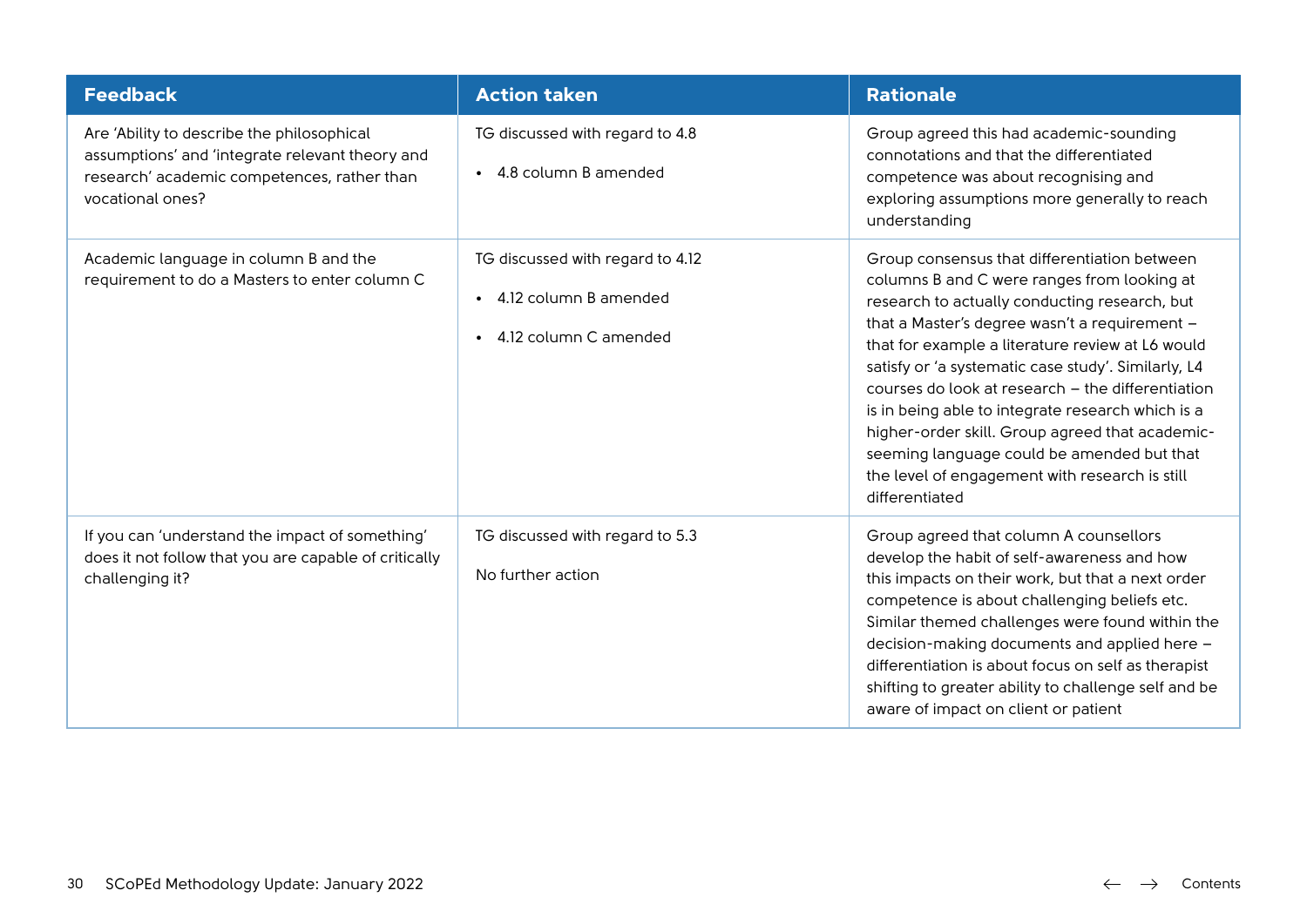| <b>Feedback</b>                                                                                                                                                                                                                                   | <b>Action taken</b>                                  | <b>Rationale</b>                                                                                                                                                                                                                                                                                                                                                                                                                                                                                                                                                                                  |
|---------------------------------------------------------------------------------------------------------------------------------------------------------------------------------------------------------------------------------------------------|------------------------------------------------------|---------------------------------------------------------------------------------------------------------------------------------------------------------------------------------------------------------------------------------------------------------------------------------------------------------------------------------------------------------------------------------------------------------------------------------------------------------------------------------------------------------------------------------------------------------------------------------------------------|
| This describes a way of working familiar to<br>psychodynamic and process-based practitioners.<br>It does not fit with an autonomy-based approach<br>in which therapy takes place in a collaborative<br>context, not one of treatment by an expert | TG discussed with regard to 1.5<br>No further action | Consensus was that this was a perception<br>of the word 'framework' meaning this was<br>psychodynamic working, but group agreed no<br>issue with the word. Group suggested again this<br>was a case for stronger communication around<br>the work and specifically here that the terms<br>used are not associated with an approach                                                                                                                                                                                                                                                                |
| Wording is modality specific and should not be in<br>column C due to relevant conditions and ways of<br>working being covered at diploma level                                                                                                    | TG discussed with regard to 2.1<br>No further action | Group agreed that not all would consider the<br>wording modality specific and that whilst for<br>example L4 CBT diploma students might cover<br>this, there was no evidence that all column A<br>trainings assessed competence around the<br>differentiated aspect of chronic and enduring                                                                                                                                                                                                                                                                                                        |
| Wording is modality specific and private<br>practitioners cannot access column C                                                                                                                                                                  | TG discussed with regard to 2.4<br>No further action | Group discussed in line with previous challenges<br>of being able to understand certain modalities<br>in order to work in multidisciplinary teams in<br>mental health settings. Being able to understand<br>different discourses does not imply agreeing to<br>that discourse which might be more associated<br>with another modality. Private practice is<br>a 'setting' not a competence. Therapists in<br>private practice may or may not have these<br>competences or work in other settings too.<br>Group again noted importance of relevance,<br>settings, etc. for communications and FAQs |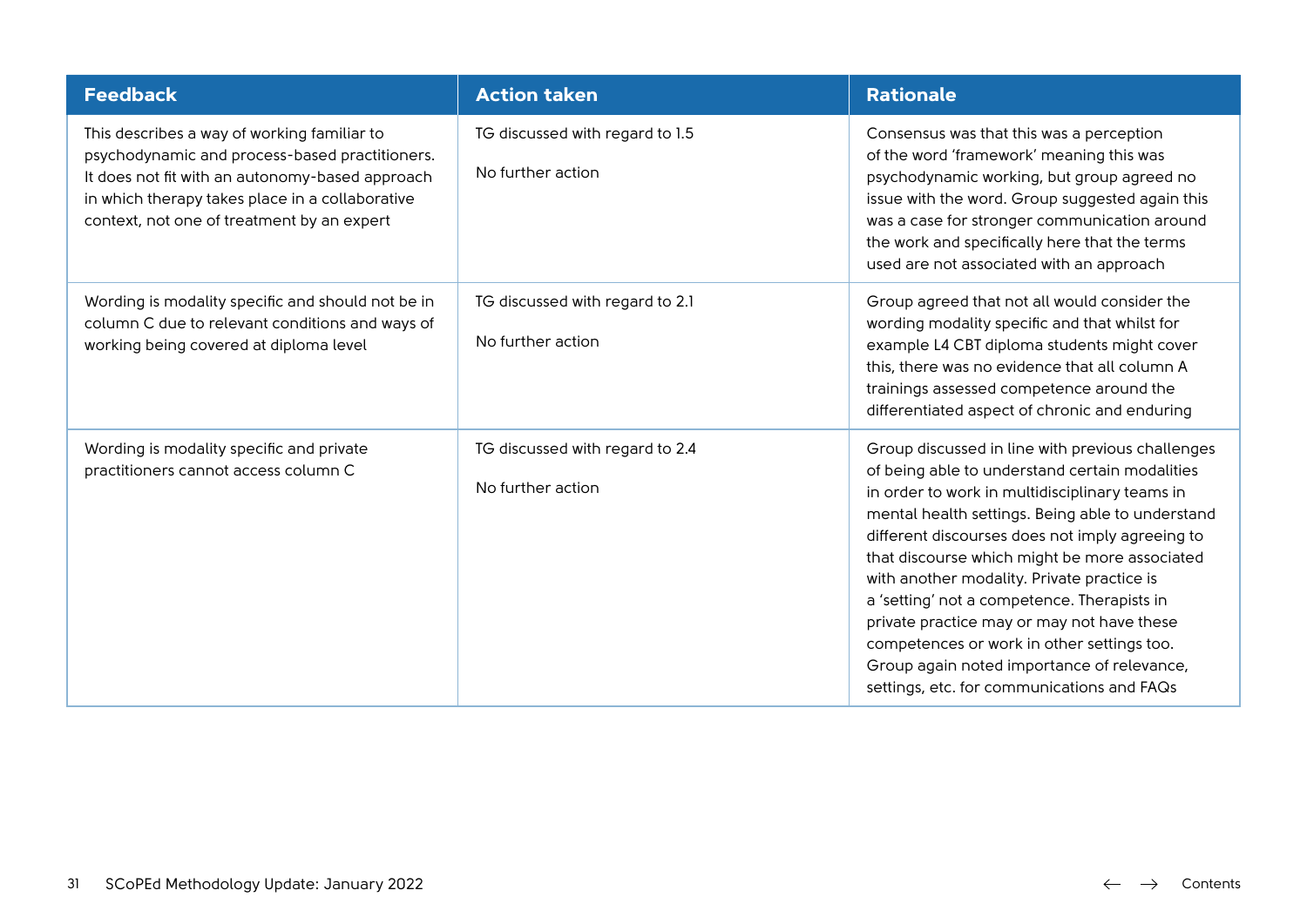| <b>Feedback</b>                                                                                                                           | <b>Action taken</b>                                       | <b>Rationale</b>                                                                                                                                                                              |
|-------------------------------------------------------------------------------------------------------------------------------------------|-----------------------------------------------------------|-----------------------------------------------------------------------------------------------------------------------------------------------------------------------------------------------|
| Unclear with whom collaboration is meant                                                                                                  | TG discussed with regard to 2.8<br>Competence 2.8 amended | Group discussed original evidence sources and<br>issues with interpretation in terms of settings, and<br>agreed to be more explicit and inclusive in the<br>wording                           |
| Is suicidal ideation always 'conflictual and<br>paradoxical'?                                                                             | TG discussed with regard to 4.3<br>Competence 4.3 amended | Group discussed original wording source<br>as being a distillation, and the base of the<br>competence being about the complex nature of<br>suicide ideation so amended to better reflect this |
| These competences describe a way of working<br>familiar to psychodynamic and process-based<br>practitioners                               | TG discussed with regard to 4.7<br>No further action      | Group discussed and agreed that all could<br>interpret the progression regardless of modality                                                                                                 |
| Differentiated competence is role-specific,<br>relevant only to a team leader or practice<br>manager and not relevant to private practice | TG discussed with regard to 4.11<br>No further action     | Group discussed original source material and<br>decision-making documents and agreed it held                                                                                                  |
| Is this not modality specific?                                                                                                            | TG discussed with regard to 5.1<br>No further action      | Group discussed along with other challenges on<br>concerns over the use of 'unconscious' and 'out<br>of awareness'                                                                            |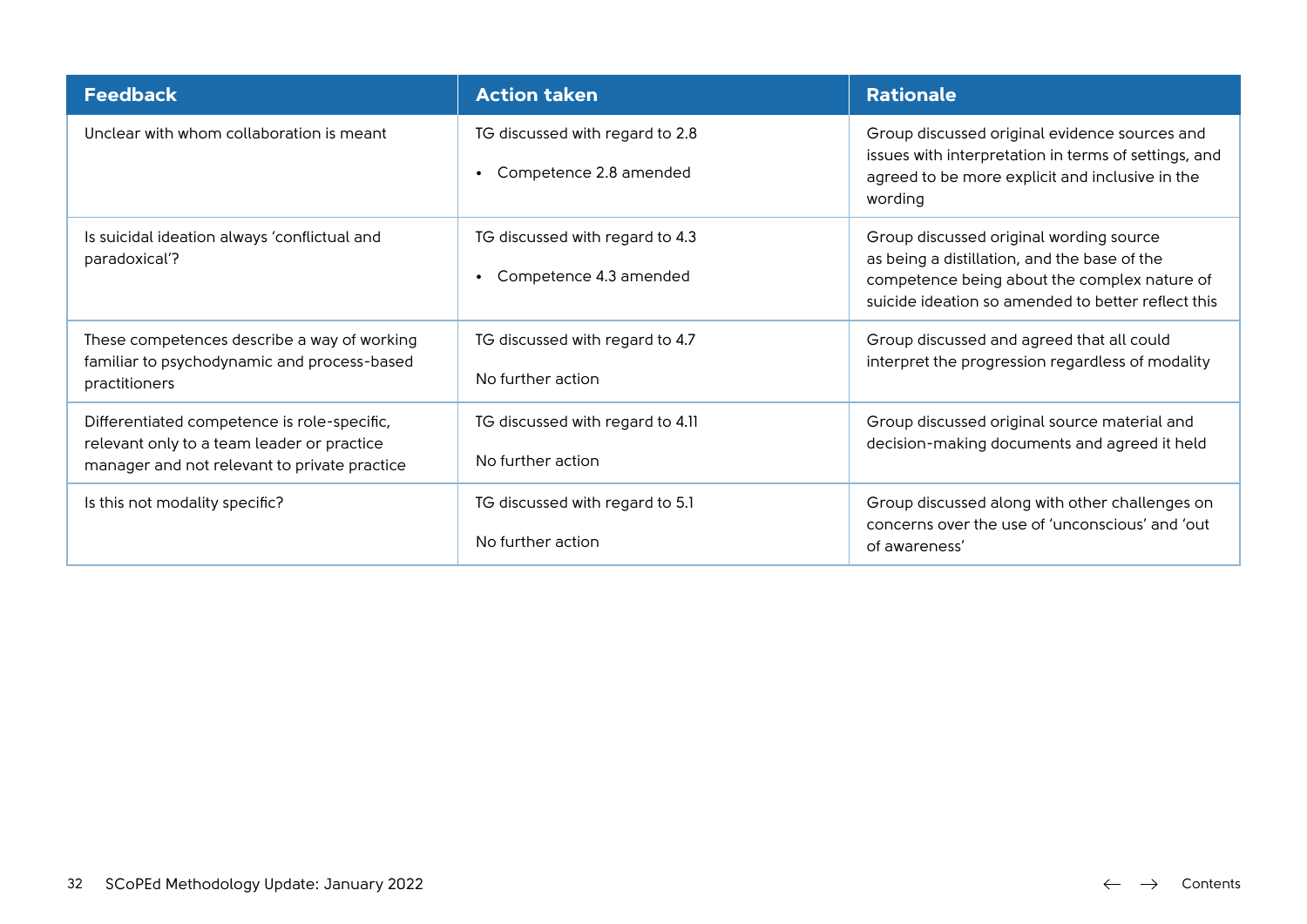| <b>Feedback</b>                                                    | <b>Action taken</b>                                                                                                  | <b>Rationale</b>                                                                 |
|--------------------------------------------------------------------|----------------------------------------------------------------------------------------------------------------------|----------------------------------------------------------------------------------|
| Are the equality and diversity provisions in<br>SCoPEd sufficient? | TG discussed with regard to 1.9, 3.4, and 4.9, and<br>went on to review new evidence source on EDI,<br>resulting in: | See individual entries for each criterion                                        |
|                                                                    | • Amended footnote wording on Equality Act<br>(and moved all footnotes to glossary for<br>accessibility purposes)    |                                                                                  |
|                                                                    | • Amended 3.3                                                                                                        |                                                                                  |
|                                                                    | Added NEW between 3.3 and 3.4<br>$\bullet$                                                                           |                                                                                  |
|                                                                    | • Amended 3.4                                                                                                        |                                                                                  |
|                                                                    | • Amended 3.14                                                                                                       |                                                                                  |
|                                                                    | • Amended 4.8                                                                                                        |                                                                                  |
|                                                                    | Amended 4.9<br>$\bullet$                                                                                             |                                                                                  |
|                                                                    | • Amended 5.2                                                                                                        |                                                                                  |
| Is 'reflecting upon impact' sufficient?                            | TG discussed with regard to 3.2                                                                                      | Group agreed there was more expected, and                                        |
|                                                                    | Competence 3.2 amended<br>$\bullet$                                                                                  | amended wording of criteria to reflect the shared<br>exploration and use of this |
| Should the ability to critically appraise and (or)                 | TG discussed with regard to 2.1 and 2.4                                                                              | Group agreed the themes of the challenge had                                     |
| conceptualise symptoms be evidenced in<br>column A?                | No further action                                                                                                    | been addressed already via wording amended in<br>2.1 and 2.4                     |
| Should knowing how to refer on be evidenced in                     | TG discussed with regard to 2.2 and 2.6                                                                              | Group agreed the themes of the challenge had                                     |
| column A?                                                          | No further action                                                                                                    | been addressed already via wording amended<br>in 2.2                             |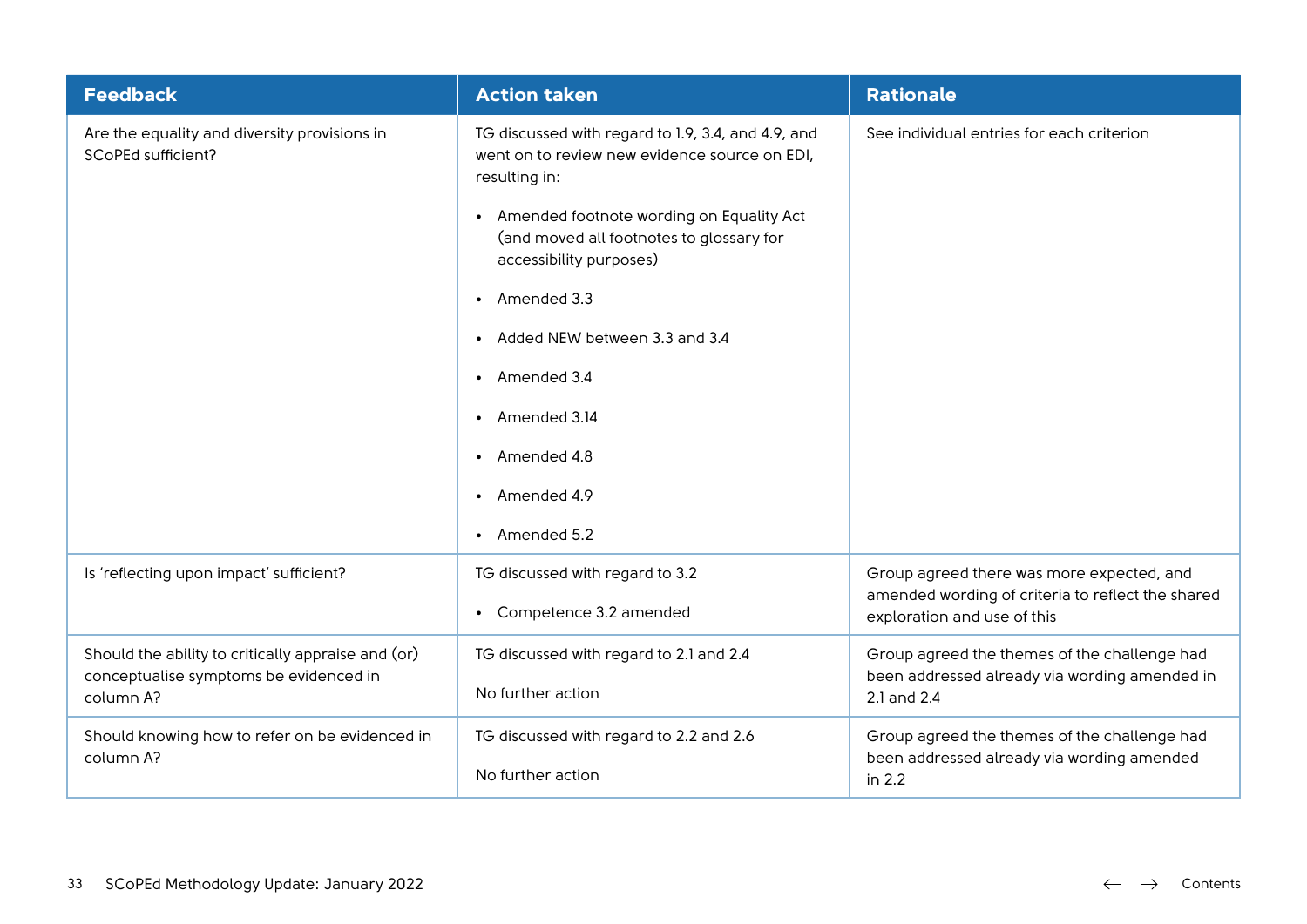| <b>Feedback</b>                                                                          | <b>Action taken</b>                                                                                                                | <b>Rationale</b>                                                                                                                                                                                                                                                                                                                                                                              |
|------------------------------------------------------------------------------------------|------------------------------------------------------------------------------------------------------------------------------------|-----------------------------------------------------------------------------------------------------------------------------------------------------------------------------------------------------------------------------------------------------------------------------------------------------------------------------------------------------------------------------------------------|
| Should devising a comprehensive risk strategy be<br>evidenced in column A?               | TG discussed with regard to 2.7 and 2.8<br>No further action                                                                       | Group agreed the themes of the challenge had<br>been addressed already via wording amended in<br>2.7<br>Group agreed suggested changes are not<br>around differentiation or being evidenced in<br>column A because consensus held that assessing<br>an individual client or patient is different from<br>having a comprehensive risk assessment strategy                                      |
| Is there not an inconsistency here concerning<br>monitoring, recognising and responding? | TG discussed with regard to 3.10<br>Competence 3.10 column A amended<br>$\bullet$<br>Competence 3.10 column B amended<br>$\bullet$ | Group agreed there was evidence that column<br>A do not simply monitor but manage responses<br>to clients or patients and that differentiated<br>competence is seen in the active use of self in<br>this process. Column A and B wordings amended<br>to reflect                                                                                                                               |
| Are column A counsellors really unable to 'find<br>ways of making progress'?             | TG discussed with regard to 3.14<br>Competence 3.14 column A amended<br>٠<br>Competence 3.14 column B amended<br>$\bullet$         | Group agreed that the differentiation in column<br>B required more explicit language to reference<br>the ability to analyse and address in the moment<br>and move past difficulties<br>Group agreed column A would be addressed<br>via slight amending to wording, which would<br>be further strengthened by other additions and<br>amendments to the same competence via other<br>challenges |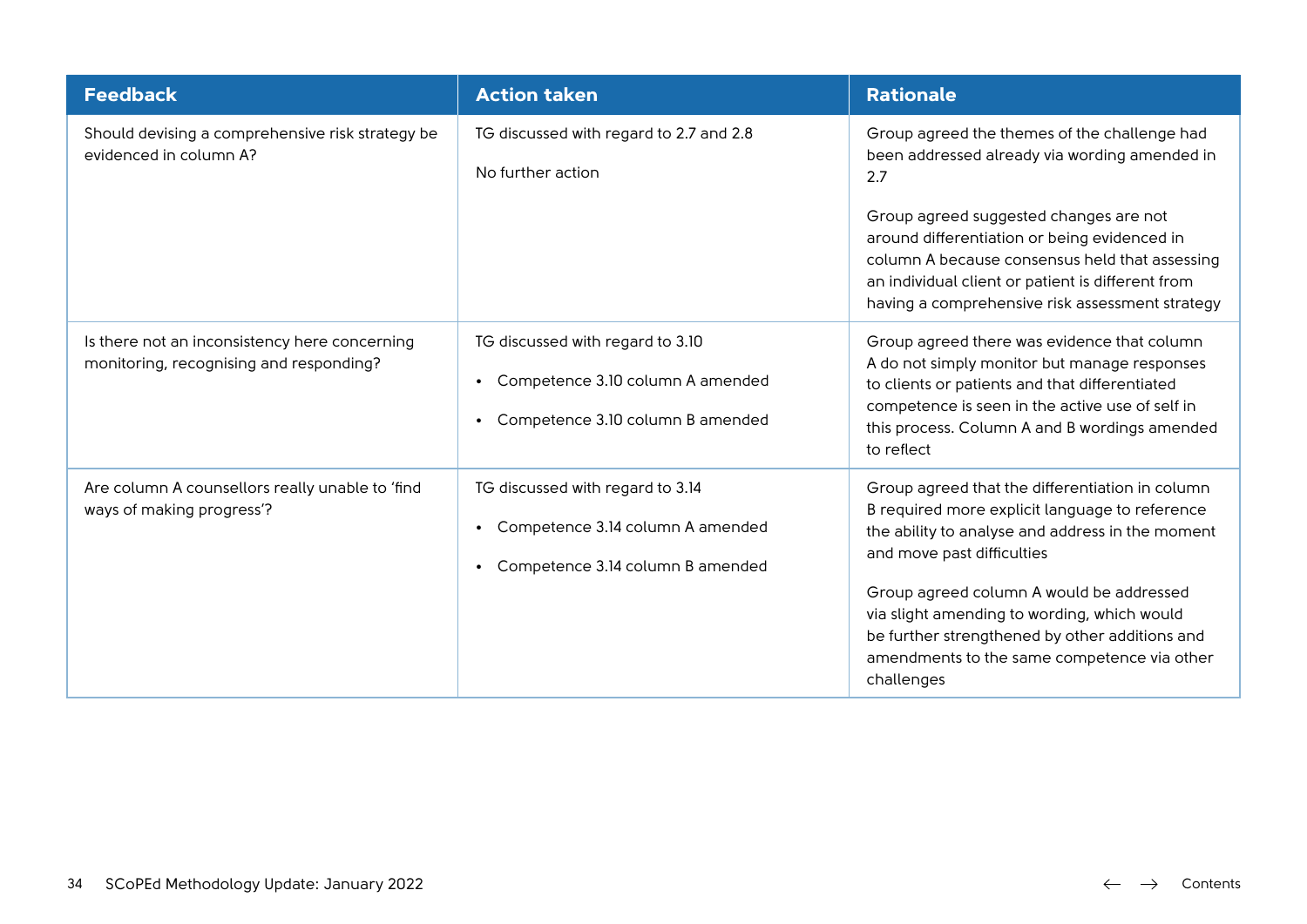| <b>Feedback</b>                                                                                                                                                                                     | <b>Action taken</b>                                                               | <b>Rationale</b>                                                                                                                                                                                                                                                                                                                                                                                                 |
|-----------------------------------------------------------------------------------------------------------------------------------------------------------------------------------------------------|-----------------------------------------------------------------------------------|------------------------------------------------------------------------------------------------------------------------------------------------------------------------------------------------------------------------------------------------------------------------------------------------------------------------------------------------------------------------------------------------------------------|
| Should we acknowledge that column A<br>counsellors can critically reflect?                                                                                                                          | TG discussed with regard to 3.9<br>Competence 3.9 column B amended                | Group agreed that evidence showed a<br>differentiation but that current wording was<br>unhelpful in showing this<br>Due to other feedback for 3.9 in column B,<br>the group suggested two competences would<br>reflect all challenges, with this specific challenge<br>being addressed via the outcome of enhancing<br>the client's or patient's self-awareness and<br>understanding of themself in relationship |
| Should we acknowledge that using our<br>own responses to the client in a way that is<br>therapeutic is a competency which is exhibited in<br>column A?                                              | TG discussed with regard to 3.10<br>No further action                             | Group agreed the theme of this challenge<br>had been addressed in previous wording<br>amendments                                                                                                                                                                                                                                                                                                                 |
| Should we acknowledge that analysing<br>difficulties and making progress in therapy are<br>competences exhibited in column A?                                                                       | TG discussed with regard to 3.14<br>No further action                             | Group agreed the theme of this challenge<br>had been addressed in previous wording<br>amendments                                                                                                                                                                                                                                                                                                                 |
| Should the ability to consider the potential issues<br>arising at the end of therapy be acknowledged as<br>a competency widely exhibited in column A?                                               | TG discussed with regard to 3.15<br>Competence 3.15 column B amended<br>$\bullet$ | Group agreed evidence of differentiation was<br>present but not well captured                                                                                                                                                                                                                                                                                                                                    |
| Is the ability to understand and apply the Equality<br>Act and other relevant legislation (at entry level)<br>necessary to ensure safe and ethical practice<br>within the law?                      | TG discussed with regard to 1.2 and 3.2<br>No further action                      | Group agreed that evidence sources say you<br>must work within the law                                                                                                                                                                                                                                                                                                                                           |
| Is responding to practical and ethical<br>demands of online therapeutic provision an<br>'as is' requirement of most courses or simply<br>something of greater importance following the<br>pandemic? | TG discussed with regard to 1.11<br>No further action                             | Group agreed that this area represented a gap<br>that needed strengthening and that evidence<br>sources existed to do so                                                                                                                                                                                                                                                                                         |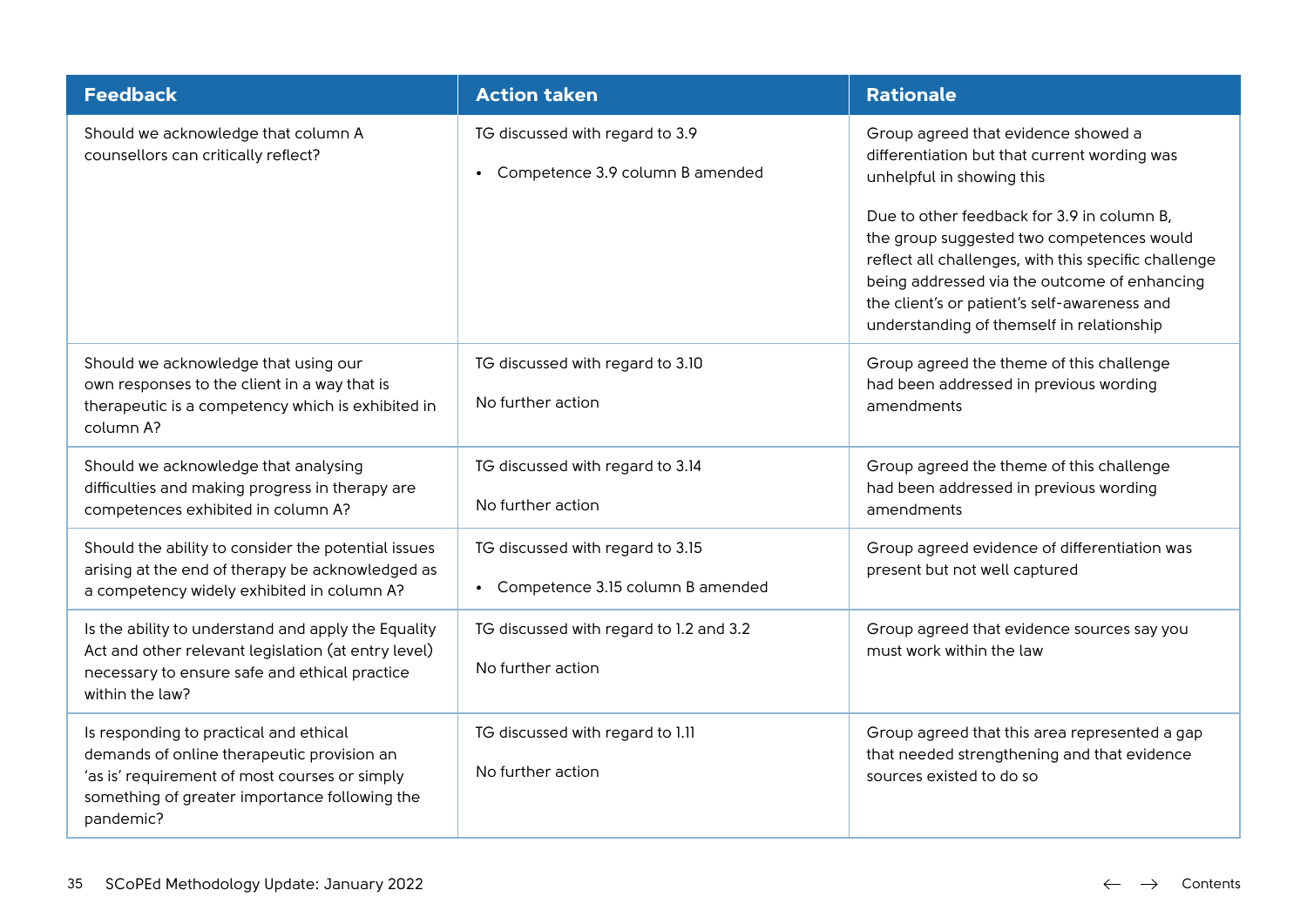| <b>Feedback</b>                                                                                                                                                                                                                                                                                                                                                                                                                                                                                                                    | <b>Action taken</b>                                          | <b>Rationale</b>                                                                                                                                                                                                                                                       |
|------------------------------------------------------------------------------------------------------------------------------------------------------------------------------------------------------------------------------------------------------------------------------------------------------------------------------------------------------------------------------------------------------------------------------------------------------------------------------------------------------------------------------------|--------------------------------------------------------------|------------------------------------------------------------------------------------------------------------------------------------------------------------------------------------------------------------------------------------------------------------------------|
| It is not a requirement of some training to<br>recognise, understand and work with issues of<br>power                                                                                                                                                                                                                                                                                                                                                                                                                              | TG discussed with regard to 3.6<br>No further action         | Group discussed the modality-based challenge<br>and agreed that though the terminology is not<br>recognised the concept is                                                                                                                                             |
| Sense checking what is captured as critical<br>reflection on client processes as being -<br>understanding and reflecting to what extent a<br>client's emotional and physical needs are met,<br>what attempts are being made to meet these<br>needs, and whether the attempts would be<br>viewed as balanced and healthy? Their capacity<br>to utilise innate resources and skills in a healthy<br>way to aid the meeting of needs and to recognise<br>neurological processes such as pattern-matching<br>and patterns of behaviour | TG discussed with regard to 3.9 and 5.1<br>No further action | Group discussed the modality specific<br>interpretation and confirmed the understanding,<br>citing also 4.2 as the application of theory and<br>practice from your model                                                                                               |
| The use of own responses as part of the<br>therapeutic process is not a recognised<br>competency within some modalities                                                                                                                                                                                                                                                                                                                                                                                                            | TG discussed with regard to 3.10<br>No further action        | Group discussed the modality-based challenge<br>and agreed that though the terminology is not<br>recognised, the concept is and that for some<br>modalities this may not be something you<br>explore, it is about what is consistent with your<br>therapeutic approach |
| Our approach is solution focused and<br>predominantly short-term, where sessions are<br>booked one-session-at-a-time. Discussions<br>regarding holidays and breaks on both sides<br>are addressed on a session-by-session basis.<br>The seeking of support in case of emergency is<br>considered best practice in the management of<br>risk between sessions regardless of time frames<br>and would be in competences associated with<br>risk management and client safety                                                         | TG discussed with regard to 3.11<br>No further action        | Group discussed that as the modality is not<br>longer term or pre-arranged, the competence<br>does not affect their model and their argument<br>for risk, best practice covers this                                                                                    |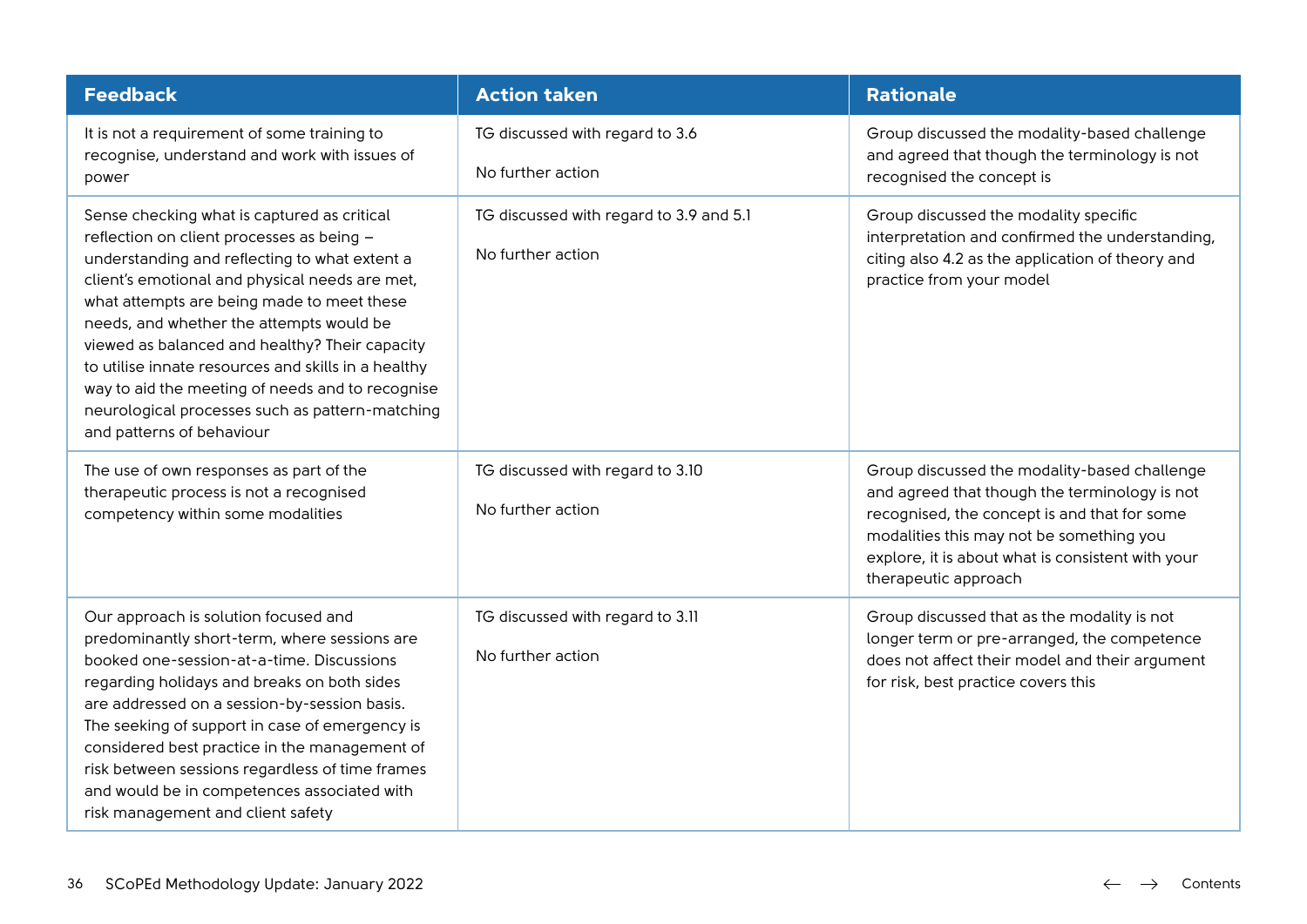| <b>Feedback</b>                                                                                                                                                                                                                                                    | <b>Action taken</b>                                   | <b>Rationale</b>                                                                                                                                                                                                                                                          |
|--------------------------------------------------------------------------------------------------------------------------------------------------------------------------------------------------------------------------------------------------------------------|-------------------------------------------------------|---------------------------------------------------------------------------------------------------------------------------------------------------------------------------------------------------------------------------------------------------------------------------|
| Feedback from partner that their members<br>do not work specifically with 'unconscious'<br>processes, rather behaviour based on pattern-<br>matches relating to previous experiences and<br>would seek to highlight these to clients                               | TG discussed with regard to 3.12<br>No further action | Group discussed the modality-based challenge<br>and agreed that though the terminology is not<br>recognised the concept is with evidence of<br>identifying patterns in sources at Level 4                                                                                 |
| Feedback from partner that their members are<br>trained to work with both suicidal risk and self-<br>harm, and to recognise how it is possible for<br>clients to feel conflicted due to the potentially<br>paradoxical nature of these experiences                 | TG discussed with regard to 4.3<br>No further action  | Wording around 'conflictual' and 'paradoxical'<br>removed as part of other discussion - evidence<br>of differentiation remains                                                                                                                                            |
| The competences referencing 'unconscious'<br>and (or) 'out of awareness processes' shaping<br>perceptions and experiences are taught at<br>entry level within our framework as 'trance vs<br>observing self', pattern matching and other<br>neurological processes | TG discussed with regard to 4.7<br>No further action  | Group agreed that pattern matching was<br>equivalent to unconscious etc., and recognised<br>that though this is included in core training at<br>column A for some approaches, it is not included<br>in column A training for all                                          |
| There is a gap in terms of referencing blind<br>sessions and commitment to engaging with<br>research for newly qualified practitioners                                                                                                                             | No further action                                     | Group discussed and agreed blind sessions<br>were an assessment method as opposed to a<br>competence itself<br>Group agreed that higher-level engagement<br>with research is not expected at column A for all                                                             |
| Is the framework missing psychoeducation with<br>the client?                                                                                                                                                                                                       | No further action                                     | Group agreed that evidence is required in order<br>to add but consensus was that this didn't exist. It<br>may be a by-product of what happens alongside<br>therapy as opposed to an actual competence and<br>can be best described in other ways e.g. 3.5, 3.7<br>and 3.8 |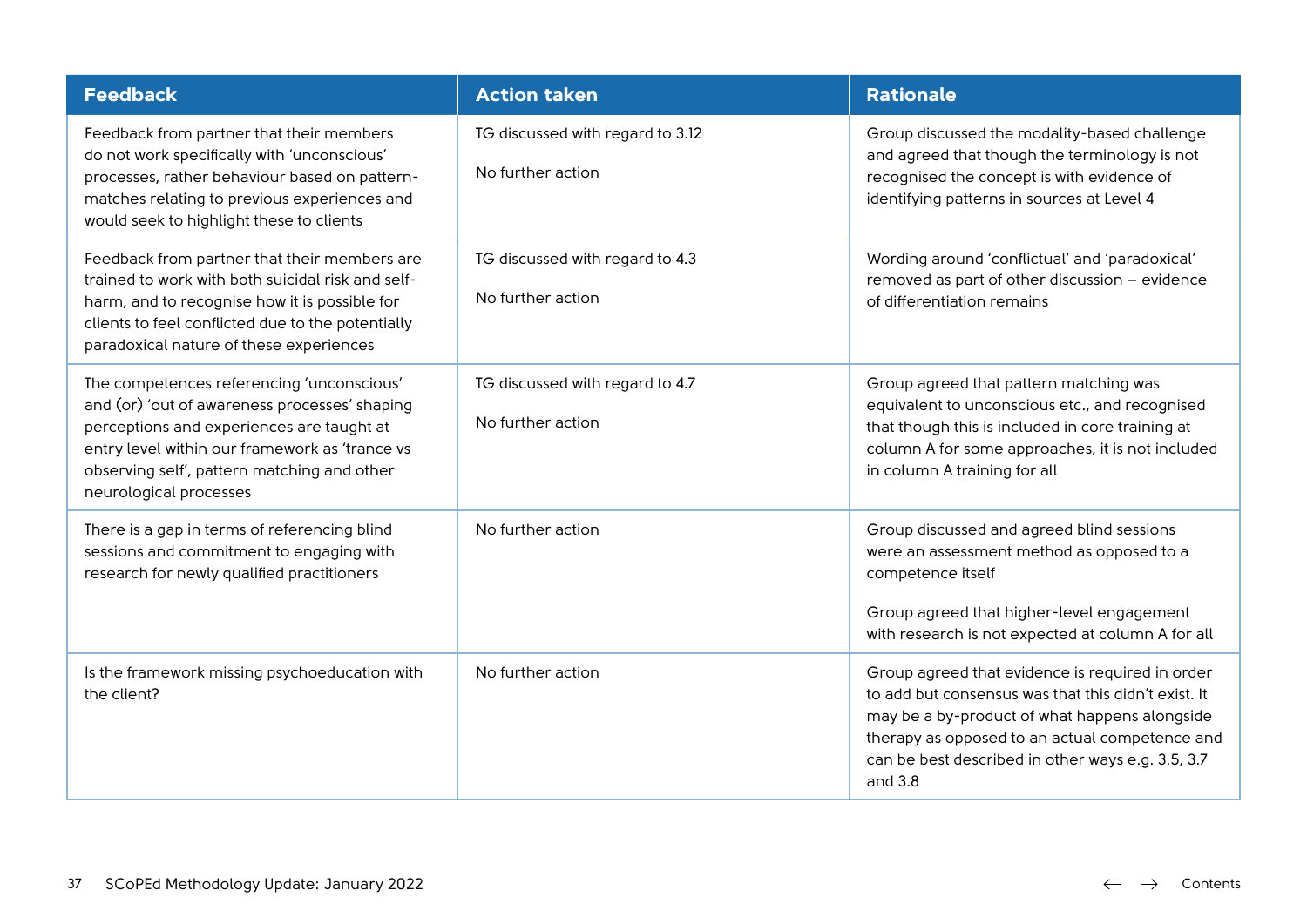| <b>Feedback</b>                                                                                    | <b>Action taken</b>                                                                                       | <b>Rationale</b>                                                                                                                                                                                                                                                                              |
|----------------------------------------------------------------------------------------------------|-----------------------------------------------------------------------------------------------------------|-----------------------------------------------------------------------------------------------------------------------------------------------------------------------------------------------------------------------------------------------------------------------------------------------|
| Is 'advance competence' the same as 'advance<br>practice'?                                         | No further action                                                                                         | Group discussed and agreed there were issues<br>with perceptions of column A in comparison to<br>column C, understanding of longer and deeper<br>trainings, and progressions without hierarchy.<br>Group agreed this should be picked up in better<br>communication                           |
| Is there a gap around ability to tolerate<br>uncertainty?                                          | TG discussed with regard to QAA benchmark<br>statement<br>Group agreed to add NEW competence<br>$\bullet$ | Group discussed and agreed this was a<br>competence found across modalities and within<br>column A                                                                                                                                                                                            |
| Is there a gap around ability to introduce a new<br>perspective?                                   | No further action                                                                                         | Group discussed and agreed there were issues<br>with the challenge in terms of it not being client<br>or patient led and potential for pre-setting the<br>agenda, and considered whether this might<br>already be sufficiently encompassed within 4.2's<br>generic wording on model of change |
| Is there a gap around reflecting on the client's or<br>patient's verbal and non-verbal behaviours? | TG discussed with regard to UCL Core<br>Group agreed to add NEW competence                                | Group discussed multiple evidence sources and<br>agreed this was a column A competence                                                                                                                                                                                                        |
| Is there a gap around the use of the client's or<br>patient's imagination?                         | TG discussed with regard to imagination and<br>imaginative life<br>Group agreed to add NEW competence     | Group discussed and agreed beneficial to be<br>explicit around the competence within column A                                                                                                                                                                                                 |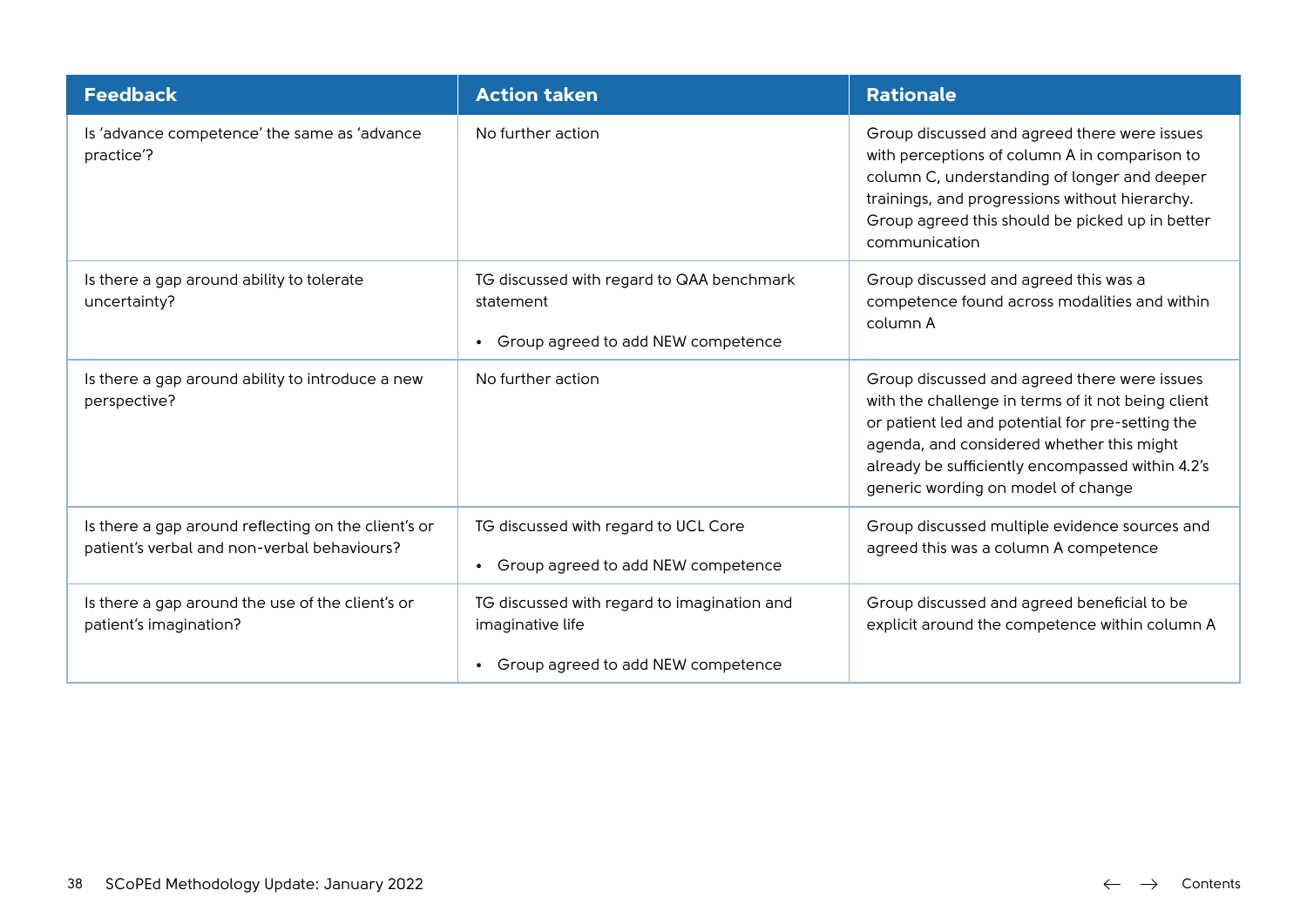| <b>Feedback</b>                                                                                                        | <b>Action taken</b>                                                                                                                                                        | <b>Rationale</b>                                                                                                                                                                                                                                                                                                                             |
|------------------------------------------------------------------------------------------------------------------------|----------------------------------------------------------------------------------------------------------------------------------------------------------------------------|----------------------------------------------------------------------------------------------------------------------------------------------------------------------------------------------------------------------------------------------------------------------------------------------------------------------------------------------|
| Is there a gap with regard to focus on the<br>transference relationship within a session and<br>over time?             | TG discussed with regard to patterns and work 'in<br>the room'<br>Group agreed to add NEW competences in<br>$\bullet$<br>column A and B                                    | Group discussed and agreed transference and<br>countertransference were modality specific and<br>higher-level competences but that the theme<br>of the challenge offers opportunity to be more<br>explicit around the issue of patterns, which<br>had been previously raised and agreed within<br>column A                                   |
| Is there a gap around avoiding excessively<br>protracted or interminable treatment which is an<br>avoidance of ending? | TG discussed the issue of proposing something<br>in the negative (i.e. what one shouldn't do as<br>opposed to what one should know or do)<br>No further action             | Group discussed and agreed this was an ethical<br>framework issue, not a competency framework<br>issue                                                                                                                                                                                                                                       |
| Is there a gap with regard to setting limits or<br>boundaries in the moment?                                           | TG discussed with regard to if client or patient<br>behaviour threatens injury or damage or<br>underlines the viability of therapy<br>• Competence 1.5 amended             | Group agreed to add something about protecting<br>oneself as therapist as well as the client or<br>patient                                                                                                                                                                                                                                   |
| Is there a gap with regard to recognising and<br>managing disinhibition?                                               | TG discussed in line with updates following<br>Online and phone therapy framework<br>Group agreed to add NEW competence<br>$\bullet$                                       | Group agreed there was a column A competence<br>in recognising and understanding disinhibition in<br>technologically mediated therapy                                                                                                                                                                                                        |
| Is the footnote referring to the Equality Act 2010<br>sufficiently inclusive?                                          | TG discussed with regard to EDI good practice<br>Group agreed to enhance footnote wording<br>$\bullet$<br>(footnotes now housed in glossary for<br>accessibility purposes) | The group noted that the current framework<br>wording does not make direct reference to<br>protected characteristics, yet the footnote is<br>based upon this and does not include the full list<br>and that there are areas of discrimination and<br>equality that impact upon EDI (e.g. class, socio-<br>economic background and geography) |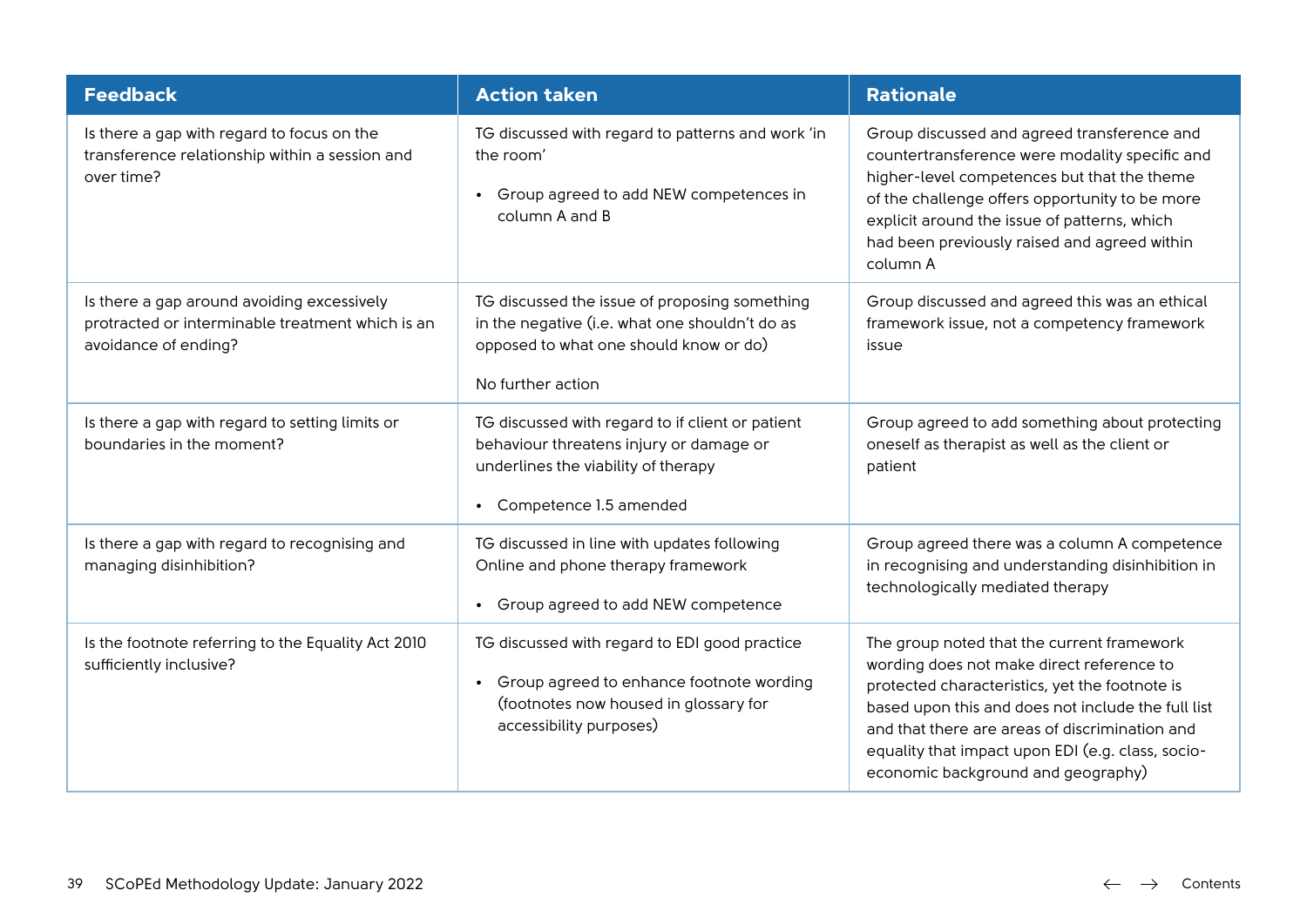| <b>Feedback</b>                                                                                                                                                                                                              | <b>Action taken</b>                                                                                                                                                                                                    | <b>Rationale</b>                                                                                                                                                                                                                                                                                                 |
|------------------------------------------------------------------------------------------------------------------------------------------------------------------------------------------------------------------------------|------------------------------------------------------------------------------------------------------------------------------------------------------------------------------------------------------------------------|------------------------------------------------------------------------------------------------------------------------------------------------------------------------------------------------------------------------------------------------------------------------------------------------------------------|
| Is a new competence required to sufficiently<br>capture the establishing and maintaining of an                                                                                                                               | TG discussed with regard to trust, rapport,<br>acceptance and humanity                                                                                                                                                 | Group reviewed evidence captured in a summary<br>paper from the sources listed on the therapeutic                                                                                                                                                                                                                |
| effective therapeutic relationship?                                                                                                                                                                                          | • Group agreed to add NEW competence                                                                                                                                                                                   | relationship compiled by an independent analyst                                                                                                                                                                                                                                                                  |
| Does competence 3.3 need to better reflect its<br>relational focus?                                                                                                                                                          | TG discussed with regard to the content being<br>more thematically covered by similar in theme 5,<br>and opportunity to focus on the more relational<br>aspects of diversity within theme 3<br>Competence 3.3 reworded | Group reviewed evidence captured in a summary<br>paper from the sources listed on the therapeutic<br>relationship compiled by an independent analyst                                                                                                                                                             |
| Does the framework need to add something to<br>reference intersectionality?                                                                                                                                                  | TG discussed intersectionality as crucial to<br>current conversations and work around EDI<br>Group agreed to add NEW competence<br>$\bullet$                                                                           | Group reviewed an EDI competence in the<br>Supervision competence framework as a new<br>source of evidence                                                                                                                                                                                                       |
| Does the existing competence reference the<br>ability to view the needs of the client or patient<br>need to be expanded to cover wider context and<br>better reflect the sense of the client's or patient's<br>own identity? | TG discussed coverage and positioning of 3.4<br>Competence 3.4 amended                                                                                                                                                 | Group agreed new source of evidence offered<br>open language which includes systemic context<br>and focus on the uniqueness and client's or<br>patient's own sense of identity                                                                                                                                   |
| Does the existing competence require an<br>additional bullet point to address how EDI issues<br>might impact upon therapy?                                                                                                   | TG discussed coverage of 3.14<br>Competence 3.14 amended<br>$\bullet$                                                                                                                                                  | Group agreed further wording was required as to<br>how ruptures that relate to EDI issues, as opposed<br>to therapeutic issues, might impact upon therapy                                                                                                                                                        |
| Does the framework need to add a competence<br>which explicitly references a practitioner's ability<br>to adopt a trauma informed approach?                                                                                  | TG discussed various feedback challenges on the<br>absence of trauma from the framework<br>Group agreed to add NEW competence                                                                                          | Group considered a paper by an independent<br>analyst to determine if, how, and where trauma<br>could be referenced within the framework. It<br>was agreed to add a column A competence<br>which referenced the key themes of recognising<br>trauma and importance of working to own<br>competence at each level |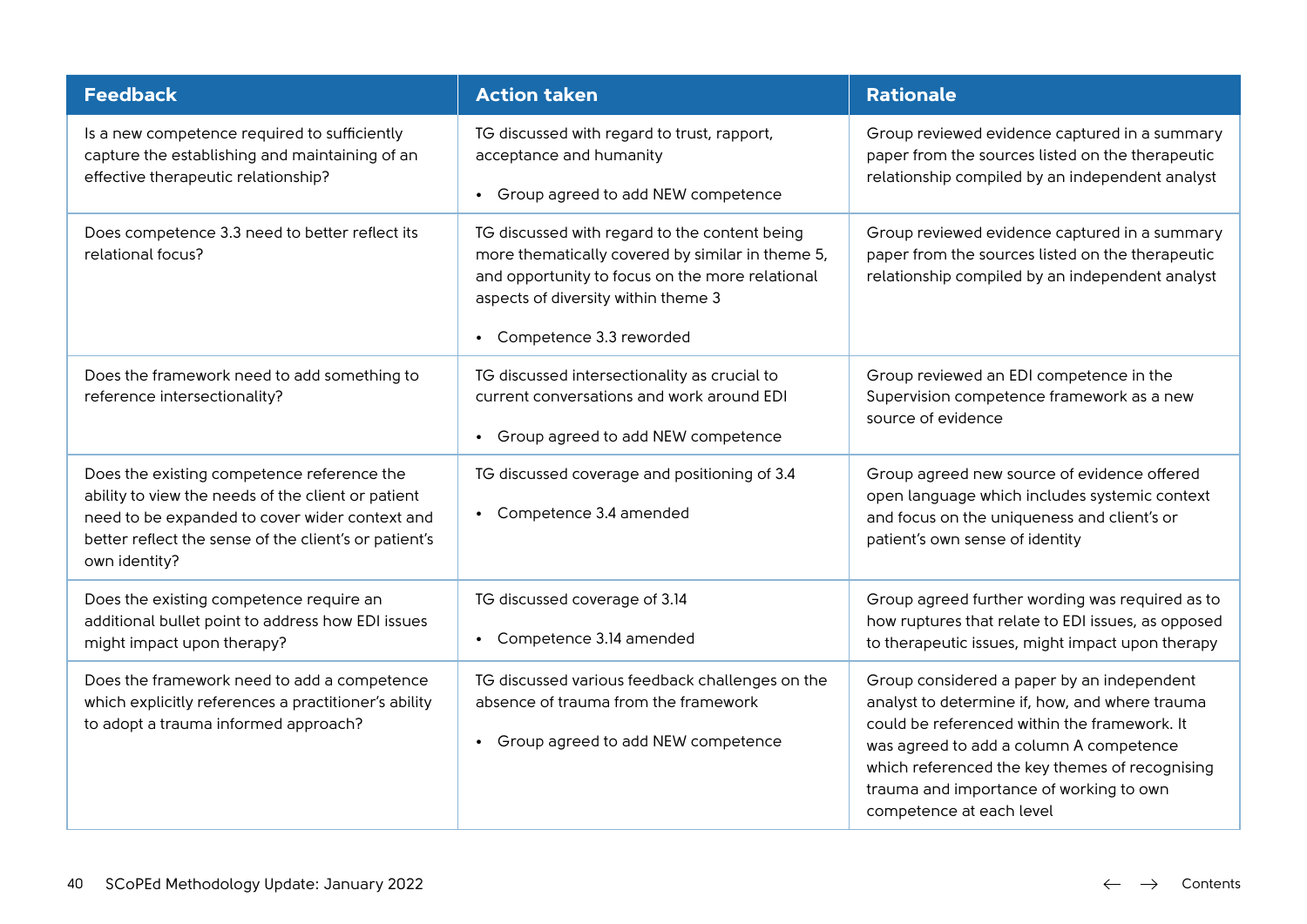| <b>Feedback</b>                                                                                                                                      | <b>Action taken</b>                                                                                                                                                                                 | <b>Rationale</b>                                                                                                                                                                                                                                                      |
|------------------------------------------------------------------------------------------------------------------------------------------------------|-----------------------------------------------------------------------------------------------------------------------------------------------------------------------------------------------------|-----------------------------------------------------------------------------------------------------------------------------------------------------------------------------------------------------------------------------------------------------------------------|
| Does existing competence 4.5 need to move<br>themes from 4: Knowledge and skills to 3:<br>Relationship?                                              | TG discussed theme of 4.5<br>Competence 4.5 moved, and wording<br>$\bullet$<br>enhanced                                                                                                             | Group agreed when looking at the overarching<br>work on the therapeutic relationship that ability<br>to understand and respond to emotional content<br>was better aligned with the new and revised<br>competences in theme 3                                          |
| Does a new competence need to be added to<br>reference a practitioner's ability to respect client<br>or patient autonomy?                            | TG discussed an agreed key outcome for<br>therapy as being client or patient autonomy and<br>empowerment<br>Group agreed to add NEW competence<br>$\bullet$                                         | Group reviewed evidence captured in a summary<br>paper from the sources listed on the therapeutic<br>relationship compiled by an independent analyst                                                                                                                  |
| Does the existing competence need to be<br>strengthened in terms of communication and<br>anti-oppressiveness?                                        | TG discussed coverage of 4.8 and the difference<br>between inclusion, anti-oppressiveness, and<br>non-oppressiveness<br>Competence 4.8 amended<br>$\bullet$                                         | Group reviewed an EDI competence within the<br>Supervision competence framework as a new<br>source of evidence which suggested that the<br>inclusion of 'non-oppressive communication'<br>is an additional, important distinction to non-<br>discriminatory behaviour |
| Does the existing competence need to mirror EDI<br>awareness outcomes of valuing and respecting<br>and using difference (as opposed to defining it)? | TG discussed wording of 4.9 with regard to what<br>was important<br>Competence 4.9 amended<br>$\bullet$                                                                                             | Group agreed that defining difference is not the<br>important skill, rather the focus on difference<br>and the impact it can have are                                                                                                                                 |
| Does the existing competence, referencing<br>therapist ability to communicate, need<br>to be more explicit in terms of aspects of<br>communication?  | TG discussed wording of 4.13 with regard to<br>therapist's ability to take into account a number<br>of aspects to ensure clear communication with<br>clients or patients<br>Competence 4.13 amended | Group reviewed evidence captured in a summary<br>paper from the sources listed on the therapeutic<br>relationship compiled by an independent analyst                                                                                                                  |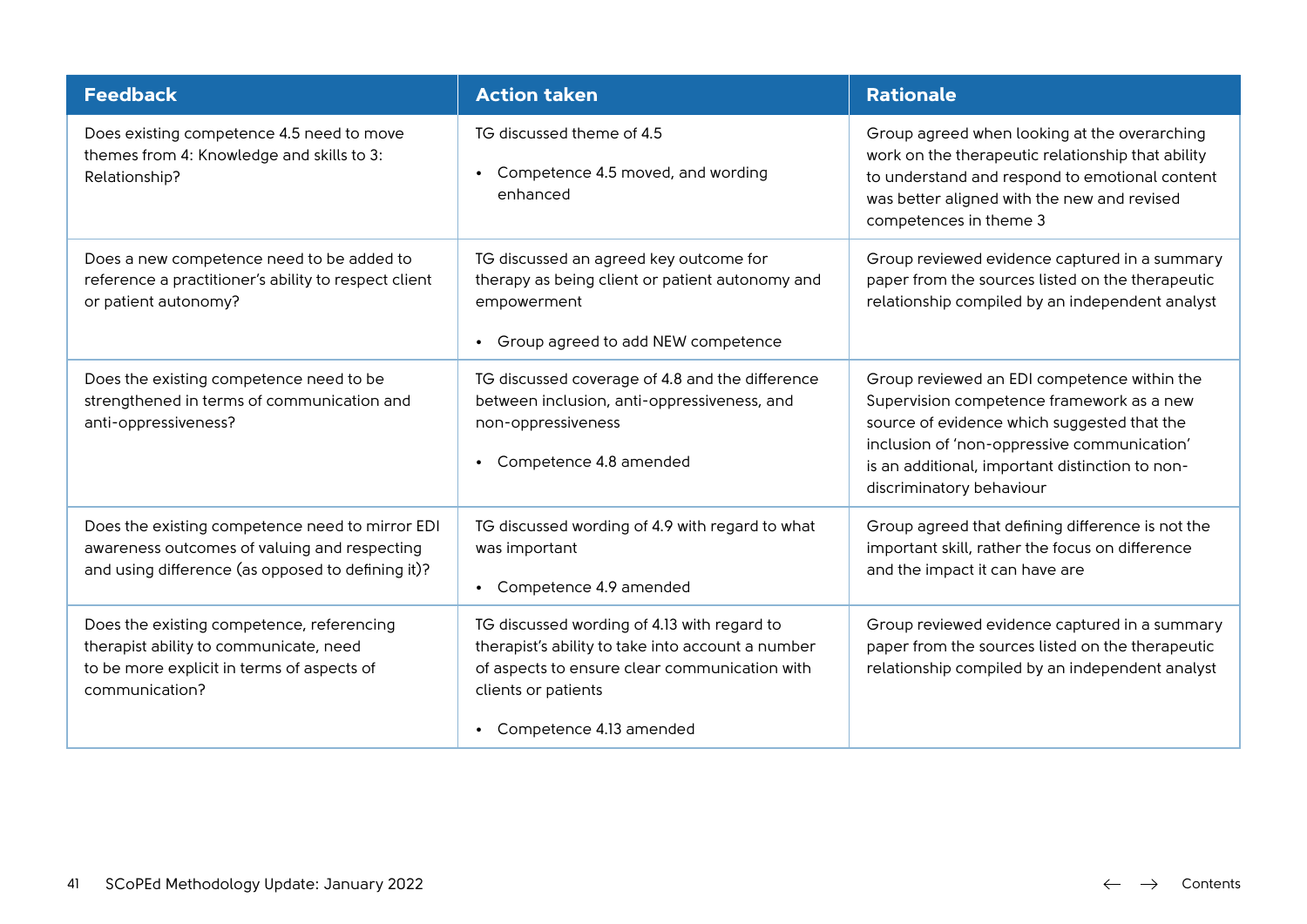| <b>Feedback</b>                                                                                                                                                                                                            | <b>Action taken</b>                                                                                                                                                                                                                                                                                                                                                                             | <b>Rationale</b>                                                                                                                                     |
|----------------------------------------------------------------------------------------------------------------------------------------------------------------------------------------------------------------------------|-------------------------------------------------------------------------------------------------------------------------------------------------------------------------------------------------------------------------------------------------------------------------------------------------------------------------------------------------------------------------------------------------|------------------------------------------------------------------------------------------------------------------------------------------------------|
| Does the existing competence need<br>strengthening to mirror the EDI competences<br>that suggest the skill is not in understanding your<br>preconceptions and biases, but in challenging<br>them?                          | TG discussed wording of 5.2 with regard to<br>need for therapists to work on their own bias as<br>opposed to simply understanding its relevance<br>Competence 5.2 amended                                                                                                                                                                                                                       | Group reviewed an EDI competence within the<br>Supervision competence framework as a new<br>source of evidence                                       |
| Can we draw upon findings to say more about the<br>therapist's ability to bring trust and connection<br>into the therapeutic relationship?                                                                                 | TG discussed wording of 3.9 with regard to<br>need for therapists to work on their own bias as<br>opposed to simply understanding its relevance<br>Competence 3.9 amended                                                                                                                                                                                                                       | Group reviewed evidence captured in a summary<br>paper from the sources listed on the therapeutic<br>relationship compiled by an independent analyst |
| Is the specific ability around being responsive<br>to the client's or patient's agenda adequately<br>covered by the current framework?                                                                                     | TG discussed with regard to client or patient<br>needs<br>Group agreed to add NEW competence                                                                                                                                                                                                                                                                                                    | Group reviewed evidence captured in a summary<br>paper from the sources listed on the therapeutic<br>relationship compiled by an independent analyst |
| Is the specific ability around being able to help<br>the client or patient express their emotions<br>adequately covered by the current framework?                                                                          | TG discussed with regard to the enablement<br>of client's or patient's emotions and in the<br>importance of discussing their emotional<br>reactions, and in relation to the theme of<br>responding appropriately to emotional content,<br>as noted in existing competence 4.5 which was<br>earlier moved to theme 3<br>Group agreed to add additional content to<br>$\bullet$<br>competence 4.5 | Group reviewed evidence captured in a summary<br>paper from the sources listed on the therapeutic<br>relationship compiled by an independent analyst |
| Is the specific ability around being able to work<br>with client's or patient's emotions sufficiently<br>covering the potentially differentiated or higher-<br>order skill competence of working with intense<br>emotions? | TG discussed with regard to potential for column<br>C competence within theme 3 but agreed this<br>addition was not helpful beyond that already<br>covered in the moved 4.5<br>No further action                                                                                                                                                                                                | Group reviewed evidence captured in a summary<br>paper from the sources listed on the therapeutic<br>relationship compiled by an independent analyst |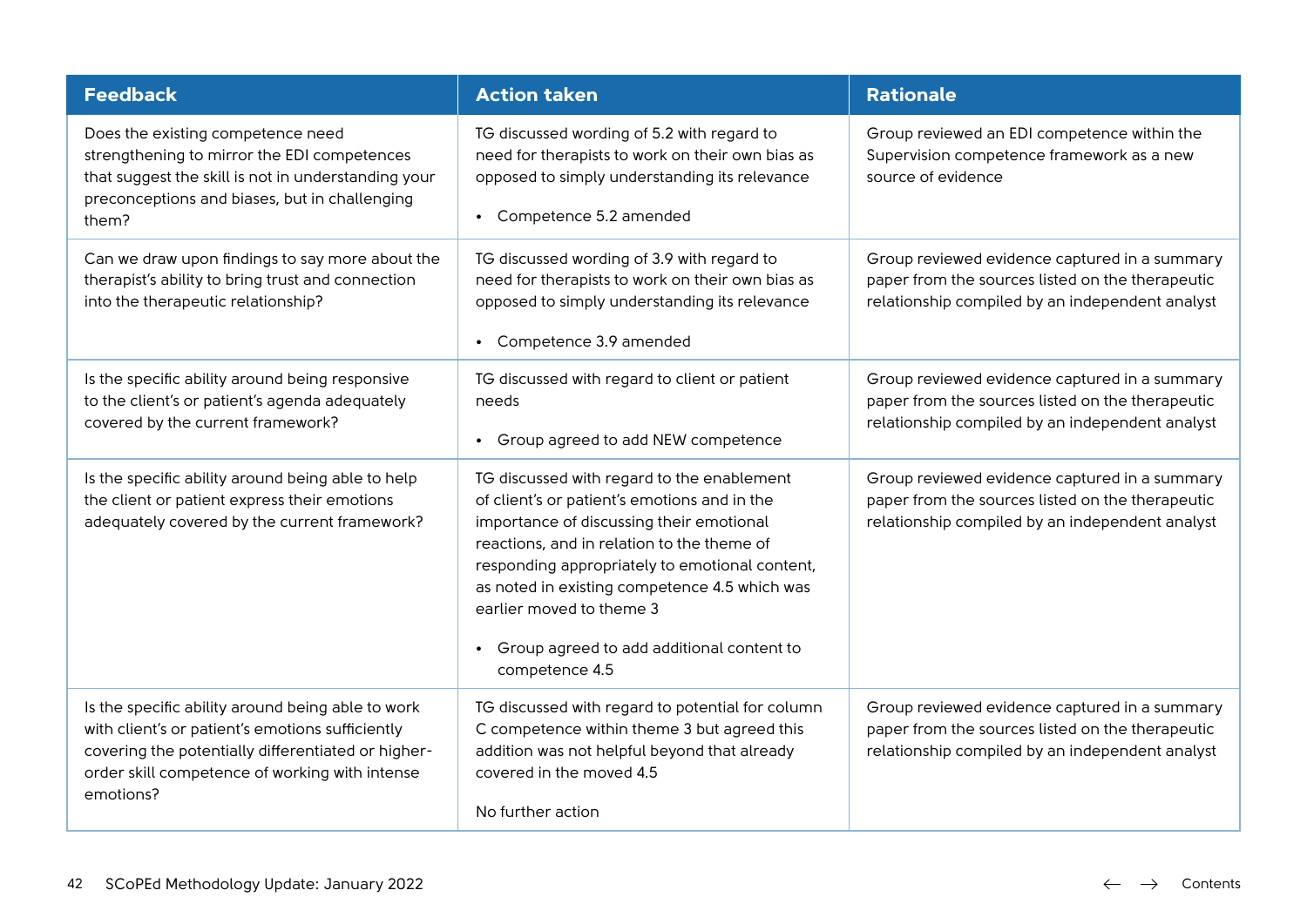| <b>Feedback</b>                                                                                                                                              | <b>Action taken</b>                                                                                                                                                                                                             | <b>Rationale</b>                                                                                                                                                                                                                                                                                                                         |
|--------------------------------------------------------------------------------------------------------------------------------------------------------------|---------------------------------------------------------------------------------------------------------------------------------------------------------------------------------------------------------------------------------|------------------------------------------------------------------------------------------------------------------------------------------------------------------------------------------------------------------------------------------------------------------------------------------------------------------------------------------|
| Is the specific ability around being able to<br>note an unspoken client's and (or) patient's<br>agenda sufficiently covered within the current<br>framework? | TG discussed with regard to the potential of<br>unspoken material 'in the room'<br>Group agreed to add NEW competence<br>$\bullet$                                                                                              | Group reviewed evidence captured in a summary<br>paper from the sources listed on the therapeutic<br>relationship compiled by an independent analyst                                                                                                                                                                                     |
| Does the existing competence require<br>strengthening to note the relationship must be<br>rooted in courtesy and respect?                                    | TG discussed wording of 3.5 with regard to<br>working in collaborative and boundaried ways<br>with clients or patients<br>Competence 3.5 amended                                                                                | Group reviewed evidence captured in a summary<br>paper from the sources listed on the therapeutic<br>relationship compiled by an independent analyst                                                                                                                                                                                     |
| All competences should replace binary gender<br>pronouns 'his' or 'her' with 'their'                                                                         | TG discussed in relation to a proposed<br>competence which was ultimately not agreed<br>No further action                                                                                                                       | Group agreed given work and conversations<br>arising out of EDI source, however no binary<br>gender pronouns were subsequently found<br>throughout framework, methodology or narrative                                                                                                                                                   |
| Is it convoluted or necessary to use 'respond<br>therapeutically' (and similar) as opposed to a<br>simpler 'respond' etc.?                                   | TG discussed in relation to 2.10, extending to<br>others also including 'respond appropriately'<br>2x competences had unnecessary<br>terminology removed<br>3x competences no further action, remain as<br>$\bullet$<br>drafted | Group agreed phraseology helpful in some cases<br>when it may relate to situations when it might be<br>easy to respond untherapeutically                                                                                                                                                                                                 |
| Is there a gap relating to therapist ability to<br>reflect and (or) learn from when things go poorly,<br>and they can't be repaired?                         | TG discussed the framework in regard to<br>'learning from'<br>Competence 5.1 amended                                                                                                                                            | Group discussion of the additional bullet point for<br>3.14 wording (of when therapists work to repair<br>relationships) raised the question of where the<br>framework addressed what therapists do when<br>they can't. Group agreed existing content should<br>be strengthened to show ability to learn via<br>practice and supervision |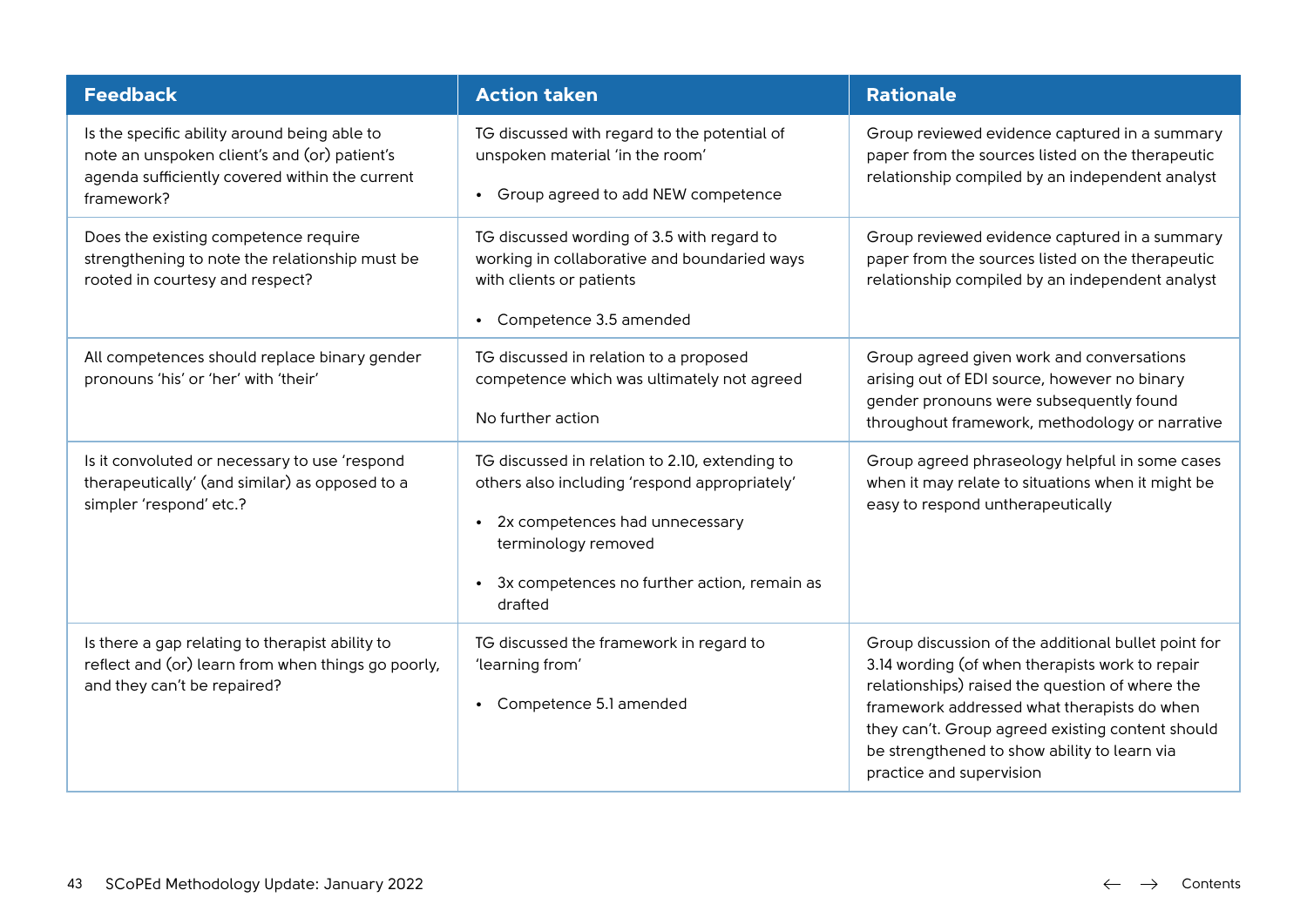| <b>Feedback</b>                                                                                                                                                                        | <b>Action taken</b>                                                                                                                                                                                                                                                                                                                                                          | <b>Rationale</b>                                                                                                                                                                                                                                                                  |
|----------------------------------------------------------------------------------------------------------------------------------------------------------------------------------------|------------------------------------------------------------------------------------------------------------------------------------------------------------------------------------------------------------------------------------------------------------------------------------------------------------------------------------------------------------------------------|-----------------------------------------------------------------------------------------------------------------------------------------------------------------------------------------------------------------------------------------------------------------------------------|
| Is there anything else that needs to be addressed<br>in competence 1.12 in terms of strengthening<br>wording?                                                                          | TG discussed with regard to issues of<br>differentiation, relevance and language<br>• No further action with regard to use of<br>professional community in columns B and C<br>• Competence 1.12 column C wording amended                                                                                                                                                     | Evidence shows working in multidisciplinary<br>teams is a skill gained in higher-level trainings<br>often connected to specific placement                                                                                                                                         |
| Does the group need to revisit competences<br>containing mental health criteria in light of<br>changes already made, outstanding feedback to<br>be processed and standardised wording? | TG returned to discuss competences 2.1, 2.2<br>and 2.4 as a suite following several individual<br>challenges<br>• Competence 2.1 amended<br>• Competence 2.2 column A enhanced<br>using appropriate wording from column B<br>competence<br>Competence 2.2 column B removed<br>$\bullet$<br>Competence 2.4 column A amended<br>$\bullet$<br>• Competence 2.4 column B amended | In compiling the glossary, the group recognised<br>issues with interchanging terms and the loss of<br>clarity and consistency post amends                                                                                                                                         |
| Does 2.7 sufficiently cover depth and complexity<br>of risk?                                                                                                                           | TG discussed competence 2.7 with regard to all<br>therapists facing complex and high-risk clients or<br>patients<br>Competence 2.7 amended<br>$\bullet$<br>• Competence added to 2.7 column C                                                                                                                                                                                | Group discussed and agreed that all therapists<br>need to work within own levels of competence,<br>and that therapists having completed training<br>for entry to column C would work to higher<br>thresholds in terms of continuing therapy with<br>high-risk clients or patients |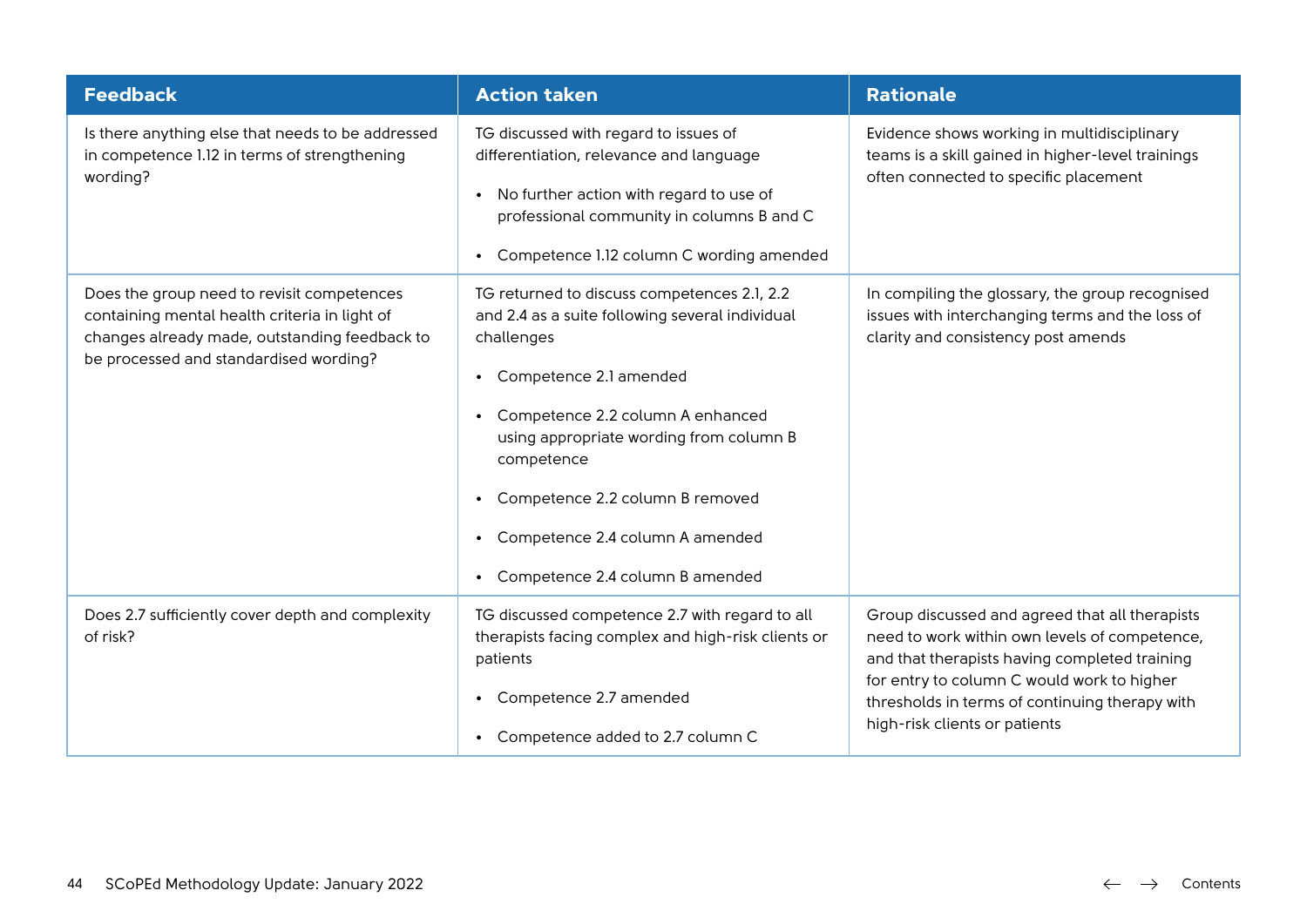| <b>Feedback</b>                                                                                                                             | <b>Action taken</b>                                                                                                                                                                             | <b>Rationale</b>                                                                                                                                                                                                                                  |
|---------------------------------------------------------------------------------------------------------------------------------------------|-------------------------------------------------------------------------------------------------------------------------------------------------------------------------------------------------|---------------------------------------------------------------------------------------------------------------------------------------------------------------------------------------------------------------------------------------------------|
| Is a third-party harm and risk to therapy<br>sufficiently covered within the current<br>framework?                                          | TG discussed with regard to context of assessing<br>risk to therapy when clients or patients are at risk<br>outside of the therapy room                                                         | Group agreed that there was a gap in covering<br>assessment of clients or patients who may be at<br>risk of ongoing third-party harm                                                                                                              |
|                                                                                                                                             | • Competence 2.8 enhanced                                                                                                                                                                       |                                                                                                                                                                                                                                                   |
| Does language need to be included in<br>competences relating to culture?                                                                    | TG discussed with regard to competences<br>referencing identity, culture, values, and<br>worldview<br>Competences 1.9, 3.2 and 5.3 enhanced                                                     | Group agreed that language be added in relation<br>to competences whereby the list referred to<br>working with the client or patient                                                                                                              |
| Does the framework need to address working<br>with third parties in the room?                                                               | TG discussed third parties may be in the room in<br>roles as carers, signers, translators etc. and that<br>this can impact on the work<br>• Group agreed to add NEW competence                  | Group identified the gap during discussion on<br>language when the issue of translator's and<br>interpreter's presence was noted. Evidence found<br>suggesting a column A competence                                                              |
| Wording relating to 'unconscious' and 'out of<br>awareness' working implies expert and patient,<br>and prizes psychodynamic ways of working | TG discussed with regard to 3.12, 4.3, 4.7 and 5.1<br>No further action                                                                                                                         | Group agreed the theme of the feedback has<br>been sufficiently discussed throughout various<br>challenges (e.g. patterns) and that there are<br>other techniques (e.g. Gestalt) which bring things<br>into awareness without being psychodynamic |
| Does the framework sufficiently cover the<br>concept of time with regard to ability to ensure<br>interventions fit the time constraints?    | TG discussed the competence of adapting<br>interventions with regard to time and skills of the<br>therapist comparing to criteria 1.3, 2.1, 3.7 and 3.8<br>• Group agreed to add NEW competence | Group agreed evidence showed this was an<br>additional competence not already covered                                                                                                                                                             |
| Is there a gap within the framework when it<br>comes to review of progress?                                                                 | TG discussed with regard to 1.3 which talks about<br>'review' but only in terms of the contract, not<br>review of progress or goals<br>• Group agreed to add NEW competence                     | Group agreed this was an important gap to<br>capture, as evidence indicates review of progress<br>does enhance therapy and provide opportunities<br>for client or patient to feed back to therapist                                               |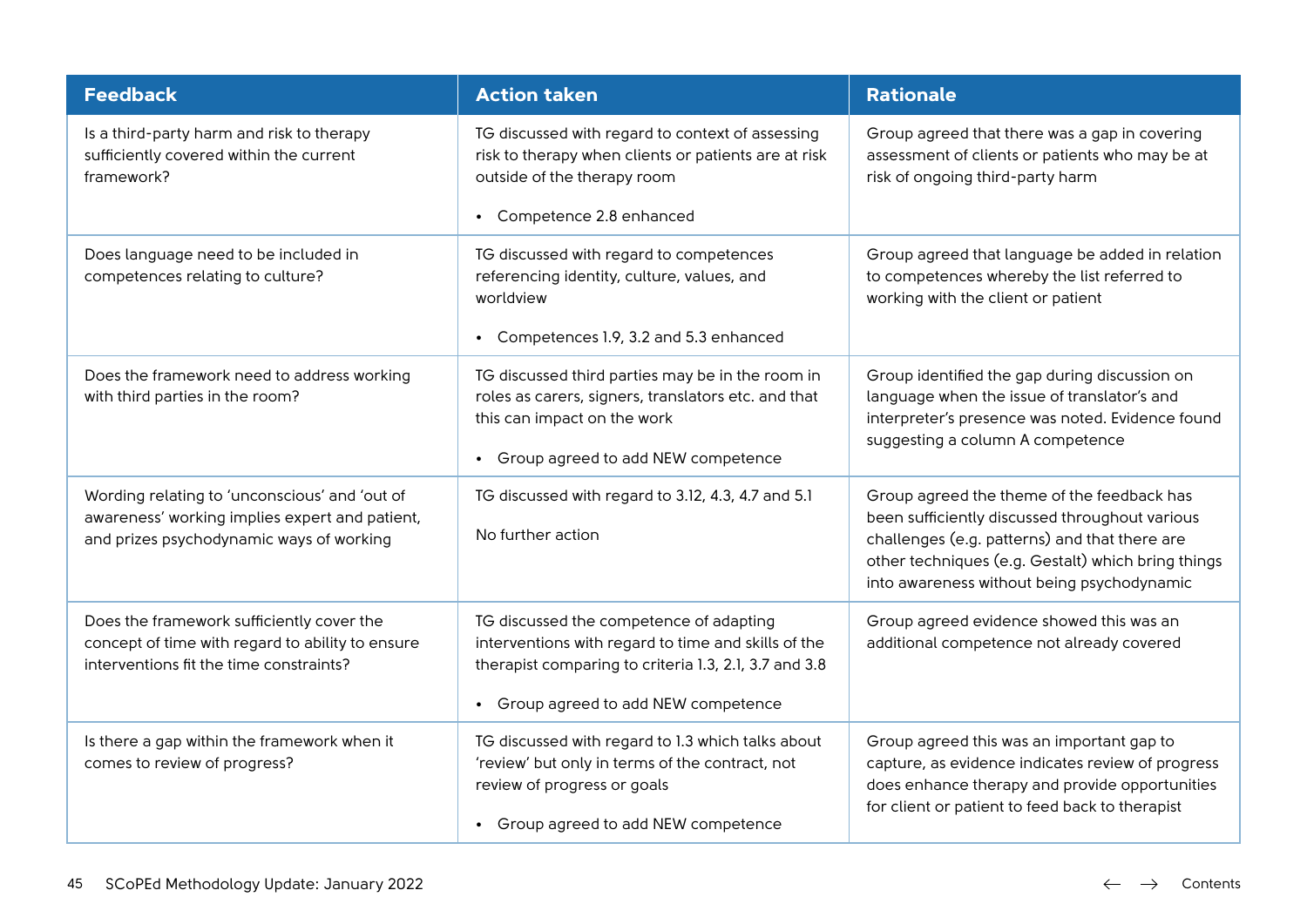| <b>Feedback</b>                                                                                                      | <b>Action taken</b>                                                                                                                                        | <b>Rationale</b>                                                                                                                                     |
|----------------------------------------------------------------------------------------------------------------------|------------------------------------------------------------------------------------------------------------------------------------------------------------|------------------------------------------------------------------------------------------------------------------------------------------------------|
| Is there a gap in the framework with regard to<br>explicit consent?                                                  | TG discussed with regard to lack of noting<br>the client or patient is being 'informed' or<br>establishing consent<br>Competence 1.3 enhanced<br>$\bullet$ | Group agreed that 1.3 could be strengthened<br>to go beyond the negotiation of contract by<br>explicitly naming informed and freely given<br>consent |
| Does the framework adequately cover what is<br>expected of referrals?                                                | TG discussed with regard to lack of<br>acknowledgement that therapists may do more<br>than simply 'make' referrals<br>Competence 2.6 enhanced              | Group agreed 2.6 could be strengthened to<br>reflect that therapists may need to manage the<br>process of referral                                   |
| Does the framework adequately cover the<br>required therapist knowledge of legislation<br>(beyond the Equality Act)? | TG discussed the lack of explicit note of therapist<br>working to legal frameworks (beyond the Equality<br>Act)<br>Competence 1.1 enhanced                 | Group agreed that there was a need to ensure<br>the framework covered working to legal<br>frameworks as well as professional and ethical             |
| Should theme 3 be renamed as Therapeutic<br>relationship (as opposed to current<br>'Relationship')?                  | TG discussed with regard to extent of feedback<br>provided and IA research on the theme of the<br>therapeutic relationship<br>• Theme 3 title enhanced     | Group agreed that the original theme name<br>came out of a thematic sort and so the additional<br>work provided evidence for a rename                |
| Does the framework adequately cover an entry<br>level skill of use of self?                                          | TG discussed evidence with regard to<br>strengthening content within theme 5: Self-<br>awareness and reflection<br>• Group agreed to add NEW competence    | Group reviewed evidence captured in a summary<br>paper from the sources listed on the therapeutic<br>relationship compiled by an independent analyst |
| Is empathy sufficiently covered?                                                                                     | TG discussed evidence with regard to<br>strengthening the communication of empathy<br>• Group agreed to add NEW competence                                 | Group reviewed evidence captured in a summary<br>paper from the sources listed on the therapeutic<br>relationship compiled by an independent analyst |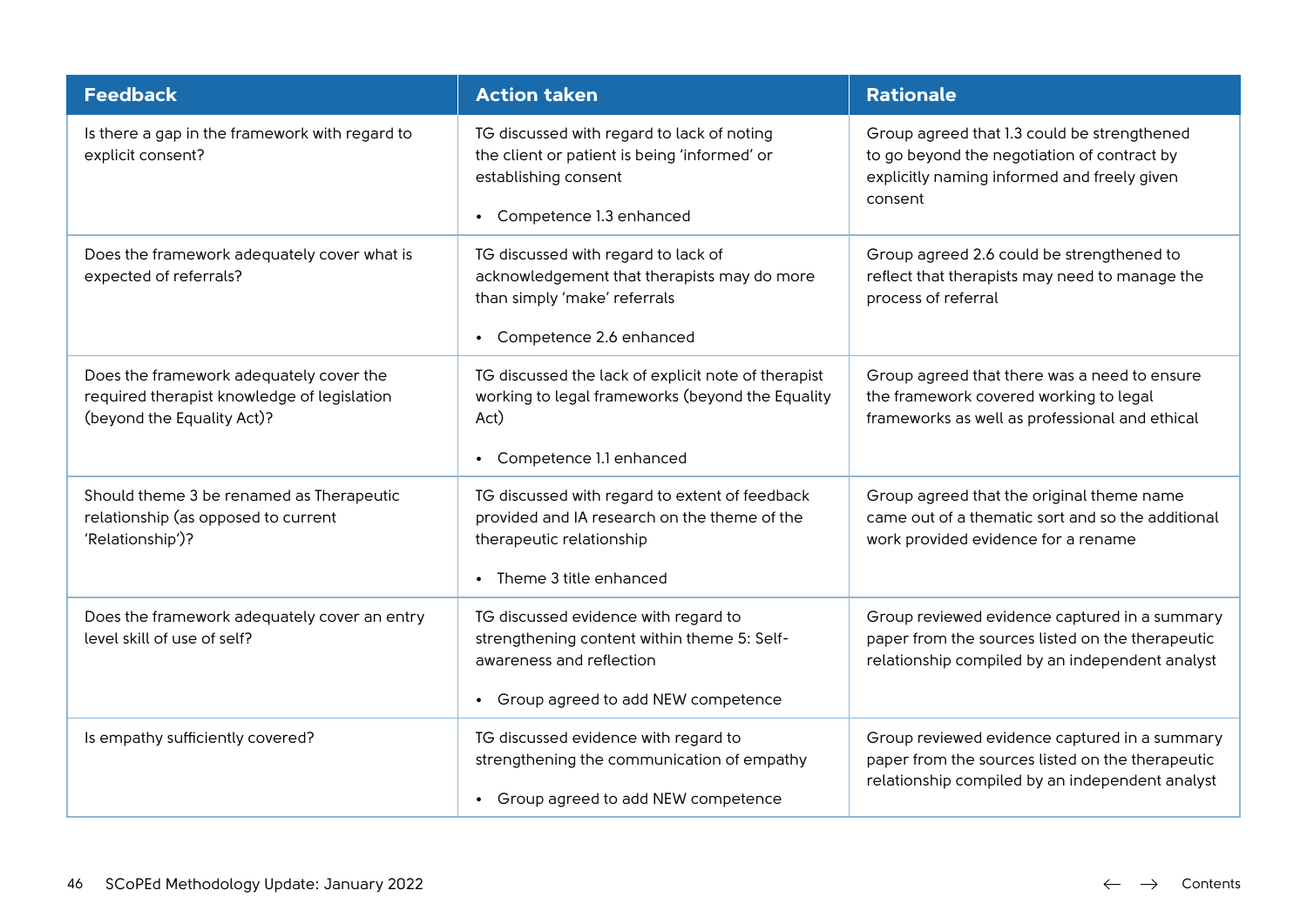| <b>Feedback</b>                                                                                                                                                                                                                                                                                                                                                                  | <b>Action taken</b>                                                                                                                                                                                                  | <b>Rationale</b>                                                                                                                                                                                                                                                          |
|----------------------------------------------------------------------------------------------------------------------------------------------------------------------------------------------------------------------------------------------------------------------------------------------------------------------------------------------------------------------------------|----------------------------------------------------------------------------------------------------------------------------------------------------------------------------------------------------------------------|---------------------------------------------------------------------------------------------------------------------------------------------------------------------------------------------------------------------------------------------------------------------------|
| Challenge to definition of assessment as believed<br>it should be about the counsellor's ability to work<br>with the person, as much as the state the person<br>is in                                                                                                                                                                                                            | TG agreed themes of the challenge - rapport<br>and trust - are key to relationship and thus<br>successful outcomes, however believed to<br>be covered by new work elsewhere in the<br>framework<br>No further action | Group agreed this was covered by new criteria<br>relating to therapeutic relationship                                                                                                                                                                                     |
| Counsellors have written essays critically<br>appraising psychological ideas, cultural and<br>socio-political concepts [4.2] in their work in<br>columns outside column C, and lower education<br>levels than L7. This [4.2] implies that (column)<br>A and B practitioners are oblivious to $-$ and so<br>cannot engage with - the history of ideas and<br>their social context | TG discussed in line with other thematically<br>similar challenges (e.g. 4.8 and 4.12)<br>No further action                                                                                                          | Group agreed issue is not that column A and B<br>practitioners are not able to engage with ideas<br>and social context, but the evidence is that there<br>is differentiation in terms of what is expected<br>and assessed in different levels of training and<br>practice |
| There is a false differentiation in competence 4.3                                                                                                                                                                                                                                                                                                                               | TG discussed after processing a reword in 4.3<br>column B<br>No further action                                                                                                                                       | Group agreed differentiation in evidence sources<br>existed and rewording made this clearer                                                                                                                                                                               |
| There is a false differentiation in competence 4.11                                                                                                                                                                                                                                                                                                                              | TG discussed 4.11 content overall during earlier<br>feedback challenges on relevance to settings<br>No further action                                                                                                | Group agreed differentiation was clear in<br>evidence with regard to understanding, use of,<br>and wider engagement                                                                                                                                                       |
| There is a false differentiation across the whole of<br>theme 4: Knowledge and skills whereby column<br>B competences are the same as column C<br>competences (except for 4.12)                                                                                                                                                                                                  | TG discussed with regard to the competences<br>in theme 4, noting there had been earlier<br>discussions and individual revisions made prior to<br>this overarching challenge<br>No further action                    | Group discussed false differentiation as a<br>concept and via individual competences<br>extensively throughout this framework version's<br>feedback stage and made revisions where<br>appropriate and where evidence existed                                              |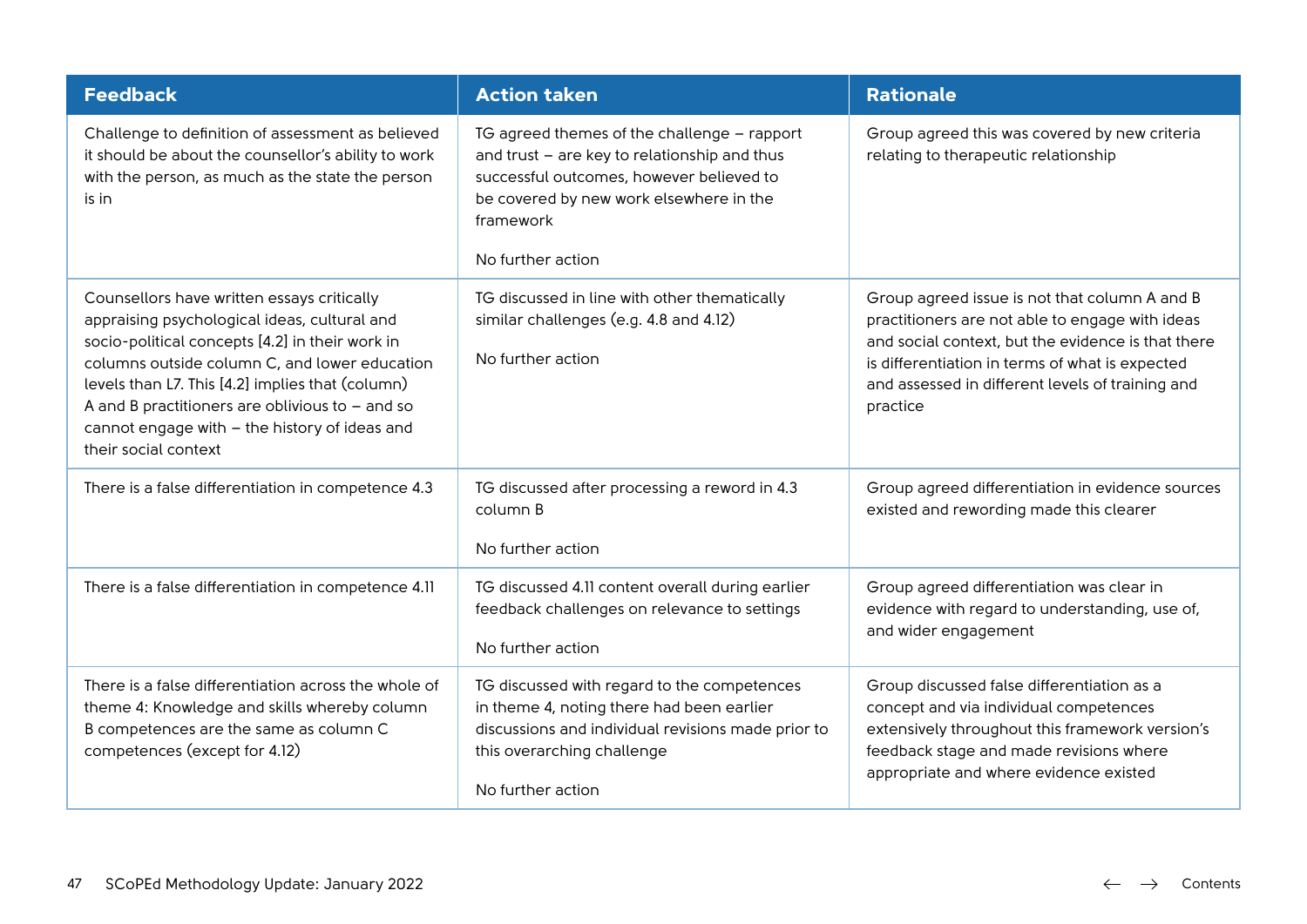| <b>Feedback</b>                                                                                                                                                                                                               | <b>Action taken</b>                                                                                                                                                                                                                                                                                      | <b>Rationale</b>                                                       |
|-------------------------------------------------------------------------------------------------------------------------------------------------------------------------------------------------------------------------------|----------------------------------------------------------------------------------------------------------------------------------------------------------------------------------------------------------------------------------------------------------------------------------------------------------|------------------------------------------------------------------------|
| There is a gap with regard to organisational<br>culture and how this can impact on counselling                                                                                                                                | Out of scope                                                                                                                                                                                                                                                                                             | Group agreed this is beyond therapy itself                             |
| services and individual counselling sessions                                                                                                                                                                                  | No further action                                                                                                                                                                                                                                                                                        |                                                                        |
| There is a gap related to embodiment                                                                                                                                                                                          | TG suggested this might be covered more<br>broadly within non-verbal communication                                                                                                                                                                                                                       | Group agreed there wasn't evidence to warrant a<br>separate competence |
|                                                                                                                                                                                                                               | No further action                                                                                                                                                                                                                                                                                        |                                                                        |
| There is a gap related to social justice                                                                                                                                                                                      | Out of scope                                                                                                                                                                                                                                                                                             | Group agreed this was important but that it could                      |
|                                                                                                                                                                                                                               | No further action                                                                                                                                                                                                                                                                                        | not be said to be a competence                                         |
| Is this relevant and using input from Northern<br>Ireland?                                                                                                                                                                    | TG not aware of any specific standard for NI as<br>standards are UK wide                                                                                                                                                                                                                                 | Group agreed this may be an issue for<br>communications on relevance   |
|                                                                                                                                                                                                                               | No further action                                                                                                                                                                                                                                                                                        |                                                                        |
| Does criterion 2.1b [chronic and enduring mental<br>health conditions] mean BACP accredited<br>counsellors will no longer be able to work within<br>NHS IAPT services [as the competence has been<br>taken to be understood]? | TG agreed that the framework does not prevent<br>people working within their competence, so this<br>does not prevent accredited counsellors working<br>in IAPT services. However, not all accredited<br>counsellors will have had this level of training as<br>it sits in training standards at column C | Group agreed this is a communications issue                            |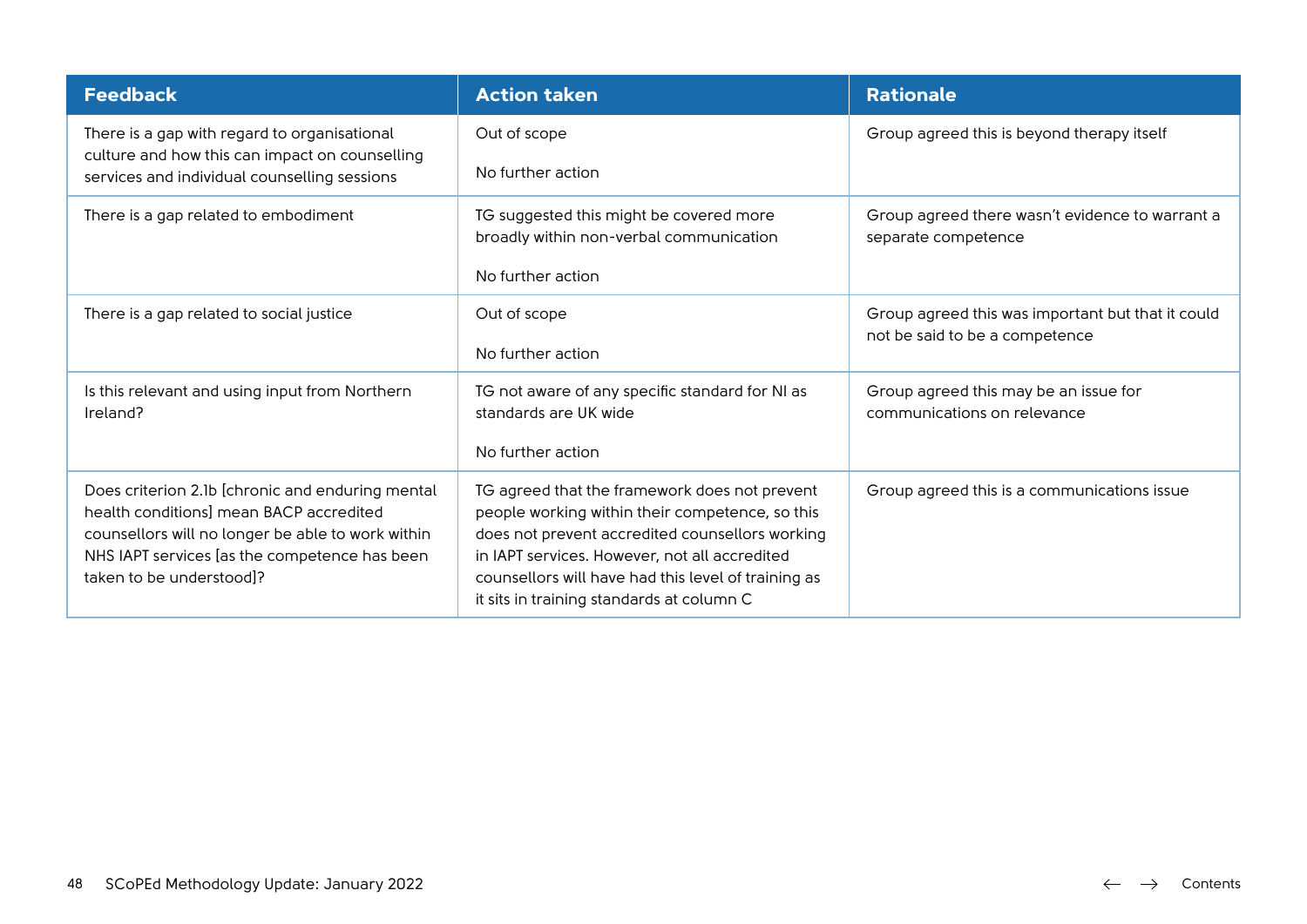| <b>Feedback</b>                                                                                                                                                                                                                                            | <b>Action taken</b>                                                                                                                                                                                                              | <b>Rationale</b>                                                                                                               |
|------------------------------------------------------------------------------------------------------------------------------------------------------------------------------------------------------------------------------------------------------------|----------------------------------------------------------------------------------------------------------------------------------------------------------------------------------------------------------------------------------|--------------------------------------------------------------------------------------------------------------------------------|
| Various comments on framework accessibility                                                                                                                                                                                                                | TG discussed and made various changes and<br>recommendations to framework, methodology<br>and narrative documents including:                                                                                                     | Group agreed that various issues existed with<br>understanding and ability to access the July 2020<br>version of the framework |
|                                                                                                                                                                                                                                                            | Plain English<br>$\bullet$                                                                                                                                                                                                       |                                                                                                                                |
|                                                                                                                                                                                                                                                            | Inclusive language<br>$\bullet$                                                                                                                                                                                                  |                                                                                                                                |
|                                                                                                                                                                                                                                                            | Adding a glossary<br>$\bullet$                                                                                                                                                                                                   |                                                                                                                                |
|                                                                                                                                                                                                                                                            | Framework re-numbering<br>$\bullet$                                                                                                                                                                                              |                                                                                                                                |
|                                                                                                                                                                                                                                                            | Accessible versions of all documents                                                                                                                                                                                             |                                                                                                                                |
| Layout suggests a linear progression and<br>academic template                                                                                                                                                                                              | TG discussed and made various changes and<br>recommendations to framework, methodology<br>and narrative documents including:                                                                                                     | Group agreed that various issues existed with<br>understanding and interpretation of the July<br>2020 version of the framework |
|                                                                                                                                                                                                                                                            | Graphic interpretation of entry and transition<br>points                                                                                                                                                                         | Group agreed this is also broadly within the<br>scope of communications                                                        |
|                                                                                                                                                                                                                                                            | Language within practice standards table<br>$\bullet$                                                                                                                                                                            |                                                                                                                                |
| The framework is suited to a clear understanding<br>of the employment of practitioners across<br>generic roles. However, this would be<br>strengthened further by giving some examples<br>of existing roles and job titles that the framework<br>maps onto | TG discussed more broadly during earlier<br>feedback the issues with applying settings and<br>roles to specific columns or competences, as this<br>is both too prescriptive and out of scope of the<br>work<br>No further action | See Action                                                                                                                     |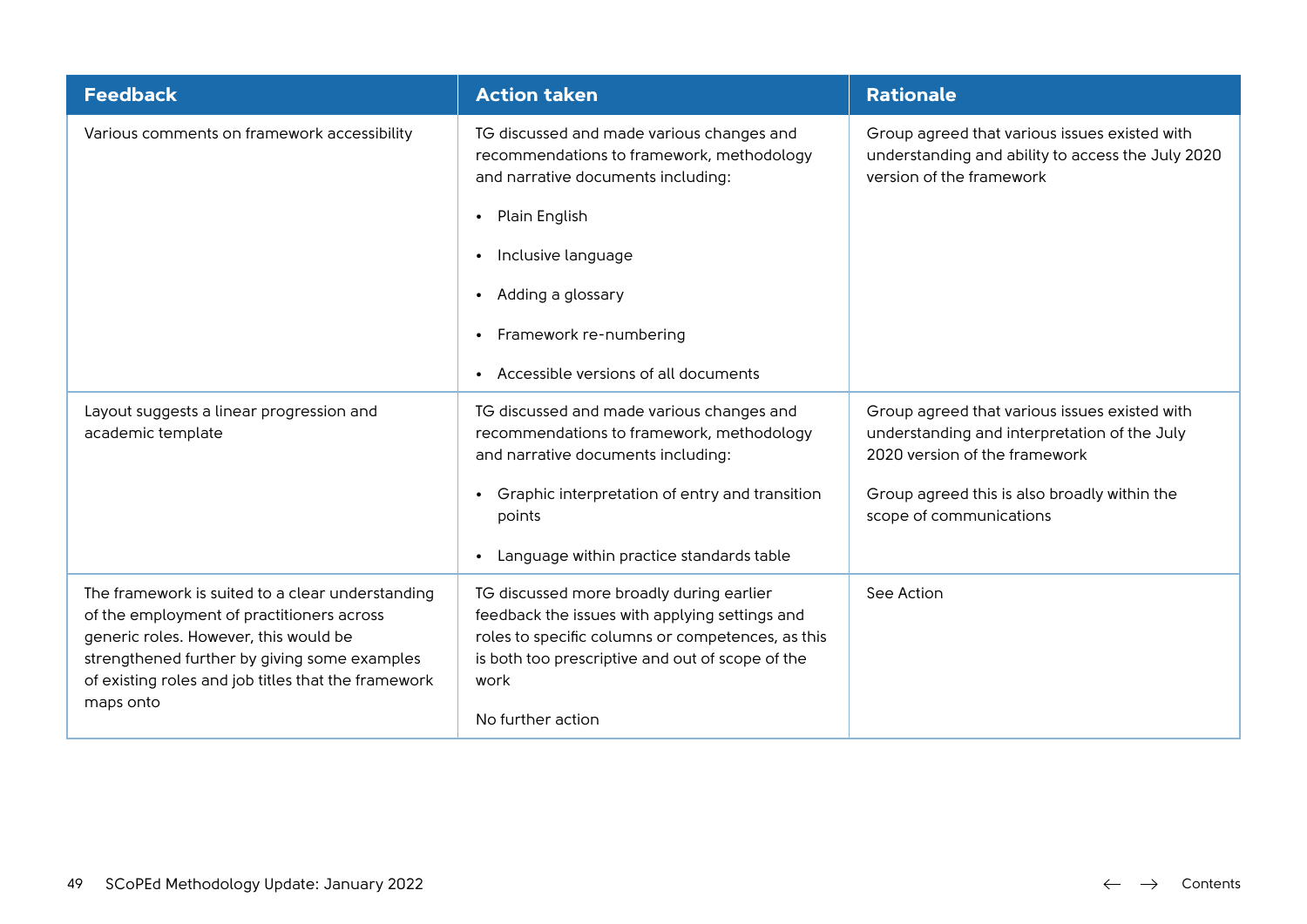| <b>Feedback</b>                                                                                                                                                                          | <b>Action taken</b>                                                                                                                                                                                                                                                                                                                                                               | <b>Rationale</b> |  |
|------------------------------------------------------------------------------------------------------------------------------------------------------------------------------------------|-----------------------------------------------------------------------------------------------------------------------------------------------------------------------------------------------------------------------------------------------------------------------------------------------------------------------------------------------------------------------------------|------------------|--|
| Various concerns and comments on perceived<br>access to employment (including impact on<br>current work)                                                                                 | Both TG and SCoPEd Oversight Committee<br>(SOC) have discussed this and see both the<br>increased partnership and clearer and joint<br>communications as helpful to addressing this in<br>the future, however noting that the framework<br>is not changing therapists' current training,<br>knowledge and skills nor the requirement to<br>work ethically within their competence | See Action       |  |
| Various concerns and comments on the value of<br>specialisations                                                                                                                         | The current framework remit is to map generic<br>shared minimum standards across core training,<br>practice and competence requirements for<br>therapists working with adults, specialisms are<br>out of scope<br>No further action                                                                                                                                               | See Action       |  |
| Various concerns and questions on gateways,<br>including your individual circumstances and<br>where you 'fit' and issues related to access, cost<br>and privilege related to progression | The SOC agreed that work on gateways will fall<br>into phase two of this work, to be commenced<br>after publication of the current framework                                                                                                                                                                                                                                      | See Action       |  |
| Various concerns and questions on titles                                                                                                                                                 | The SOC agreed that work on titles will fall into<br>phase two of this work, to be commenced after<br>publication of the current framework, however<br>noting that in an environment without regulation<br>or legal protection of titles, this is an issue<br>relating to ethics and representation rather than<br>membership body policing                                       | See Action       |  |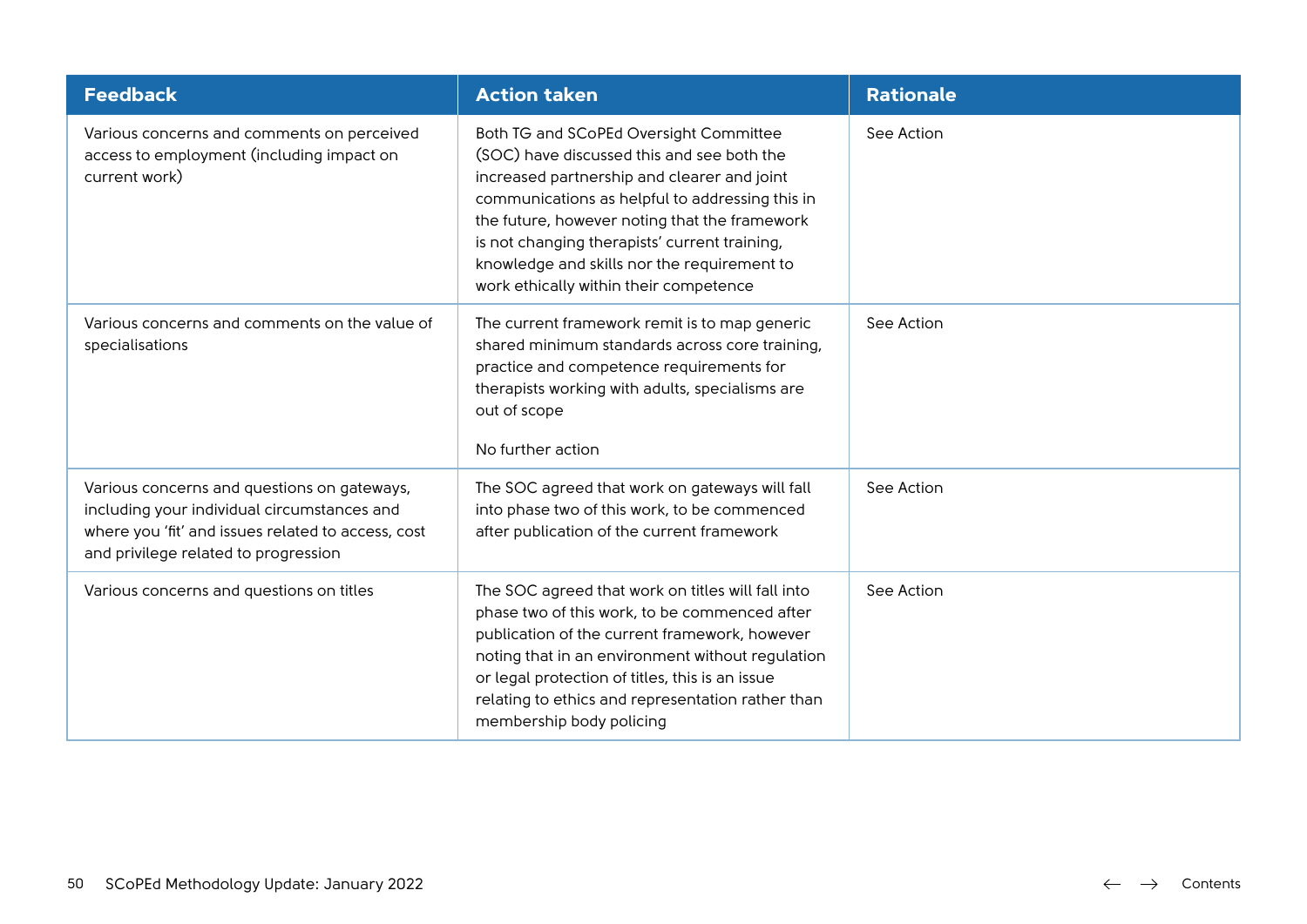| <b>Feedback</b>                                                                                                         | <b>Action taken</b>                                                                                                                                                                                                                                                                                    | <b>Rationale</b> |
|-------------------------------------------------------------------------------------------------------------------------|--------------------------------------------------------------------------------------------------------------------------------------------------------------------------------------------------------------------------------------------------------------------------------------------------------|------------------|
| Various comments on use of CPD                                                                                          | CPD is typically a requirement of membership<br>bodies and not within the remit of current<br>mapping<br>No further action                                                                                                                                                                             | See Action       |
| Various comments on bodies outside the PSA<br>and different trainings (e.g. BPS, doctoral study,<br>psychology degrees) | Out of scope<br>No further action                                                                                                                                                                                                                                                                      | See Action       |
| Various comments on use of personal therapy                                                                             | The current framework remit is to map shared<br>minimum standards. The TG and SOC have<br>discussed and agreed that there are no shared<br>minimum agreements on personal therapy at<br>present, and the current framework remit is not<br>to set a standard for personal therapy<br>No further action | See Action       |
| Various comments on the evidence and work<br>completed and need for transparency                                        | The methodology contains all information on<br>the sources and processes used to produce the<br>current framework<br>This documentation has been agreed and signed<br>off by the TG, Expert Reference Group (ERG) and<br>SOC<br>No further action                                                      | See Action       |
| Various concerns about negative attitude towards<br>SCoPEd, threat of fragmentation, social media<br>behaviours         | Both TG and SOC have discussed this and see<br>both the increased partnership, and clearer and<br>joint communications as helpful to addressing<br>this in future                                                                                                                                      | See Action       |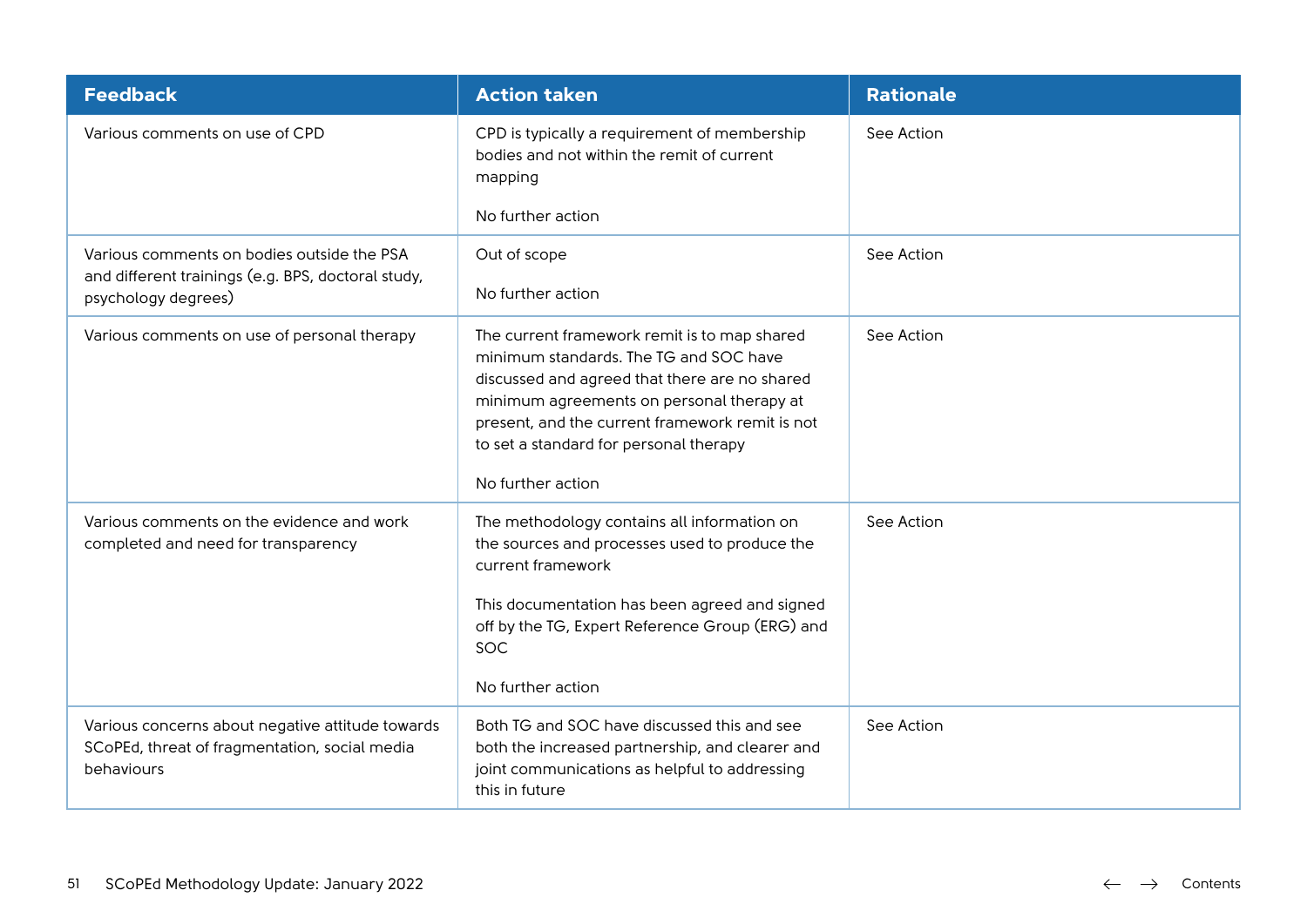| <b>Feedback</b>                                                                                                                                                                                                         | <b>Action taken</b>                                                                                                                                                                                                                                                                                                  | <b>Rationale</b> |
|-------------------------------------------------------------------------------------------------------------------------------------------------------------------------------------------------------------------------|----------------------------------------------------------------------------------------------------------------------------------------------------------------------------------------------------------------------------------------------------------------------------------------------------------------------|------------------|
| Various opposition related to themes of seniority,<br>hierarchy, access to column C, power, devaluing<br>of vocational qualifications, perceptions of<br>medicalised model, conflation of competence<br>and competences | Both TG and SOC have discussed and<br>agree not everyone will support the work in<br>ideological or practical terms, but hope the<br>increased partnership, and clearer and joint<br>communications will be helpful in addressing this<br>for those whose views or understanding are less<br>philosophically opposed | See Action       |
| Various comments on audience benefit,<br>rationale, scope etc.                                                                                                                                                          | Improved communications agreed within<br>extended partnership                                                                                                                                                                                                                                                        | See Action       |
| Various comments on regulation and<br>professionalisation                                                                                                                                                               | Improved communications agreed within<br>extended partnership                                                                                                                                                                                                                                                        | See Action       |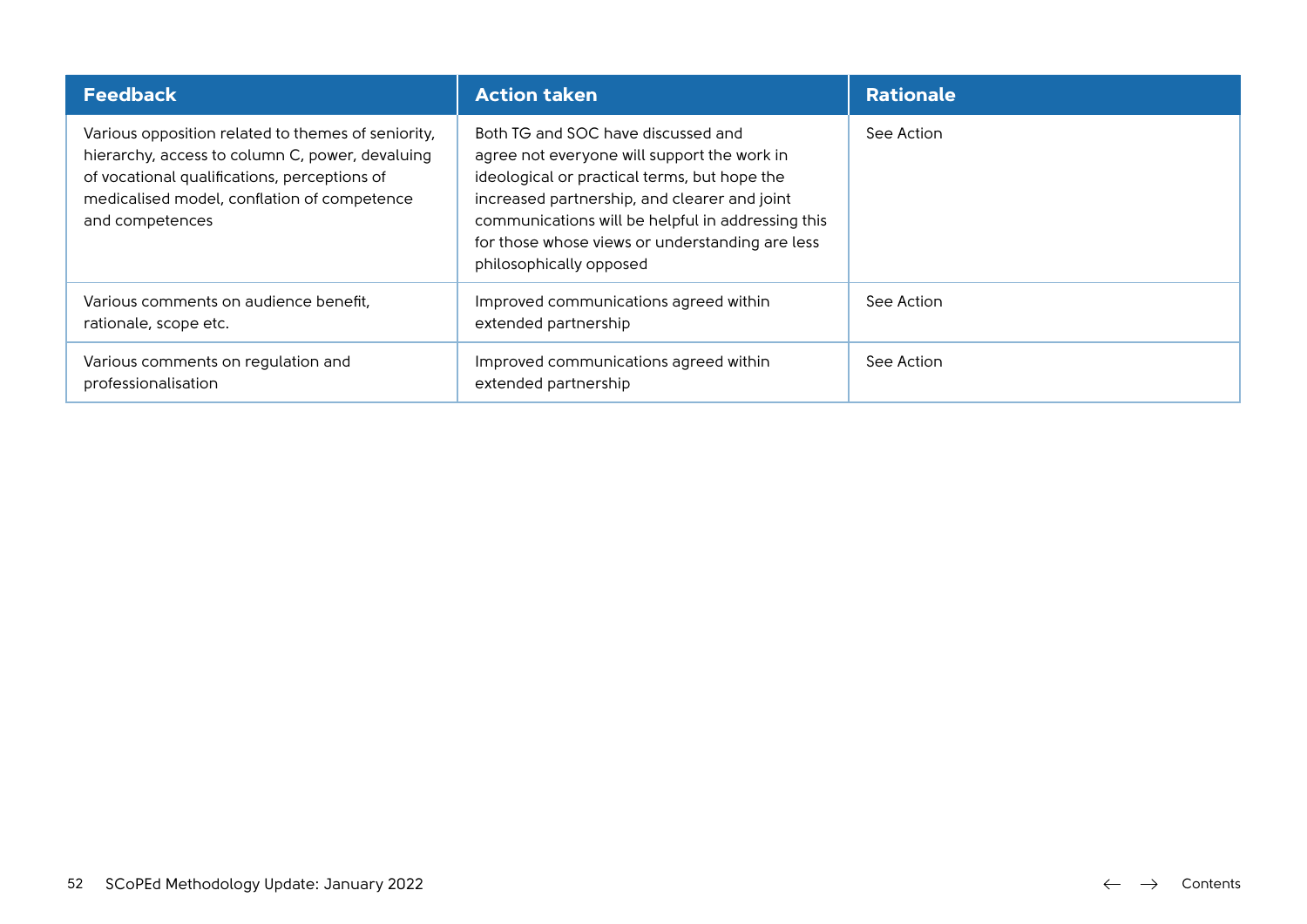# **Appendix 7: List of sources consulted by the Information Analyst**

#### **Representations of the therapeutic relationship: List of sources accessed July 2021**

ACC Core Competence Framework

ACP Competence Map for Child and Adolescent Psychotherapists (2020)

ACP Quality Assurance Framework for Training in Child and Adolescent Psychoanalytic Psychotherapy

Agenda for Change Band 5 (Counsellor Entry Level) (2005)

Agenda for Change Band 6 (Counsellor) and Band 7 (Counsellor Specialist)

AIM Qualifications Level 4 Diploma in Counselling Practice

AIM Qualifications Level 5 Diploma in Psychotherapeutic Counselling

AIM Qualifications Level 6 Diploma in Psychotherapeutic Counselling (informed by research)

American Counseling Association Code of Ethics 2014

American Psychological Association Ethical Principles of Psychologists and Code of Conduct

Australian Counselling Association Scope of Practice (2016)

BACP Generic Core Competences (2007)

BACP Ethical Framework for the Counselling Professions (2018)

BACP Counselling Skills Competence Framework (2020)

BACP The competences required to deliver effective counselling in further and higher education

British Psychoanalytic Council: Accreditation Criteria: Psychodynamic Psychotherapy

CPCAB Level 4 Diploma in Therapeutic Counselling

CPCAB Level 5 Diploma in Psychotherapeutic Counselling

CPCAB Model of helping work and counselling practice (2015)

EAC Training Standards (2013)

Elliott, R., Bohart, A.C., Watson, J.C., & Murphy, D. (2018). Therapist Empathy and Client Outcome: An Updated Meta-Analysis. *Psychotherapy*, 55, 4, 399 – 410

ENTO National Occupational Standards for Counselling (2007)

European Association for Psychotherapy: EAP Quality Standards

Everall, R.D. & Paulson, B.L. (2002). The therapeutic alliance: Adolescent perspectives. *Counselling and Psychotherapy Research*., 2, 2, 78 – 87

Farber, B.A., Suzuki, J.Y. & Lynch, D.A. (2018). Positive Regard and Psychotherapy Outcome: A Meta-Analytic Review. *Psychotherapy*, 55, 4,  $411 - 423$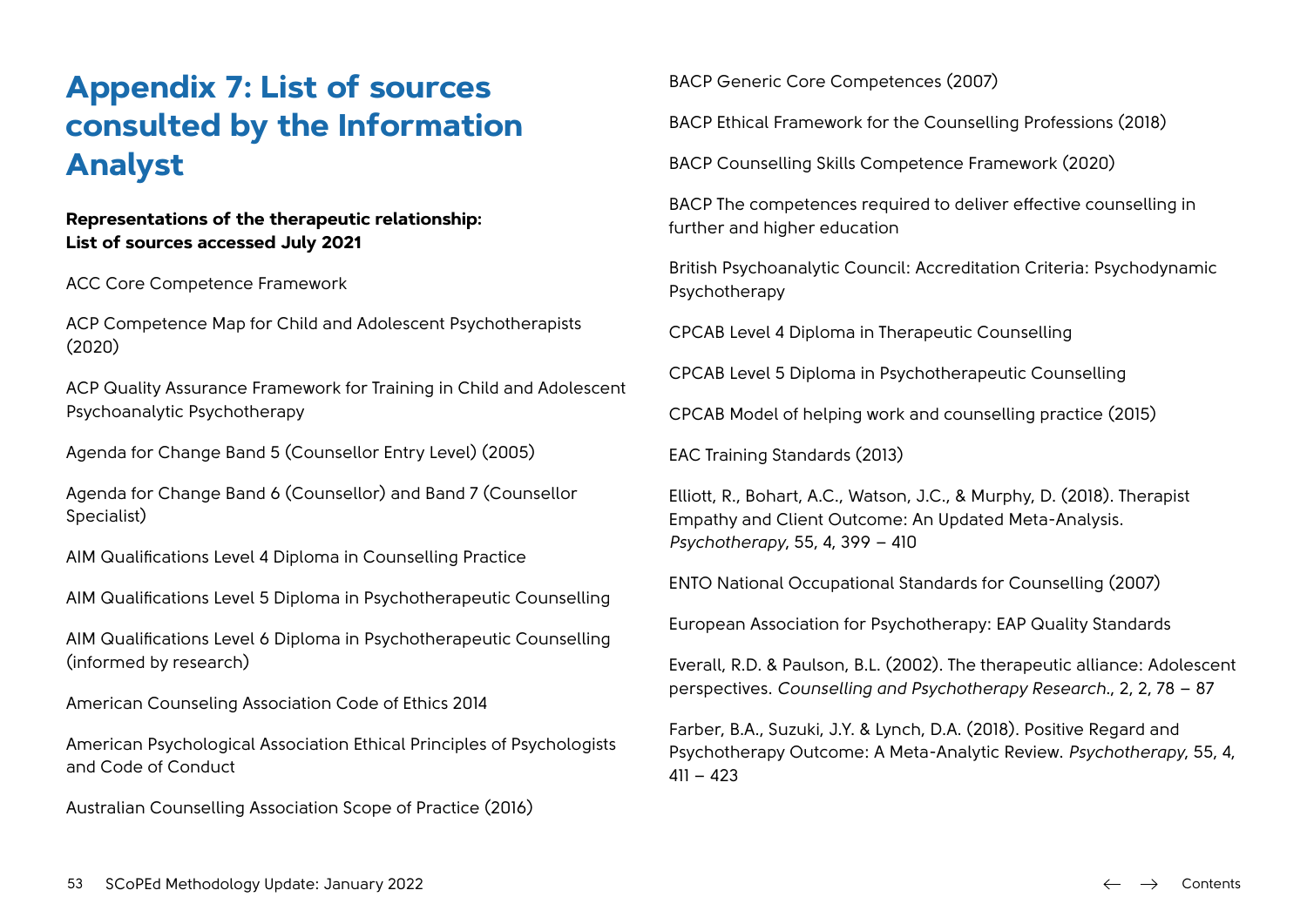Gelso, C.J., Kivlinghan, D.M. Jr & Markin, R.D. (2018). The Real Relationship and Its Role in Psychotherapy Outcome. *Psychotherapy*, 55, 4, 434 – 444

Hayes, J.A., Gelso, C.J., Goldberg, S. & Kinvlinghan, D.M. (2018). Countertransference Management and Effective Psychotherapy: Meta-Analytic Findings. *Psychotherapy*, 55, 4, 496 – 507

HCPC Standards of Proficiency: Practitioner Psychologists (2015)

HCPC Standards of Education and Training (2017)

HCPC Standards of Conduct (2016)

National Counselling Society Standards of Training and Education for Accredited Courses (2020)

National Occupational Standards (NOS) for Psychological Therapies (Skills for Health)

Norcross, J.C. & Lambert, M.J. (2018). Psychotherapy Relationships That Work III. *Psychotherapy*, 55, 4, 303 – 315

Noyce, R. & Simpson, J. (2018). The Experience of Forming a Therapeutic Relationship from the Client's Perspective: A Metasynthesis. *Psychotherapy Research*, 28, 2, 281 – 296

Open College Network Level 4 Diploma in Counselling

QAA Subject benchmark statement Counselling and Psychotherapy (2013)

SEG Awards ABC Level 4 Diploma in Therapeutic Counselling

Skills For Health (NOS) MH100 Establish and maintain the therapeutic relationship (2010)

UCL Generic Therapeutic Competences

UCL Basic Analytic Dynamic Competences

UCL Basic Competences for Humanistic Psychological Therapies

UCL Assessing Competences against the Cognitive Behaviour Therapy Framework (2007)

UCL CBT Basic Competences

UKCP Guidelines for Mental Health Familiarisation

UKCP Professional Occupational Standards

UKCP Standards of Education and Training (2017): The Minimum Core Criteria: Psychotherapy with Adults

UKCP PCIPC Standards of Education and Training for Psychotherapeutic Counselling

### **Trauma: list of sources accessed October 2021**

APA work on trauma-informed counsellor competences **[https://www.ncbi.nlm.nih.gov/books/NBK207194/box/part2\\_ch2.](https://www.ncbi.nlm.nih.gov/books/NBK207194/box/part2_ch2.box7/?report=objectonly) [box7/?report=objectonly](https://www.ncbi.nlm.nih.gov/books/NBK207194/box/part2_ch2.box7/?report=objectonly)**

APP training for psychoanalytic psychotherapy **[http://psychotherapytraining.co/training/psychoanalytic](http://psychotherapytraining.co/training/psychoanalytic-psychotherapy-training)[psychotherapy-training](http://psychotherapytraining.co/training/psychoanalytic-psychotherapy-training)**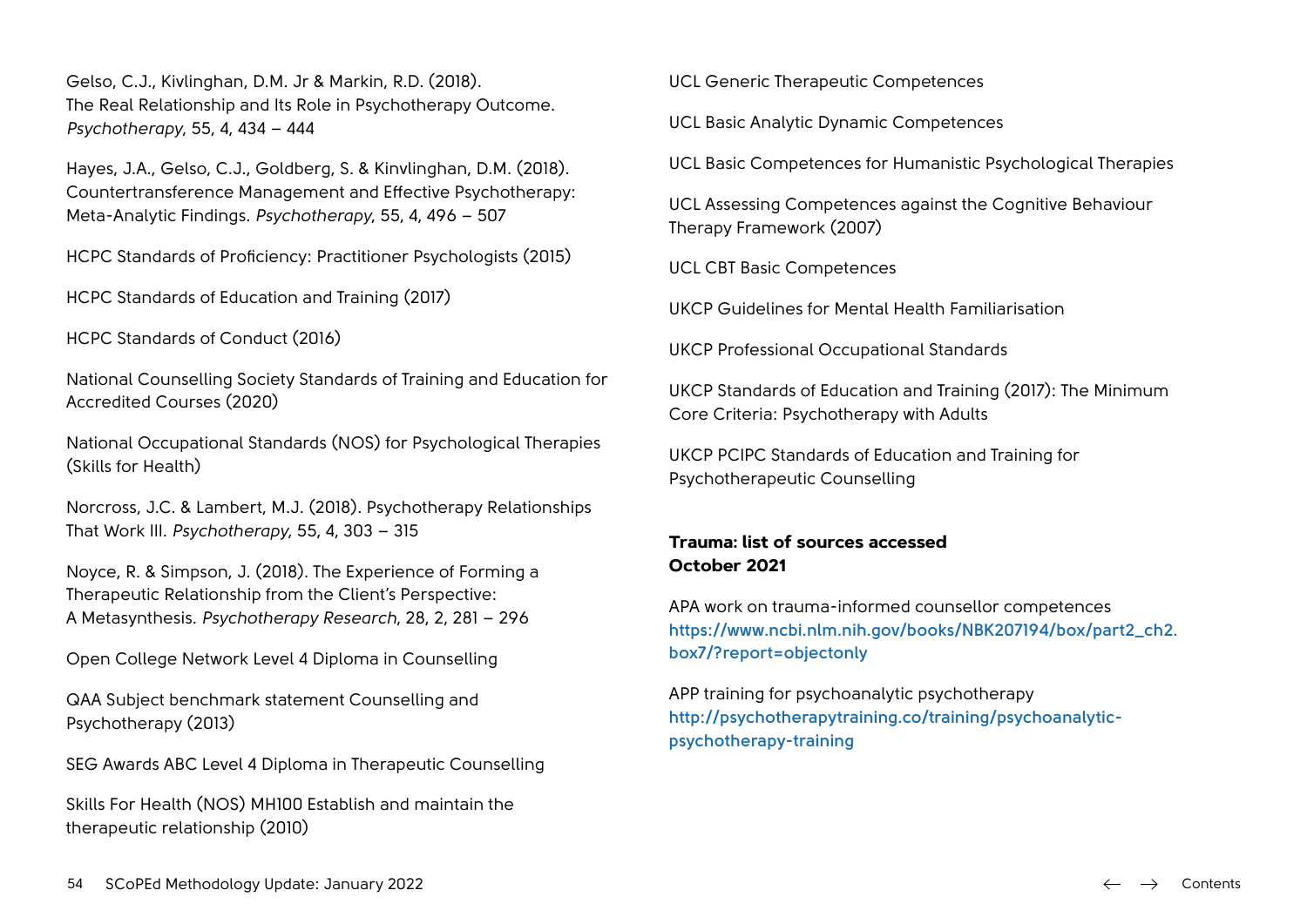BACP information for clients on what to expect when being counselled for trauma and post-traumatic stress disorder: Information for clients – August 2017 (Authors: Stephen Joseph, Steve Regel, Belinda Harris and David Murphy)

**<https://www.bacp.co.uk/about-therapy/trauma-and-ptsd>**

BACP Supervision competences 2021

Cert and Diploma in trauma therapy delivered by The Grove – private psychotherapy centre

Cook, J. M.; Newman, E. & Simiola, V. (2019) 'Trauma training: Competencies, initiatives, and resources.' *Psychotherapy (Chicago III)* 56: 3: 409 – 421

European Association for Psychotherapy: EAP Quality Standards

NHS Education for Scotland **[https://transformingpsychologicaltrauma.scot/media/cuzhis0v/](https://transformingpsychologicaltrauma.scot/media/cuzhis0v/nesd1334-national-trauma-training-programme-online-resources_0908.pdf) [nesd1334-national-trauma-training-programme-online](https://transformingpsychologicaltrauma.scot/media/cuzhis0v/nesd1334-national-trauma-training-programme-online-resources_0908.pdf)[resources\\_0908.pdf](https://transformingpsychologicaltrauma.scot/media/cuzhis0v/nesd1334-national-trauma-training-programme-online-resources_0908.pdf)**

#### **Sources of further information on trauma in counselling and psychotherapy:**

Herman, J.L. (1992) Complex PTSD. In G.S. Everly Jr and J. M. Lating (Eds). *Psychotraumatology*. New York: Plenum. pp 87 – 100

Horowitz, M.J. (1986) *Stress Response Syndrome*. (2nd edn.) New York: Aronson

Spiers, T. (ed.) (2001) *Trauma: A Practitioner's Guide to Counselling*. Hove: Brunner-Routledge

Wastell, C. (2005) *Understanding Trauma and Emotion*. Maidenhead: Open University Press

Wilson, J. and Družđek, B. (Eds). (2004). *Broken Spirits. The Treatment of Traumatized Asylum Seekers, Refugees and Torture Victims.* New York: Brunner-Routledge

Yule, W. (Ed.) (1999). *Post-Traumatic Stress Disorders. Concepts and Therapy.* Chichester: Wiley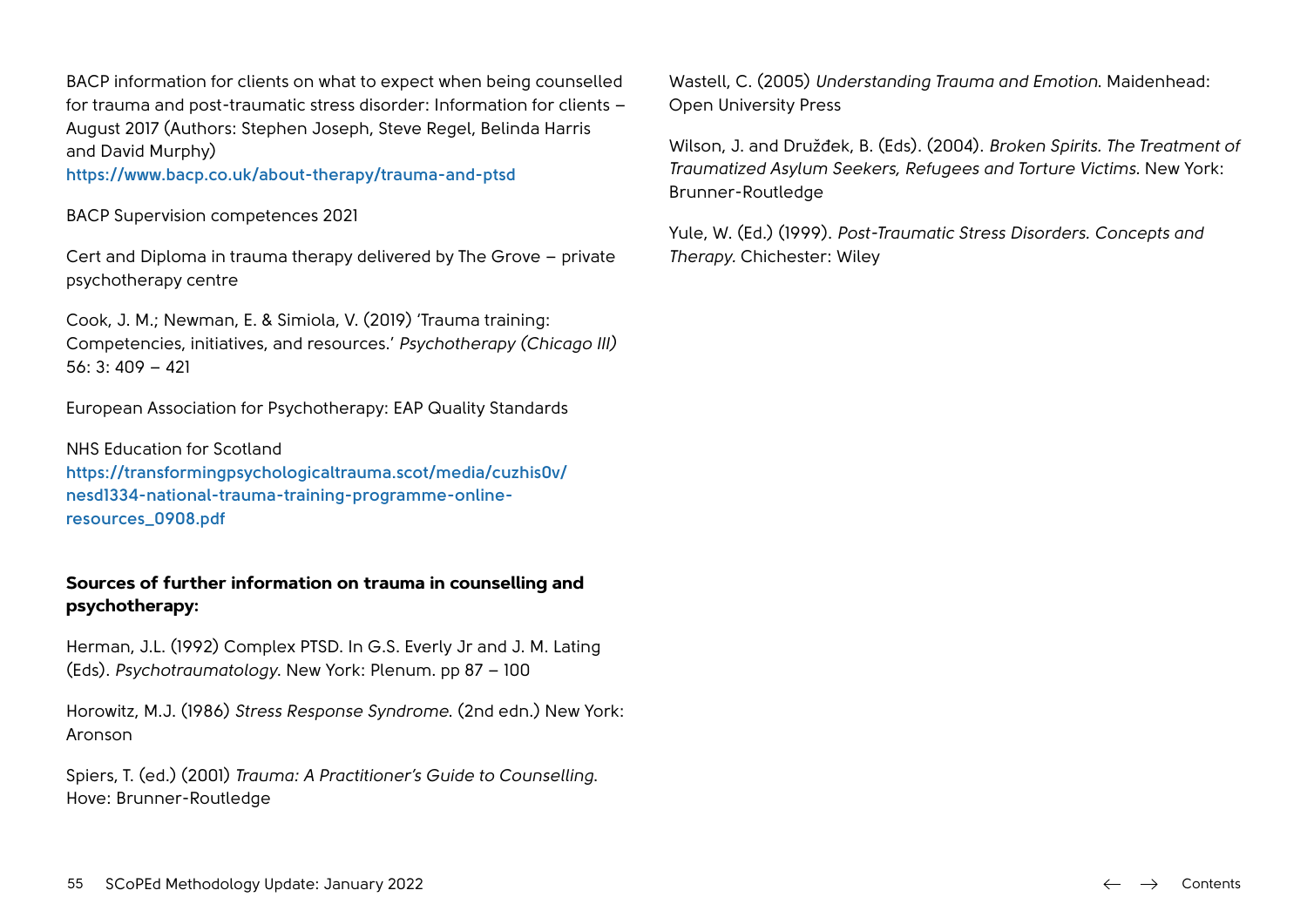# **Appendix 8: Changes to the framework**

### Theme 1

## **Professional framework**

**Blue** = changes from the July 2020 version

|     | <b>Therapist A</b>                                                                                                                                                                                                                                                    | <b>Therapist B</b> | <b>Therapist C</b> |
|-----|-----------------------------------------------------------------------------------------------------------------------------------------------------------------------------------------------------------------------------------------------------------------------|--------------------|--------------------|
| 1.1 | Knowledge of and ability to operate within professional,<br>legal and ethical frameworks                                                                                                                                                                              |                    |                    |
| 1.2 | Ability to understand and apply the Equality Act and other<br>relevant legislation to practise safely and ethically within<br>the law                                                                                                                                 |                    |                    |
| 1.3 | Ability to negotiate, maintain and review an appropriate<br>contract with the client or patient, taking account of<br>timing, practice setting and duration of therapy, ensuring<br>that the client's or patient's consent is explicitly informed<br>and freely given |                    |                    |
|     | NEW: Ability to create regular opportunities for the client or<br>patient to review and feed back their experience of the<br>therapy                                                                                                                                  |                    |                    |
| 1.4 | Ability to protect the confidentiality and privacy of clients<br>or patients from unauthorised access or disclosure<br>by informing them in advance about any reasonably<br>foreseeable limitations of confidentiality and privacy                                    |                    |                    |
| 1.5 | Ability to provide and maintain a secure framework for<br><b>both therapist and clients or patients, in terms of meeting</b><br>arrangements and the therapy setting                                                                                                  |                    |                    |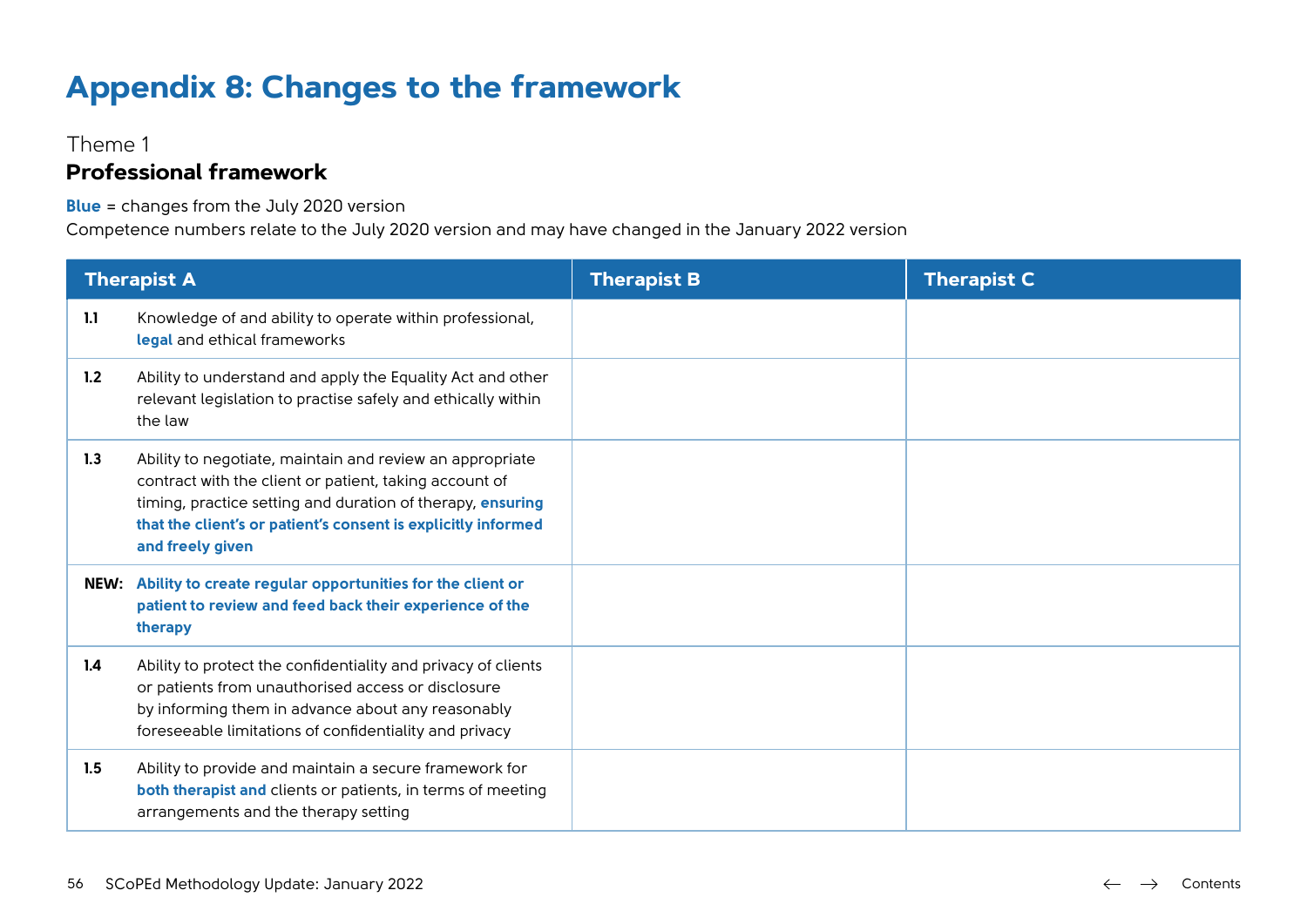|      | <b>Therapist A</b>                                                                                                                                                                                                        | <b>Therapist B</b> | <b>Therapist C</b> |
|------|---------------------------------------------------------------------------------------------------------------------------------------------------------------------------------------------------------------------------|--------------------|--------------------|
| 1.6  | Ability to evaluate own work within an ethical framework<br>and apply the framework to resolve conflicts and ethical<br>dilemmas                                                                                          |                    |                    |
| 1.7  | Ability to address and respond to ethical dilemmas and<br>recognise when to consult with supervisor and (or) other<br>appropriate professionals                                                                           |                    |                    |
| 1.8  | Ability to work with ethical difficulties and dilemmas,<br>including addressing and resolving contradictions<br>between different codes of practice and conduct, or<br>between ethical requirements and work requirements |                    |                    |
| 1.9  | Ability to incorporate equality awareness and<br>consideration of diversity of client's or patient's identity,<br>culture, language, values and worldview into ethical<br>decision-making                                 |                    |                    |
| 1.10 | Ability to establish and maintain appropriate professional<br>and personal boundaries in online relationships with<br>clients or patients by ensuring that:                                                               |                    |                    |
|      | reasonable care is taken to separate and maintain<br>a<br>a distinction between personal and professional<br>presence on social media where this could result in<br>harmful dual relationships with clients or patients   |                    |                    |
|      | any public, online communication is carried out in<br>b<br>a manner consistent with own ethical framework or<br>code of practice                                                                                          |                    |                    |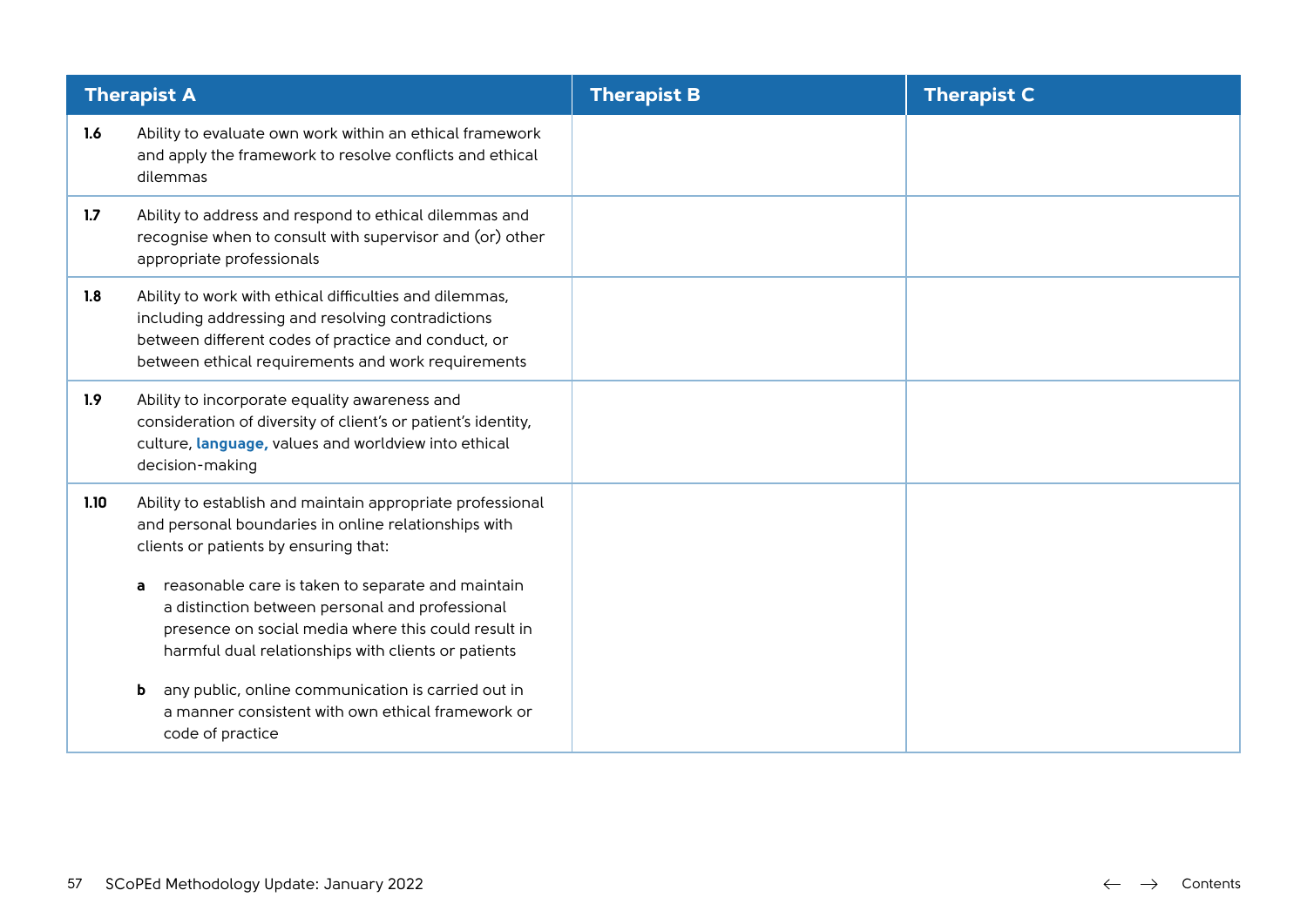|      | <b>Therapist A</b>                                                                                                                                                                                          |                  | <b>Therapist B</b>                                                                                                                                                                                                                                                                                                               |        | <b>Therapist C</b>                                                                                                                                                                                                                                       |  |
|------|-------------------------------------------------------------------------------------------------------------------------------------------------------------------------------------------------------------|------------------|----------------------------------------------------------------------------------------------------------------------------------------------------------------------------------------------------------------------------------------------------------------------------------------------------------------------------------|--------|----------------------------------------------------------------------------------------------------------------------------------------------------------------------------------------------------------------------------------------------------------|--|
| 1.11 | Ability to manage and appropriately respond<br>appropriately to the practical and ethical demands<br>of online therapeutic provision and all forms of<br>technologically mediated therapy and communication |                  |                                                                                                                                                                                                                                                                                                                                  |        |                                                                                                                                                                                                                                                          |  |
| 1.12 | Ability to use team-working skills to work with others                                                                                                                                                      | 1.12.a<br>1.12.b | Ability to take an active role<br>as a member of a professional<br>community and participate<br>effectively in inter-professional<br>and multi-agency approaches to<br>mental health where appropriate<br>Ability to work in multi-disciplinary<br>teams with other professionals to<br>maximise enhance therapeutic<br>outcomes | 1.12.c | Ability to take an active role within<br>the professional community<br>locally and nationally. Be able<br>to communicate effectively with<br>other professionals in imparting<br>sharing information, advice,<br>instruction and professional<br>opinion |  |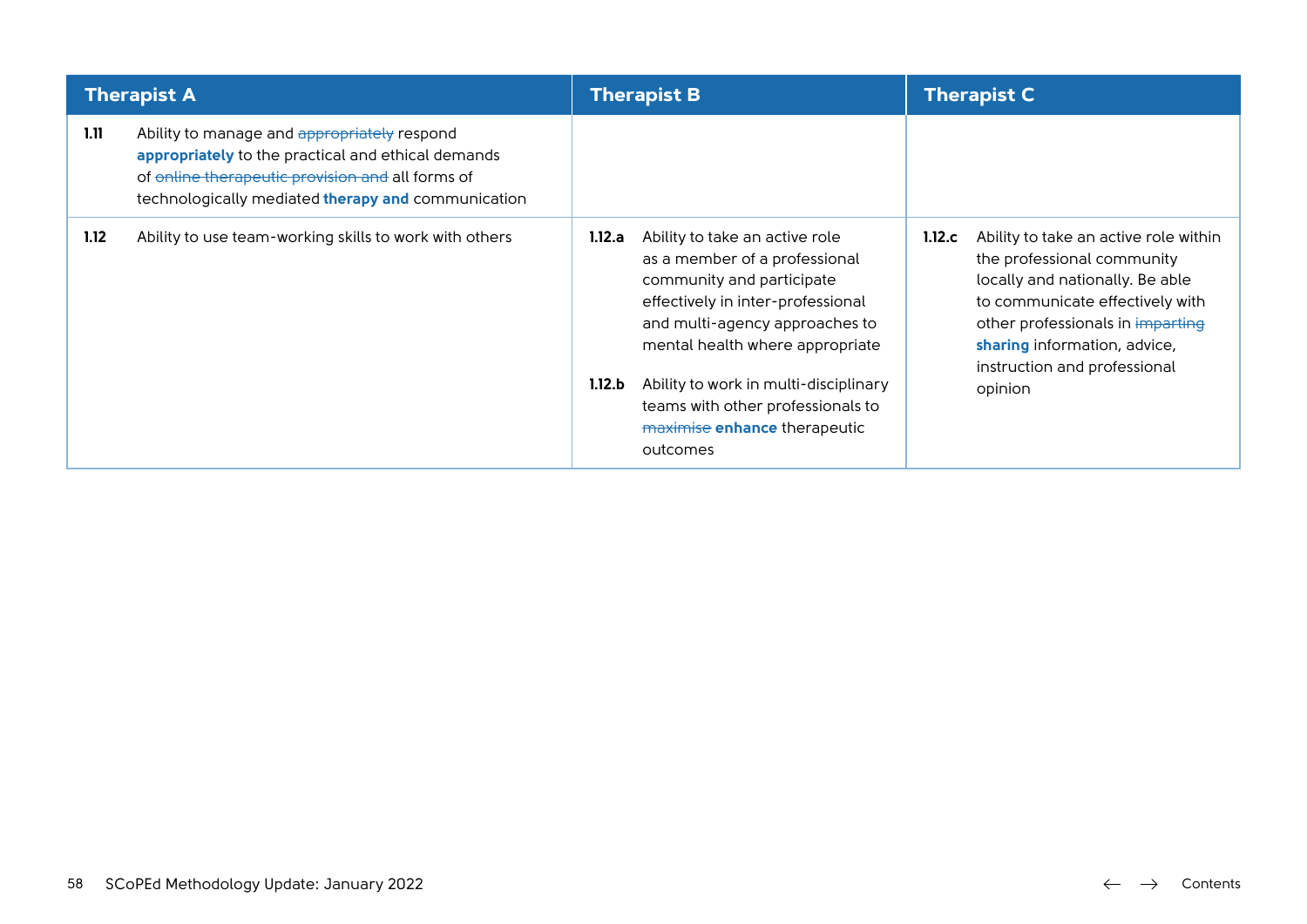## Theme 2

## **Assessment**

**Blue** = changes from the July 2020 version

|     | <b>Therapist A</b>                                                                                                                                                                                                                                                                 |       | <b>Therapist B</b>                                                                                                                                                                            |       | <b>Therapist C</b>                                                                                                                                  |
|-----|------------------------------------------------------------------------------------------------------------------------------------------------------------------------------------------------------------------------------------------------------------------------------------|-------|-----------------------------------------------------------------------------------------------------------------------------------------------------------------------------------------------|-------|-----------------------------------------------------------------------------------------------------------------------------------------------------|
| 2.1 | Ability to make an <i>initial and ongoing</i> assessment of the<br>client's or patient's problems and suitability for therapy<br>being offered                                                                                                                                     | 2.1.a | Ability to undertake a competent<br>use an initial and ongoing<br>clinical assessment strategy<br>that is informed by a consistent,<br>with own coherent and in-depth<br>therapeutic approach | 2.1.b | Ability to conceptualise and (or)<br>formulate ways of working with<br>clients or patients with chronic<br>and enduring mental health<br>conditions |
|     | NEW: Ability to establish agreement on the therapeutic work<br>which attends to the needs of the client or patient, the<br>skills of the therapist and the time available                                                                                                          |       |                                                                                                                                                                                               |       |                                                                                                                                                     |
| 2.2 | Ability to recognise own professional limitations, and<br>in collaboration vely manage the process of referral<br>with clients or patients and $\overline{(or)}$ other professionals<br>as appropriate, manage the process of referral during<br>assessment and throughout therapy |       | Incorporated into 2.2<br>2.2.a Ability to recognise more-<br>significant mental health<br>symptoms and difficulties, and<br>know when and how to refer on                                     |       |                                                                                                                                                     |
| 2.3 | Ability to assess the client's or patient's suitability for<br>online technologically mediated therapy                                                                                                                                                                             |       |                                                                                                                                                                                               |       |                                                                                                                                                     |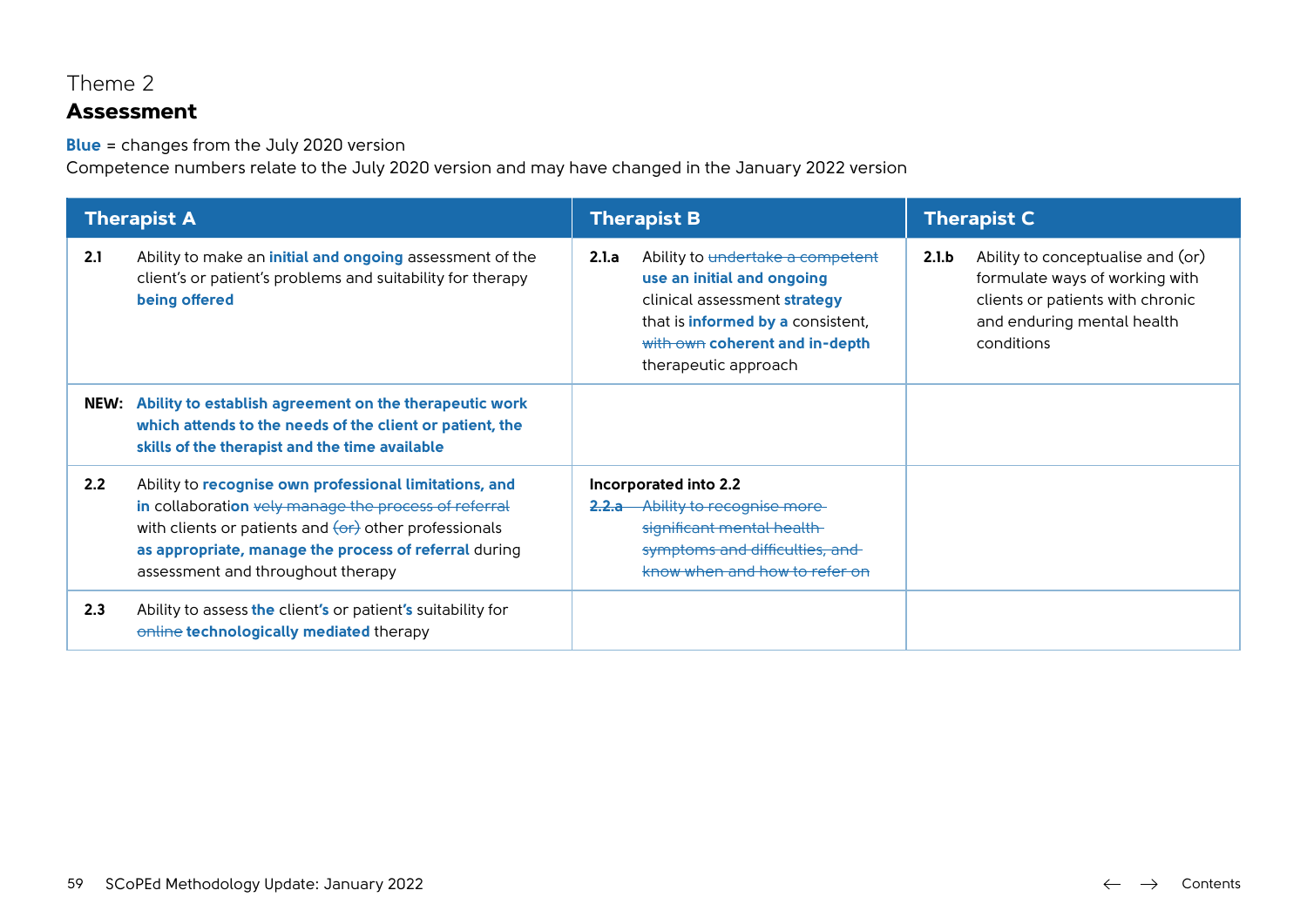|     | <b>Therapist A</b>                                                                                                                                                                                                                                      |       | <b>Therapist B</b>                                                                                                                                                                                                                                                                               | <b>Therapist C</b> |                                                                                                                                                  |
|-----|---------------------------------------------------------------------------------------------------------------------------------------------------------------------------------------------------------------------------------------------------------|-------|--------------------------------------------------------------------------------------------------------------------------------------------------------------------------------------------------------------------------------------------------------------------------------------------------|--------------------|--------------------------------------------------------------------------------------------------------------------------------------------------|
| 2.4 | Ability to draw upon knowledge of common mental<br>health problems and symptoms of psychological distress<br>(with due understanding of cultural norms) and their-<br>presentation during assessment and throughout therapy                             | 2.4.a | Ability to critically appraise and<br>conceptualise, evaluate and take<br>account of a range of mental<br>health problems, symptoms of<br>psychological distress, functioning<br>and coping styles (with due<br>understanding of cultural<br>norms), during assessment and<br>throughout therapy | 2.4.b              | Ability to understand the<br>language and discourses around<br>diagnosis, psychopathology and<br>mental disorders                                |
| 2.5 | Ability to understand core issues relating to the role of<br>psychiatric drugs, dependence and withdrawal and the<br>implications these have for clients or patients in therapy                                                                         |       |                                                                                                                                                                                                                                                                                                  |                    |                                                                                                                                                  |
| 2.6 | Ability to work within own scope of practice and<br>professional limitations and manage the process of make<br>referrals where appropriate                                                                                                              |       |                                                                                                                                                                                                                                                                                                  |                    |                                                                                                                                                  |
| 2.7 | Ability to make <i>initial and ongoing</i> risk assessments<br>regarding clients' or patients' and (or) others' safety,<br>and comply with safeguarding guidance, appropriate<br>to the therapy setting taking into account own limits of<br>competence | 2.7.a | Ability to devise and use a<br>comprehensive risk assessment<br>strategy                                                                                                                                                                                                                         | NEW                | <b>Ability to make complex</b><br>judgments about ongoing work<br>with high risk clients or patients<br>and take appropriate action as<br>needed |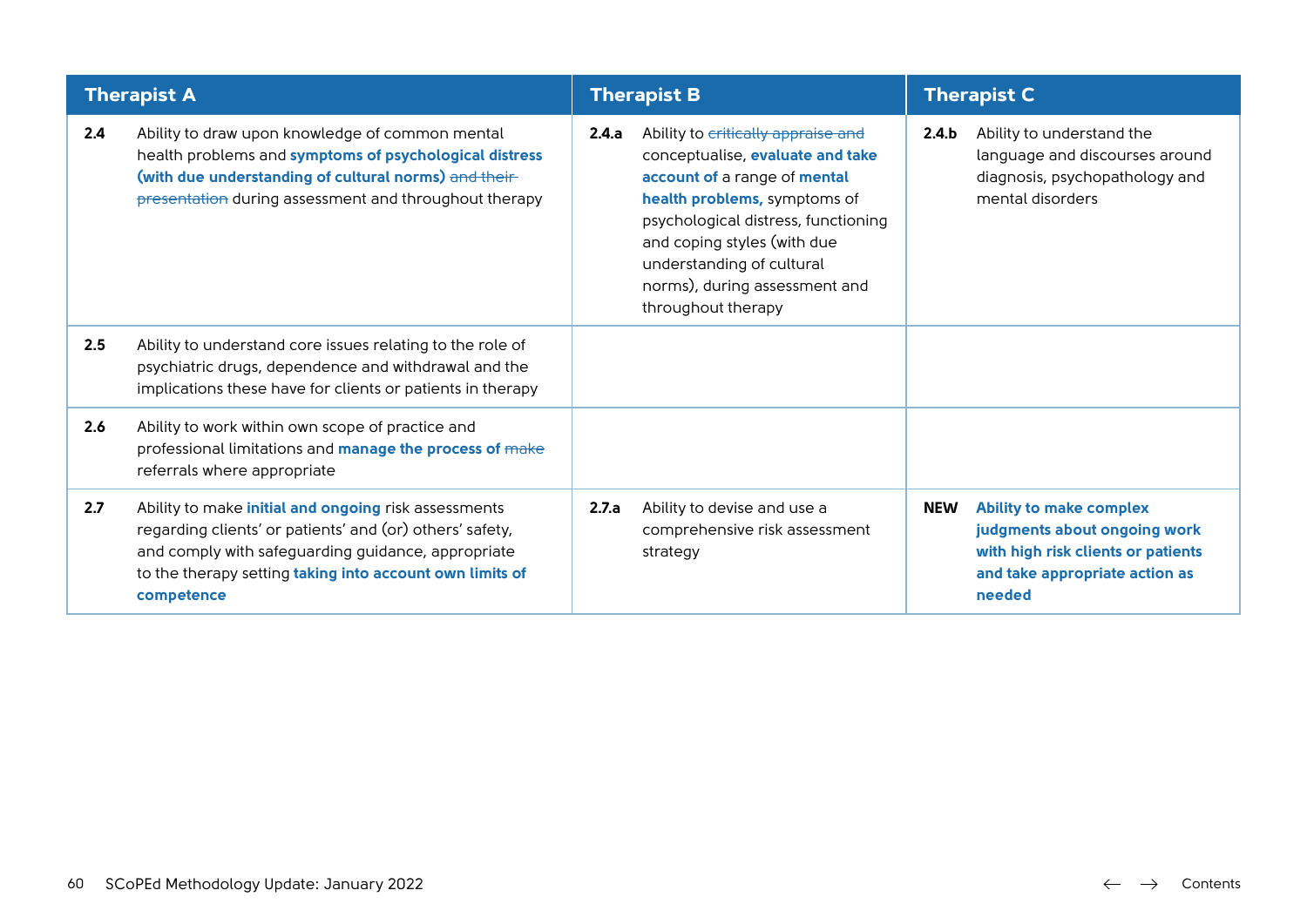|      | <b>Therapist A</b>                                                                                                                                                                                                                                                                                                                                                                                                                         | <b>Therapist B</b>                                                                                                                                                                                                                                                                                                                                                                                                        | <b>Therapist C</b> |
|------|--------------------------------------------------------------------------------------------------------------------------------------------------------------------------------------------------------------------------------------------------------------------------------------------------------------------------------------------------------------------------------------------------------------------------------------------|---------------------------------------------------------------------------------------------------------------------------------------------------------------------------------------------------------------------------------------------------------------------------------------------------------------------------------------------------------------------------------------------------------------------------|--------------------|
| 2.8  | Ability to undertake a collaborative collaborate with<br>clients or patients and (or) others as appropriate to<br>assessment of risks, needs and strengths when working<br>with imminent and ongoing:<br>suicidal ideas and (or) behaviour <del>, and</del><br>$\bullet$<br>self-harming ideas and (or) behaviour<br>$\bullet$<br>risk of harm to clients or patients from third parties<br>$\bullet$<br>e.g. situations of domestic abuse |                                                                                                                                                                                                                                                                                                                                                                                                                           |                    |
| 2.9  | Ability to contain clients or patients when in crisis by<br>providing information about self-care strategies and<br>making clear arrangements for future meetings or<br>contact                                                                                                                                                                                                                                                            |                                                                                                                                                                                                                                                                                                                                                                                                                           |                    |
| 2.10 | Ability to assess make an initial and ongoing assessment<br>of the risks for both parties specific to the online<br>environment of technologically mediated therapy                                                                                                                                                                                                                                                                        | 2.10.a<br>Ability to identify and respond to<br>the interpersonal risks that are-<br>specific to working online as they<br>impact on the therapeutic process<br>or interaction with a client's or<br>patient's presenting problems<br>impact of the technologically<br>mediated environment on<br>issues of identity and presence,<br>including fantasies and<br>assumptions about the therapist<br>and client or patient |                    |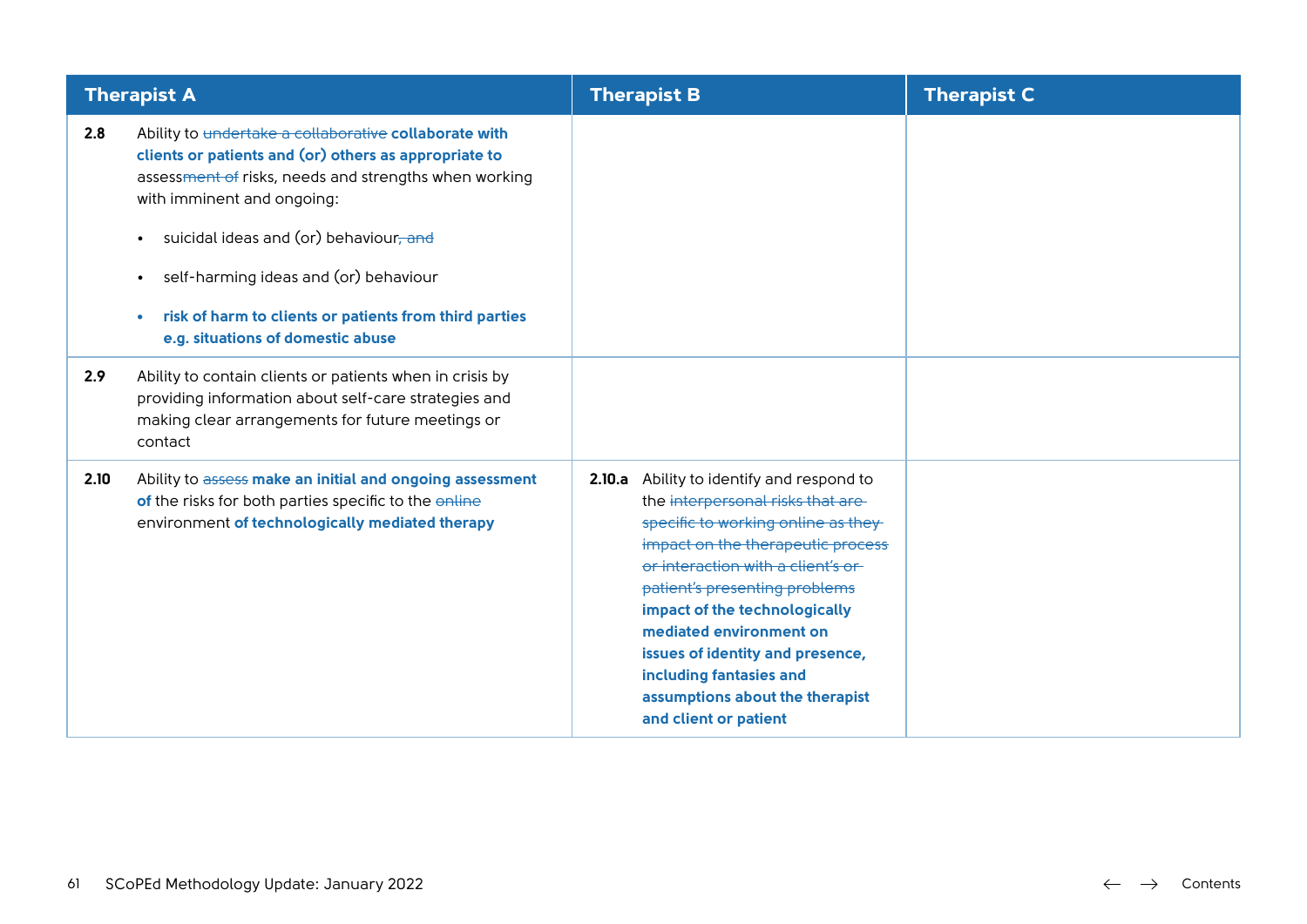# Theme 3 **Therapeutic Relationship**

#### **Blue** = changes from the July 2020 version

|     | <b>Therapist A</b>                                                                                                                                                                                                                                                                                                                          | <b>Therapist B</b> | <b>Therapist C</b> |
|-----|---------------------------------------------------------------------------------------------------------------------------------------------------------------------------------------------------------------------------------------------------------------------------------------------------------------------------------------------|--------------------|--------------------|
| 3.1 | Ability to understand the central importance of the role<br>and purpose of the therapeutic relationship within the<br>therapeutic approach                                                                                                                                                                                                  |                    |                    |
|     | NEW: An ability to demonstrate personal qualities associated<br>with supporting a strong therapeutic relationship<br>including:                                                                                                                                                                                                             |                    |                    |
|     | showing appropriate levels of empathy, warmth,<br>$\bullet$<br>concern, confidence and genuineness, matched to the<br>client's or patient's need                                                                                                                                                                                            |                    |                    |
|     | experiencing and communicating a fundamentally<br>$\bullet$<br>accepting attitude                                                                                                                                                                                                                                                           |                    |                    |
|     | being respectful, non-judgmental, and approachable<br>$\bullet$<br>with an ability to establish rapport                                                                                                                                                                                                                                     |                    |                    |
|     | being flexible and allowing the client or patient to<br>$\bullet$<br>discuss issues which are important to them                                                                                                                                                                                                                             |                    |                    |
| 3.2 | Ability to explore with the client or patient and reflect<br>upon the impact that diversity of the client's or patient's<br>their identity, culture, language, values and worldview<br>(including protected characteristics) has upon the<br>relationship and the therapeutic process, and use this<br>shared understanding in ongoing work |                    |                    |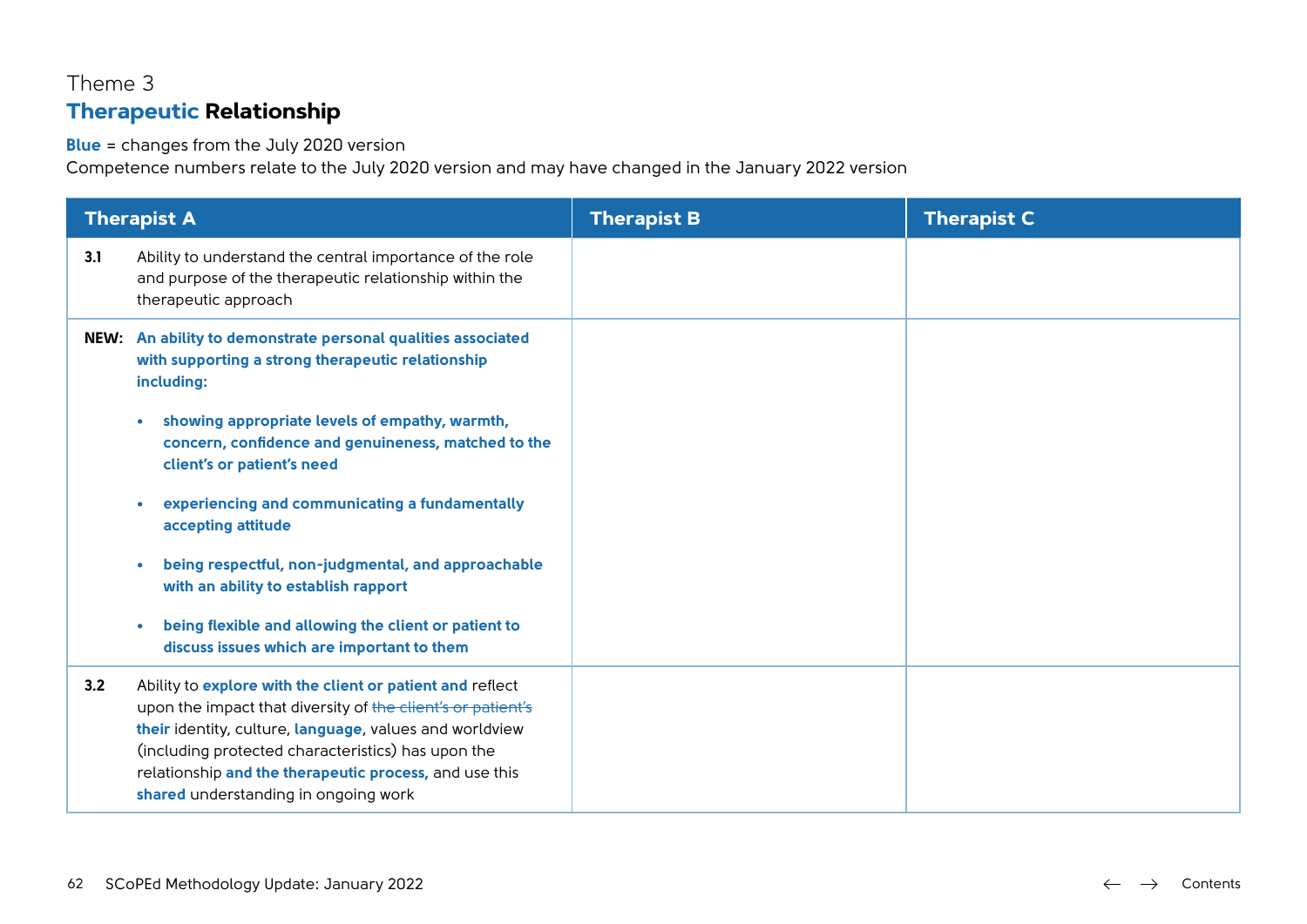|      | <b>Therapist A</b>                                                                                                                                                                                                                                                                                                                        |       | <b>Therapist B</b>                                                                                                                                                                             |       | <b>Therapist C</b>                                                                                                                                                                                                        |
|------|-------------------------------------------------------------------------------------------------------------------------------------------------------------------------------------------------------------------------------------------------------------------------------------------------------------------------------------------|-------|------------------------------------------------------------------------------------------------------------------------------------------------------------------------------------------------|-------|---------------------------------------------------------------------------------------------------------------------------------------------------------------------------------------------------------------------------|
|      | NEW: Ability to reflect on and understand the impact of working<br>with a third party present in the therapy sessions (e.g. as<br>translator, interpreter, signer, carer)                                                                                                                                                                 |       |                                                                                                                                                                                                |       |                                                                                                                                                                                                                           |
| 3.3  | Ability to reflect on own identity, culture, values and<br>worldview and the impact of these on the therapeutic-<br>relationship communicate empathy, sensitivity,<br>acceptance, openness and curiosity towards all<br>aspects of diversity and respond in a way that shows an<br>understanding of the client's or patient's perspective |       |                                                                                                                                                                                                |       |                                                                                                                                                                                                                           |
|      | NEW: Ability to work therapeutically with issues of diversity<br>and intersectionality, taking account of the different<br>dimensions of diversity within a person                                                                                                                                                                        |       |                                                                                                                                                                                                |       |                                                                                                                                                                                                                           |
| 3.4  | Ability to view the needs of the client or patient value and<br>understand the person within a number of their unique<br>contexts including but not limited to, their family, social,<br>community and cultural setting alongside their personal<br>history and sense of identity                                                         |       |                                                                                                                                                                                                |       |                                                                                                                                                                                                                           |
| 3.5  | Ability to establish and hold appropriate boundaries<br>and create and maintain, creating and maintaining a<br>collaborative relationship rooted in courtesy and respect                                                                                                                                                                  |       |                                                                                                                                                                                                |       |                                                                                                                                                                                                                           |
| NEW: | Ability to be responsive to the client's or patient's agenda,<br>focus, therapeutic needs and pace                                                                                                                                                                                                                                        |       |                                                                                                                                                                                                |       |                                                                                                                                                                                                                           |
| 3.6  | Ability to recognise, understand and work with issues<br>of power and how these may affect the therapeutic<br>relationship                                                                                                                                                                                                                | 3.6.a | Ability to work with issues of<br>power and authority experienced<br>in the 'unconscious' or 'out of<br>awareness' processes of the<br>client or patient as part of the<br>therapeutic process | 3.6.b | Ability to communicate<br>about the harm caused by<br>discriminatory practices and aim<br>to reduce insensitivity to power<br>differentials within therapeutic<br>service provision, training and<br>supervisory contexts |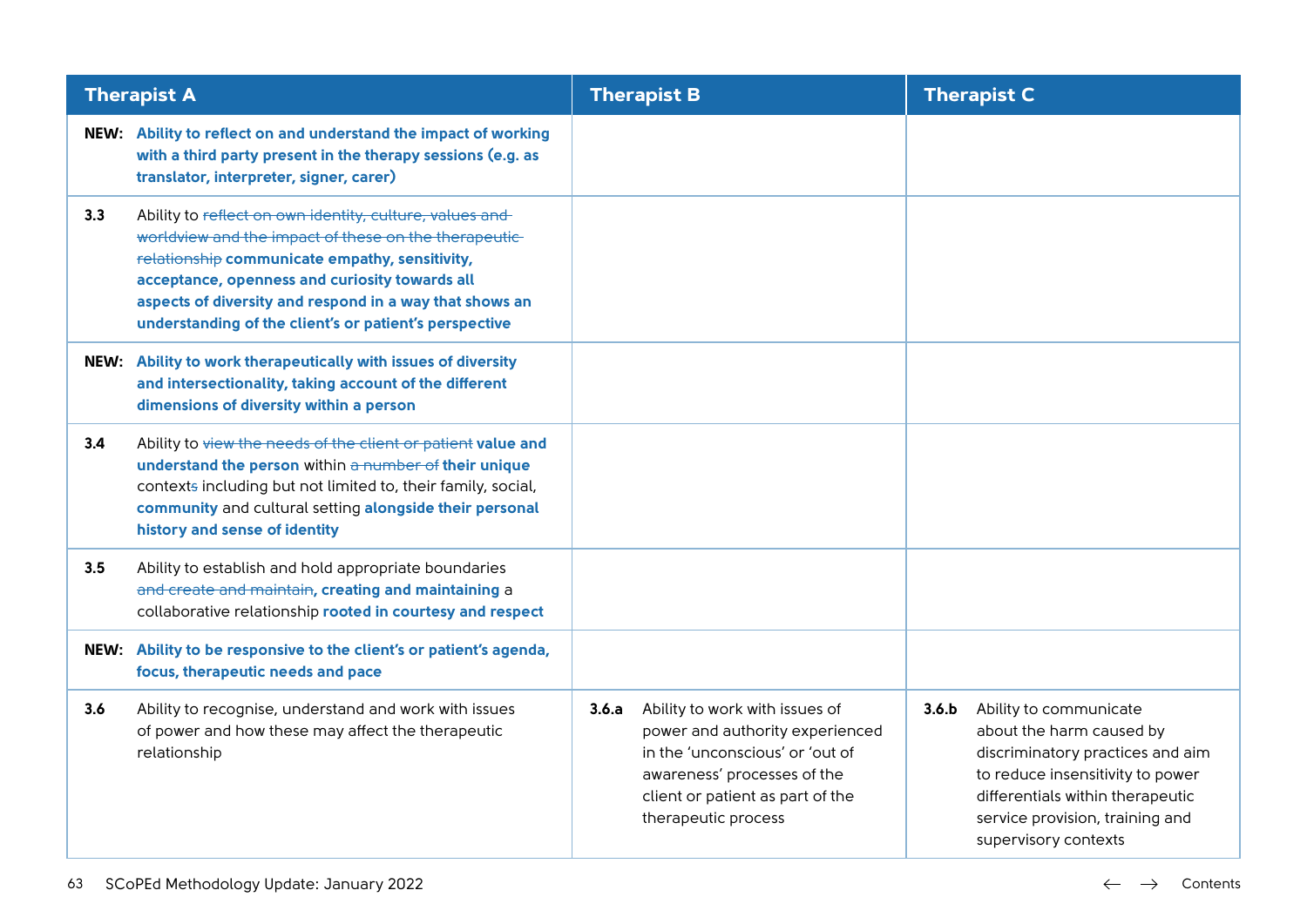|     | <b>Therapist A</b>                                                                                                                                                                                                                                             | <b>Therapist B</b>                                                                                                                                                                                                                    | <b>Therapist C</b> |
|-----|----------------------------------------------------------------------------------------------------------------------------------------------------------------------------------------------------------------------------------------------------------------|---------------------------------------------------------------------------------------------------------------------------------------------------------------------------------------------------------------------------------------|--------------------|
| 3.7 | Ability to explore the client's or patient's expectations and<br>understanding of therapy and the relationship with the<br>therapist                                                                                                                           |                                                                                                                                                                                                                                       |                    |
| 3.8 | Ability to agree a shared understanding of the purpose,<br>nature and process of therapy and the therapeutic<br>relationship with the client or patient                                                                                                        |                                                                                                                                                                                                                                       |                    |
| 3.9 | Ability to establish, sustain and develop the therapeutic<br>relationship and to engender trust and authentic<br>connection                                                                                                                                    | 3.9.a<br>Ability to critically reflect upon<br>the client's or patient's process<br>within the therapeutic relationship<br>to enhance the client's or<br>patient's self-awareness and<br>understanding of themself in<br>relationship |                    |
|     |                                                                                                                                                                                                                                                                | NEW: Ability to be aware of, and<br>respond to, emotional shifts<br>occurring in each session, with<br>the aim of maintaining a level<br>of emotional engagement<br>appropriate for each<br>circumstance                              |                    |
|     | NEW: Ability to form an empathic connection which<br>communicates understanding of the client's or patient's<br>experience                                                                                                                                     |                                                                                                                                                                                                                                       |                    |
|     | MOVED from 4.5. plus enhancements in blue<br>Ability to enable the appropriate discussion of and (or)<br>expression of the client's or patient's emotions, and<br>understand and respond appropriately therapeutically to<br>the emotional content of sessions |                                                                                                                                                                                                                                       |                    |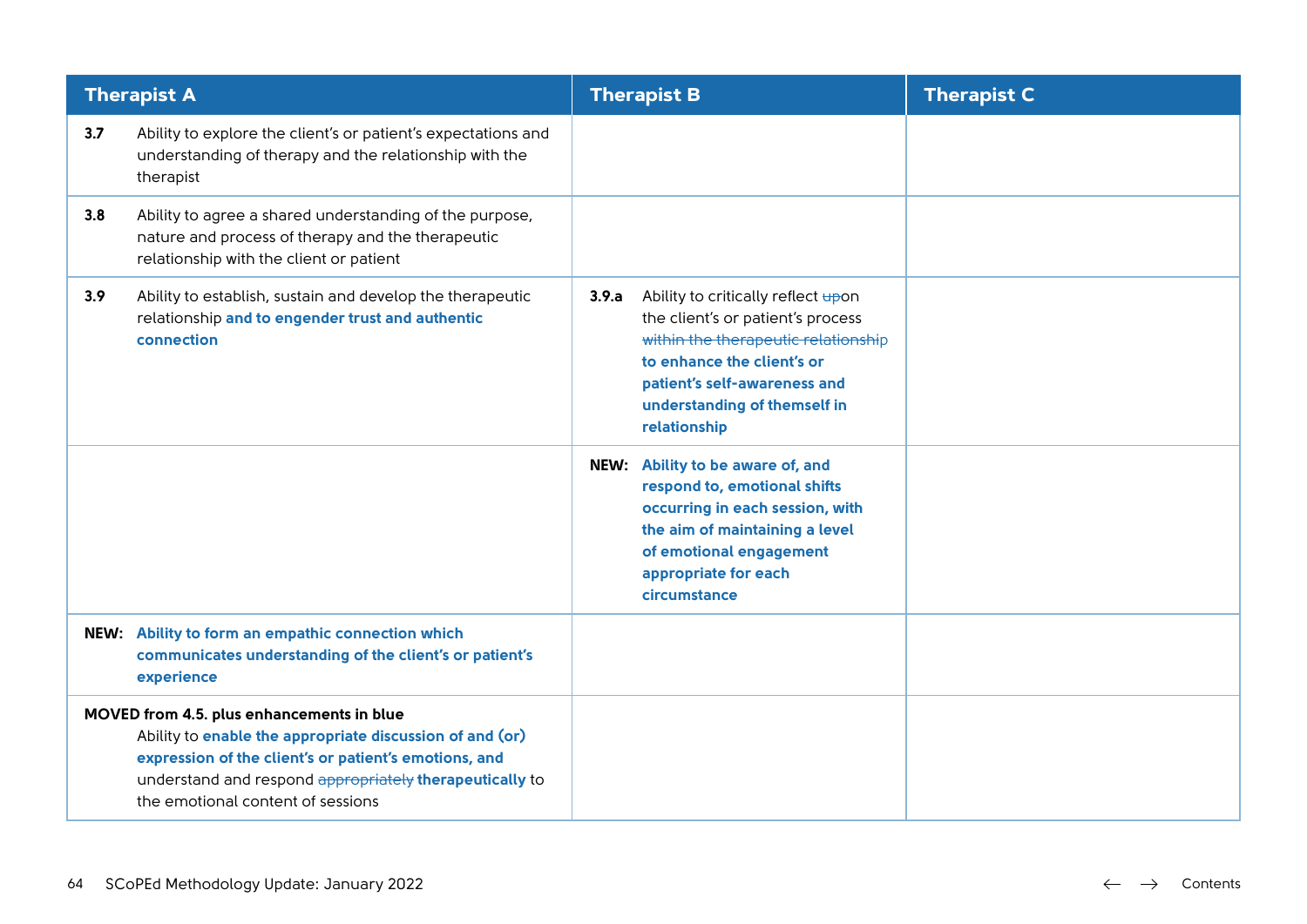|      | <b>Therapist A</b>                                                                                                                                                                                        | <b>Therapist B</b>                                                                                                                                                                                                                                                                                                            | <b>Therapist C</b>                                                                                                                                                                                                            |
|------|-----------------------------------------------------------------------------------------------------------------------------------------------------------------------------------------------------------|-------------------------------------------------------------------------------------------------------------------------------------------------------------------------------------------------------------------------------------------------------------------------------------------------------------------------------|-------------------------------------------------------------------------------------------------------------------------------------------------------------------------------------------------------------------------------|
| 3.10 | Ability to use self-awareness to monitor be aware of and<br>manage own emotional or physical responses to the<br>client or patient                                                                        | 3.10.a Ability to actively use own<br>responses to the client or patient<br>in a way that is therapeutic and<br>consistent with the theoretical<br>model or approach                                                                                                                                                          |                                                                                                                                                                                                                               |
| 3.11 | Ability to recognise how breaks and holidays may affect<br>the therapeutic relationship and process, and make<br>appropriate arrangements for clients or patients to seek<br>support in case of emergency |                                                                                                                                                                                                                                                                                                                               |                                                                                                                                                                                                                               |
|      | NEW: Ability to be open and aware that the client or patient may<br>have an unspoken agenda                                                                                                               |                                                                                                                                                                                                                                                                                                                               |                                                                                                                                                                                                                               |
|      | NEW: Ability to reflect on and tolerate uncertainty, responding<br>therapeutically while maintaining appropriate boundaries                                                                               |                                                                                                                                                                                                                                                                                                                               |                                                                                                                                                                                                                               |
|      | NEW: Ability to attend to, reflect on and respond to the client's<br>or patient's verbal and nonverbal communication as part<br>of the therapeutic process                                                |                                                                                                                                                                                                                                                                                                                               |                                                                                                                                                                                                                               |
| 3.12 | Ability to recognise and respond to difficulties or ruptures<br>in the therapeutic relationship                                                                                                           | 3.12.a Ability to recognise difficulties or<br>make use of ruptures or impasses<br>in the therapeutic relationship<br>therapy and explore with as<br>opportunities for expanding the<br>understanding of the client's<br>or patient's similarities with<br>other relationships subjective<br>experience of their difficulties | 3.12.b Ability to work therapeutically with<br>ruptures or difficulties within the<br>therapeutic relationship using<br>critical awareness of and skills<br>associated with 'unconscious' or<br>'out of awareness' processing |
| 3.13 | Ability to make professional arrangements in the<br>event of a sudden or unplanned break or ending and<br>communicate the arrangements to the client or patient                                           |                                                                                                                                                                                                                                                                                                                               |                                                                                                                                                                                                                               |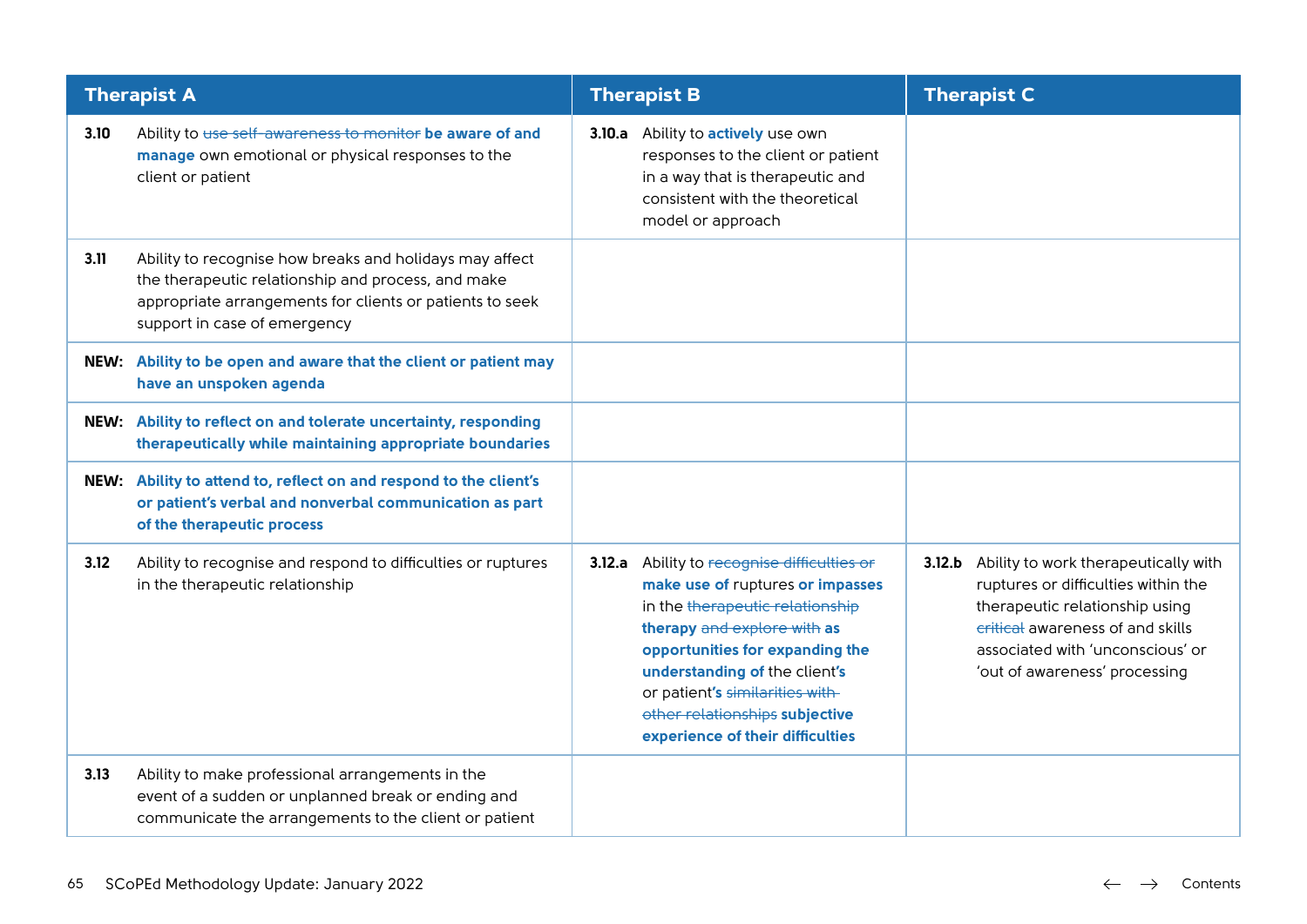| <b>Therapist A</b> |                                                                                                                                                                                                                                                                                                                                                                                                                                                                                                                                                                                                                                                                                                                                                                                                                                                                                  | <b>Therapist B</b>                                                                                                                                                                                        | <b>Therapist C</b> |
|--------------------|----------------------------------------------------------------------------------------------------------------------------------------------------------------------------------------------------------------------------------------------------------------------------------------------------------------------------------------------------------------------------------------------------------------------------------------------------------------------------------------------------------------------------------------------------------------------------------------------------------------------------------------------------------------------------------------------------------------------------------------------------------------------------------------------------------------------------------------------------------------------------------|-----------------------------------------------------------------------------------------------------------------------------------------------------------------------------------------------------------|--------------------|
| 3.14               | Ability to foster and maintain a good therapeutic<br>relationship, and to understand the client's or patient's<br>identity, culture, values and worldview including:<br>capacity to recognise and to address threats to the<br>$\bullet$<br>therapeutic relationship<br>ability to recognise and respond when strains in the<br>$\bullet$<br>relationship threaten the progress of therapy<br>ability to use appropriate interventions in response to<br>$\bullet$<br>disagreements about tasks and goals<br>being aware of possible responses and meanings<br>$\bullet$<br>for the client or patient if the therapist takes external<br>action (e.g. when needing to implement risk<br>management procedures)<br>ability to address difficulties related to equality,<br>$\bullet$<br>diversity, and inclusion in order to repair any damage<br>to the therapeutic relationship | 3.14.a Ability to analyse and address<br>difficulties encountered as part in<br>the immediacy of the therapeutic<br>process encounter to find ways<br>of making progress to overcome<br>such difficulties |                    |
| 3.15               | Ability to clearly communicate about endings with<br>the clients or patients, and work to ensure these are<br>managed safely and appropriately                                                                                                                                                                                                                                                                                                                                                                                                                                                                                                                                                                                                                                                                                                                                   | 3.15.a Ability to consider the potential<br>and manage complex issues<br>arising when ending therapy in<br>the light of the client's or patient's<br>previous experience of endings                       |                    |
| 3.16               | Ability to end a session appropriately                                                                                                                                                                                                                                                                                                                                                                                                                                                                                                                                                                                                                                                                                                                                                                                                                                           |                                                                                                                                                                                                           |                    |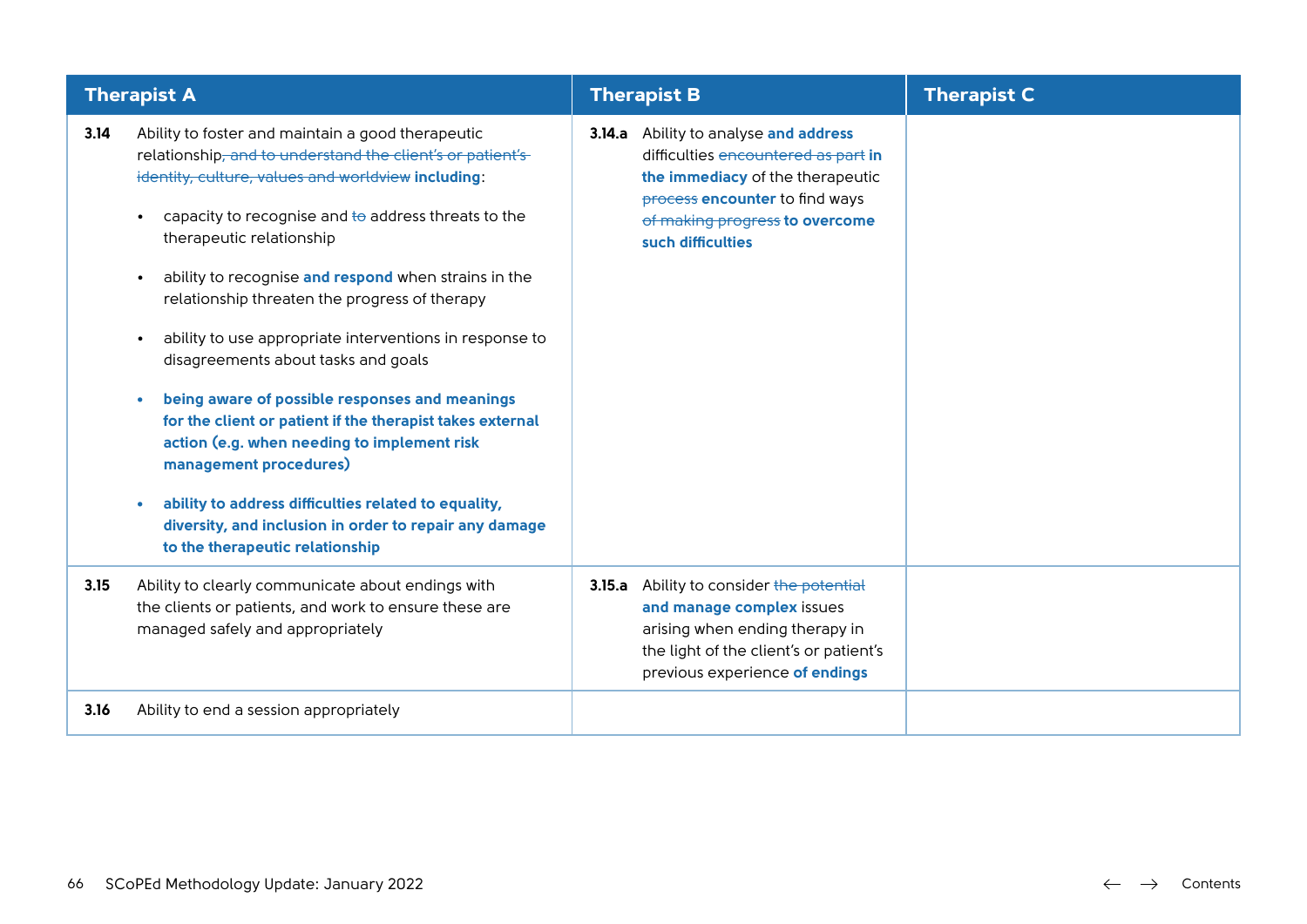## Theme 4 **Knowledge and skills**

**Blue** = changes from the July 2020 version

|     | <b>Therapist A</b>                                                                                                                                                                                                                                                                                                                                                                                                                   |       | <b>Therapist B</b>                                                                                                                                                                                                                                                                                        |       | <b>Therapist C</b>                                                                                                                                                                         |  |
|-----|--------------------------------------------------------------------------------------------------------------------------------------------------------------------------------------------------------------------------------------------------------------------------------------------------------------------------------------------------------------------------------------------------------------------------------------|-------|-----------------------------------------------------------------------------------------------------------------------------------------------------------------------------------------------------------------------------------------------------------------------------------------------------------|-------|--------------------------------------------------------------------------------------------------------------------------------------------------------------------------------------------|--|
| 4.1 | Ability to articulate the rationale and philosophy<br>underpinning own therapeutic practice                                                                                                                                                                                                                                                                                                                                          |       |                                                                                                                                                                                                                                                                                                           |       |                                                                                                                                                                                            |  |
| 4.2 | An understanding of and the ability to apply the theory<br>and practice of therapy from assessment to ending<br>including knowledge of:<br>a model of person and mind<br>a model of gendered and culturally influenced human<br>development<br>a model of human change and ways in which change<br>can be facilitated<br>a model of therapeutic relationship<br>$\bullet$<br>a set of clinical concepts to relate theory to practice | 4.2.a | Ability to critically appraise a<br>range of theories underpinning<br>the practice of counselling and<br>psychotherapy                                                                                                                                                                                    | 4.2.b | Ability to critically appraise the<br>history of psychological ideas,<br>the cultural context, and relevant<br>social and political theories to<br>inform and evaluate ongoing<br>practice |  |
| 4.3 | Ability to apply understanding of $\frac{1}{2}$ suicidal behaviours,<br>and (or) $\overline{b}$ self-harming behaviours, to work<br>collaboratively with clients or patients                                                                                                                                                                                                                                                         | 4.3.a | Ability to work with suicidal risk<br>and the often complex nature<br>of suicidal ideation and (or)<br>other self-harming behaviours<br>and associated 'unconscious',<br>or 'out of awareness' processes<br>and perceptions, including the-<br>conflictual and paradoxical nature<br>of suicidal ideation |       |                                                                                                                                                                                            |  |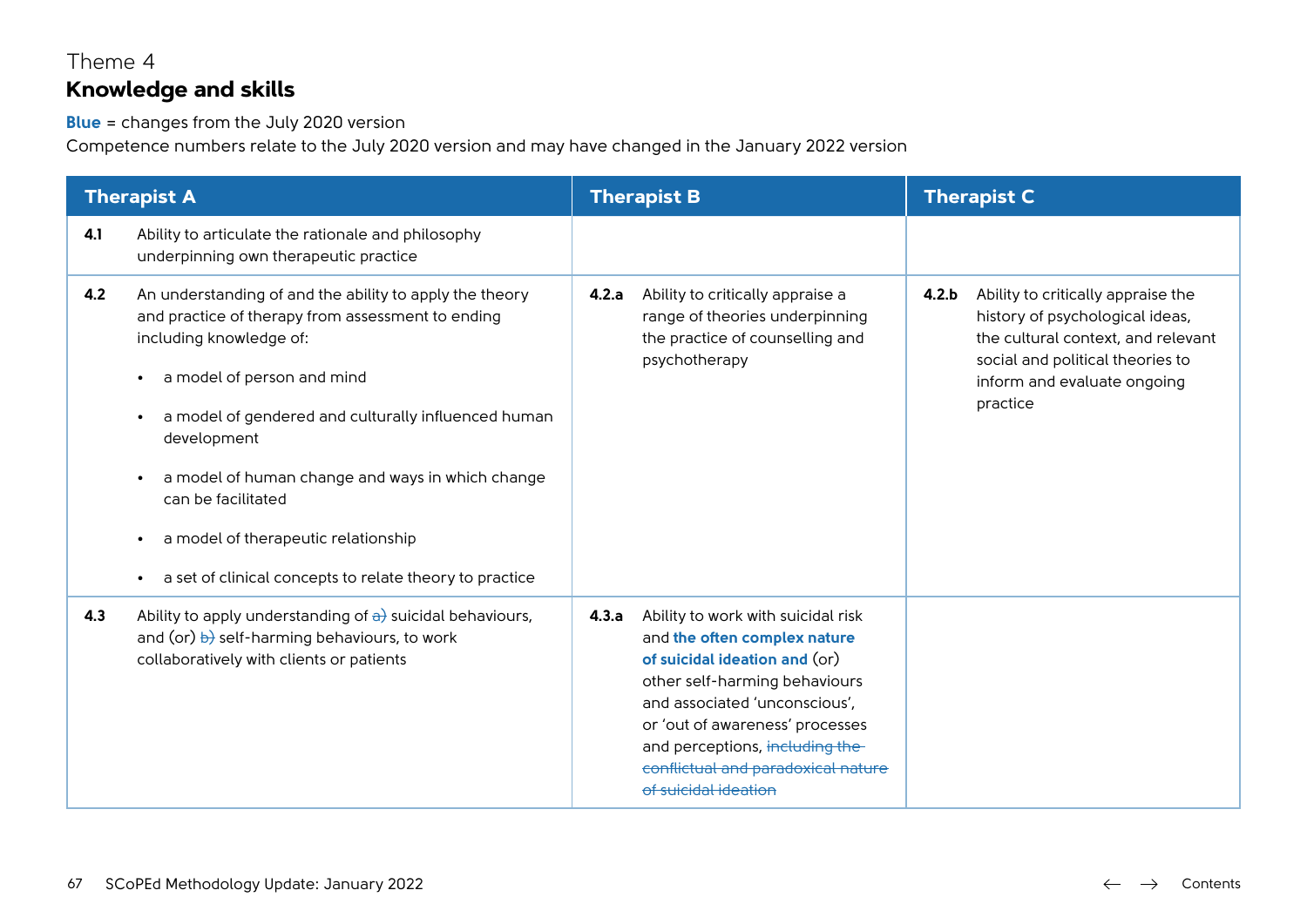| <b>Therapist A</b>                                                                                                                                                     | <b>Therapist B</b>                                                                                                                                                                                                                                                        | <b>Therapist C</b> |
|------------------------------------------------------------------------------------------------------------------------------------------------------------------------|---------------------------------------------------------------------------------------------------------------------------------------------------------------------------------------------------------------------------------------------------------------------------|--------------------|
| NEW: Ability to help the client or patient to become aware<br>of recurring patterns in their relationships in order to<br>facilitate therapeutic change                | NEW: Ability to use the therapeutic<br>relationship to work with the<br>client's or patient's 'unconscious'<br>or 'out of awareness' perceptions,<br>experiences and distortions of<br>the therapist and the therapeutic<br>relationship to enhance<br>therapeutic change |                    |
| NEW: Ability to recognise symptoms of trauma and<br>acknowledge own limitations and level of competence in<br>work with clients or patients showing such symptoms      |                                                                                                                                                                                                                                                                           |                    |
| Ability to understand and track the process of change<br>4.4<br>within a core, coherent theoretical framework and adopt<br>a stance as therapist in accordance with it |                                                                                                                                                                                                                                                                           |                    |
| <b>MOVED to Therapeutic Relationship:</b><br>4.5 Ability to understand and respond appropriately to the-<br>emotional content of sessions                              |                                                                                                                                                                                                                                                                           |                    |
| 4.6<br>Ability to select and use appropriate therapeutic<br>interventions and (or) responses                                                                           | Ability to demonstrate the<br>4.6.a<br>capacity, knowledge and<br>understanding of how to select<br>and adapt interventions or modify<br>and (or) approaches to respond<br>appropriately to the needs of the<br>client or patient                                         |                    |
| NEW: Ability to recognise, respect and work to support and<br>enhance the autonomy of the client or patient                                                            |                                                                                                                                                                                                                                                                           |                    |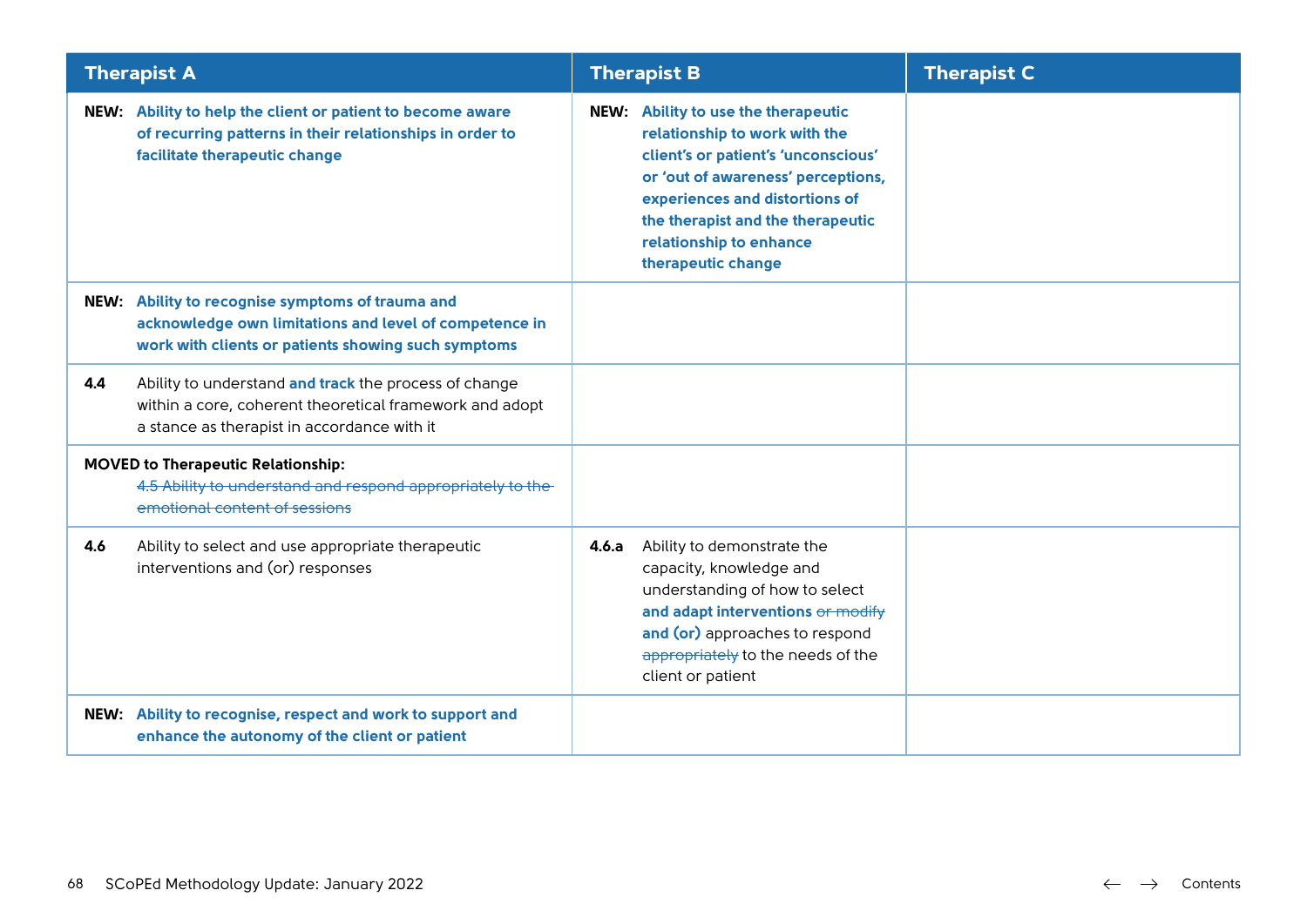|      | <b>Therapist A</b>                                                                                                                                                                                                                                        | <b>Therapist B</b> |                                                                                                                                                                                                                                                              | <b>Therapist C</b> |                                                                                                                                                                                                                                                                                                    |
|------|-----------------------------------------------------------------------------------------------------------------------------------------------------------------------------------------------------------------------------------------------------------|--------------------|--------------------------------------------------------------------------------------------------------------------------------------------------------------------------------------------------------------------------------------------------------------|--------------------|----------------------------------------------------------------------------------------------------------------------------------------------------------------------------------------------------------------------------------------------------------------------------------------------------|
| 4.7  | Ability to use skills and interventions for the benefit of the<br>clients or patients, that are consistent with underlying<br>theoretical knowledge                                                                                                       | 4.7.a              | Ability to reflect upon the complex<br>and sometimes contradictory<br>information gained from clients<br>or patients and to coherently<br>describe their present difficulties<br>and the potential origins using<br>a clear theoretical model or<br>approach | 4.7.b              | Ability to understand the nature<br>and purpose of therapy to<br>evaluate and use theory to<br>conceptualise how 'unconscious'<br>or 'out of awareness' processes<br>in both client or patient and<br>therapist, may shape perceptions<br>and experiences and influence<br>the therapeutic process |
|      | NEW: Ability to invite the client's or patient's use of imagination<br>to facilitate work towards therapeutic goals                                                                                                                                       |                    |                                                                                                                                                                                                                                                              |                    |                                                                                                                                                                                                                                                                                                    |
| 4.8  | Ability to reflect upon own identity, culture, values<br>and worldview, and have the capacity to work and<br>communicate authentically in a non-discriminatory and<br>anti-oppressive manner                                                              | 4.8.a              | Ability to describe recognise and<br>explore with the client or patient<br>the philosophical assumptions<br>that underpin theoretical<br>understanding of identity, culture,<br>values and worldview                                                         | 4.8.b              | Ability to integrate relevant theory<br>and research in the areas of<br>diversity and equality into clinical<br>practice                                                                                                                                                                           |
| 4.9  | Ability to define difference acknowledge diversity and<br>explore the impact of discrimination, prejudice and<br>oppression on mental health                                                                                                              |                    |                                                                                                                                                                                                                                                              |                    |                                                                                                                                                                                                                                                                                                    |
|      | NEW: Ability to a) recognise when technologically mediated<br>therapy effects a lowering of inhibition in either the<br>client or patient and (or) the therapist and b) regulate<br>and understand the impact this has on the therapeutic<br>relationship |                    |                                                                                                                                                                                                                                                              |                    |                                                                                                                                                                                                                                                                                                    |
| 4.10 | Ability to understand the inter-relatedness of<br>psychological and physical illness                                                                                                                                                                      |                    |                                                                                                                                                                                                                                                              |                    |                                                                                                                                                                                                                                                                                                    |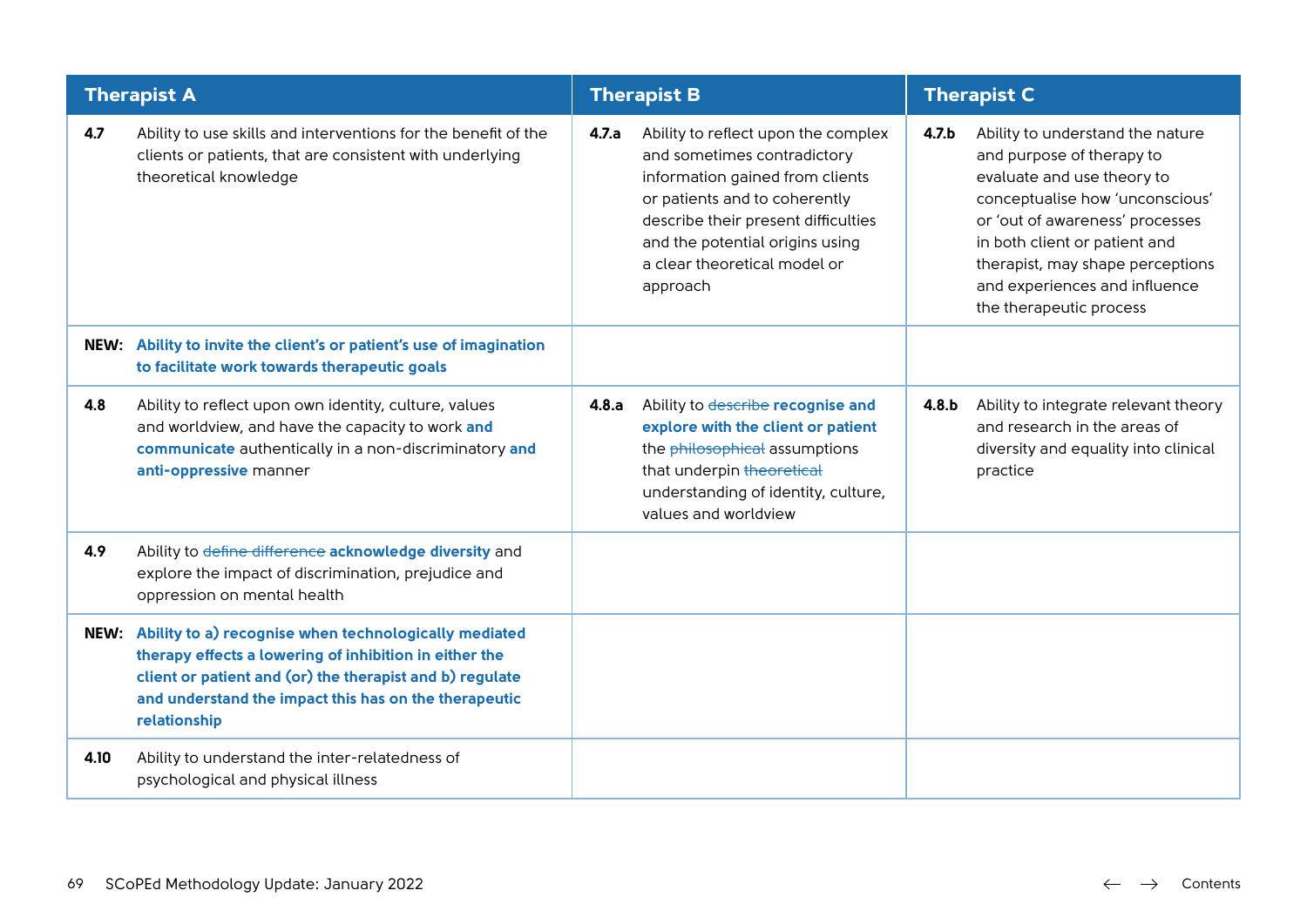| <b>Therapist A</b> |                                                                                                                                                                                                                                                                                |        | <b>Therapist B</b>                                                                                                                                                                          |        | <b>Therapist C</b>                                                                                                                                                                                                                    |  |
|--------------------|--------------------------------------------------------------------------------------------------------------------------------------------------------------------------------------------------------------------------------------------------------------------------------|--------|---------------------------------------------------------------------------------------------------------------------------------------------------------------------------------------------|--------|---------------------------------------------------------------------------------------------------------------------------------------------------------------------------------------------------------------------------------------|--|
| 4.11               | Ability to understand the use of audit and evaluation tools<br>to review own counselling work                                                                                                                                                                                  | 4.11.a | Ability to utilise audit and<br>evaluation tools to monitor and<br>maintain standards within practice<br>settings                                                                           | 4.11.b | Ability to utilise audit and<br>evaluation methodologies to<br>contribute to improving the<br>process and outcomes of therapy                                                                                                         |  |
| 4.12               | Ability to understand, assess and apply research evidence<br>to own practice                                                                                                                                                                                                   | 4.12.a | Ability to critically appraise draw<br>upon and evaluate published<br>research on counselling and<br>psychotherapy, and integrate<br>relevant research findings into to<br>enhance practice |        | 4.12.b Ability to successfully complete<br>a substantial empirical research<br>project, systematic review or<br>systematic case study informed<br>by wide current understandings<br>of the discipline therapeutic<br><b>practices</b> |  |
| 4.13               | Ability to communicate clearly, appropriately and<br>using understandable language with clients or patients,<br>colleagues and other professionals both in writing and<br>verbally providing and receiving information which may<br>be complex, sensitive and (or) contentious |        |                                                                                                                                                                                             |        |                                                                                                                                                                                                                                       |  |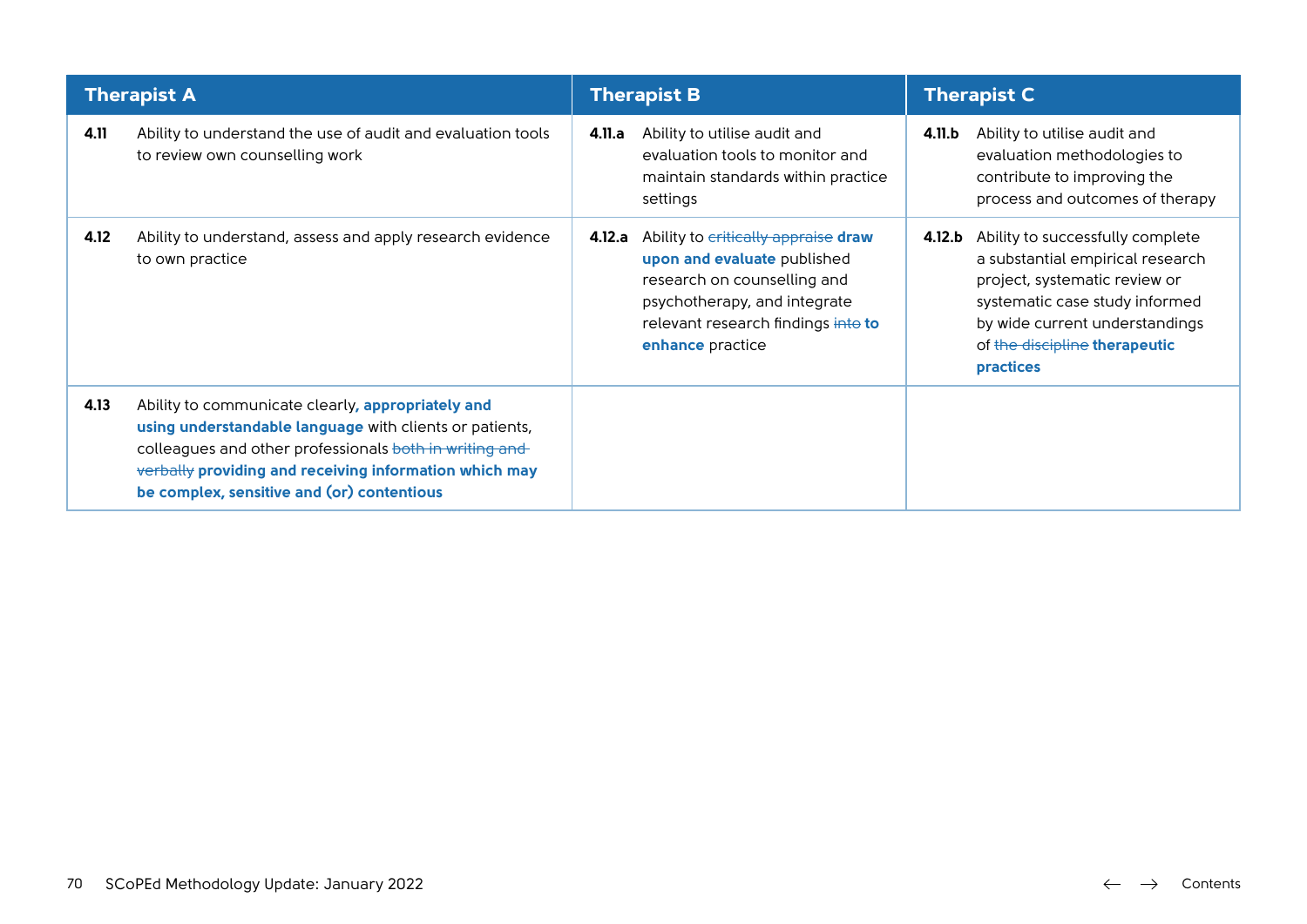# Theme 5 **Self-awareness and reflection**

**Blue** = changes from the July 2020 version

|      | <b>Therapist A</b>                                                                                                                                                                                                       |       | <b>Therapist B</b>                                                                                                                                                   |        | <b>Therapist C</b>                                                                                                                                                                             |  |
|------|--------------------------------------------------------------------------------------------------------------------------------------------------------------------------------------------------------------------------|-------|----------------------------------------------------------------------------------------------------------------------------------------------------------------------|--------|------------------------------------------------------------------------------------------------------------------------------------------------------------------------------------------------|--|
| 5.1  | Ability to engage in make use of personal development,<br>that includes self-awareness in relation to clients or<br>patients to and supervision to reflect on, learn from and<br>enhance therapeutic practice            | 5.1.a | Ability to be emotionally prepared<br>for intense and complex work,<br>which requires sustained<br>reflexivity, and which is potentially<br>taxing for the therapist | 5.l.c. | Ability to evidence reflexivity, self-<br>awareness and the therapeutic<br>active use of self to work at depth<br>in the therapeutic relationship<br>and throughout the therapeutic<br>process |  |
|      |                                                                                                                                                                                                                          | 5.1.b | Ability to work with 'unconscious'<br>and 'out of awareness' processes                                                                                               |        |                                                                                                                                                                                                |  |
| NEW: | Ability to use awareness of self during therapy to enhance<br>the therapeutic process                                                                                                                                    |       |                                                                                                                                                                      |        |                                                                                                                                                                                                |  |
| 5.2  | Ability to reflect on aspects of own identity, culture,<br>values and worldview that have most influenced 'self'<br>and understand the relevance of this when working with<br>others work on own preconceptions and bias |       |                                                                                                                                                                      |        |                                                                                                                                                                                                |  |
| 5.3  | Ability to understand the significance and impact of own<br>identity, culture, language, values and worldview in work<br>with clients or patients                                                                        | 5.3.a | Ability to critically challenge<br>own identity, culture, values and<br>worldview                                                                                    |        |                                                                                                                                                                                                |  |
| 5.4  | Ability to monitor and evaluate fitness to practise, and<br>maintain personal, psychological and physical health own<br>self-care and wellbeing                                                                          |       |                                                                                                                                                                      |        |                                                                                                                                                                                                |  |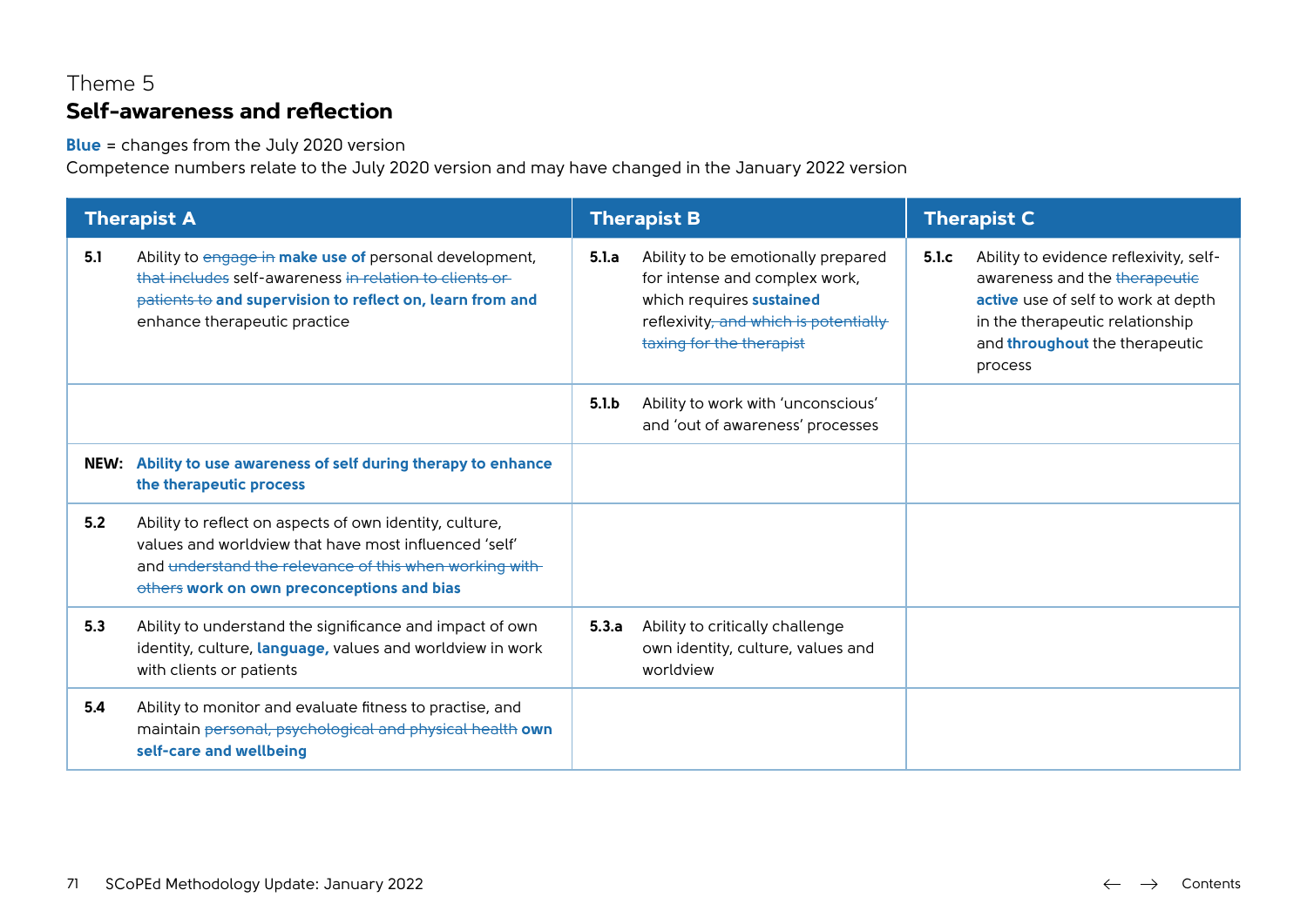| <b>Therapist A</b> |                                                                                                                                                         | <b>Therapist B</b>                                                                                                                                                                             | <b>Therapist C</b> |
|--------------------|---------------------------------------------------------------------------------------------------------------------------------------------------------|------------------------------------------------------------------------------------------------------------------------------------------------------------------------------------------------|--------------------|
| 5.5                | Understand the importance of supervision, with the<br>ability to contract for supervision and use it to address<br>professional and developmental needs | Ability to review and evaluate<br>5.5.a<br>supervision arrangements and<br>take responsibility for adapting<br>supervision to the evolving<br>and changing requirements of<br>ongoing practice |                    |
| 5.6                | Ability to evaluate learning from supervision and apply to<br>ongoing practice                                                                          |                                                                                                                                                                                                |                    |

Footnotes from the previous framework have been moved to the glossary in the January 2022 SCoPEd Framework for accessibility.